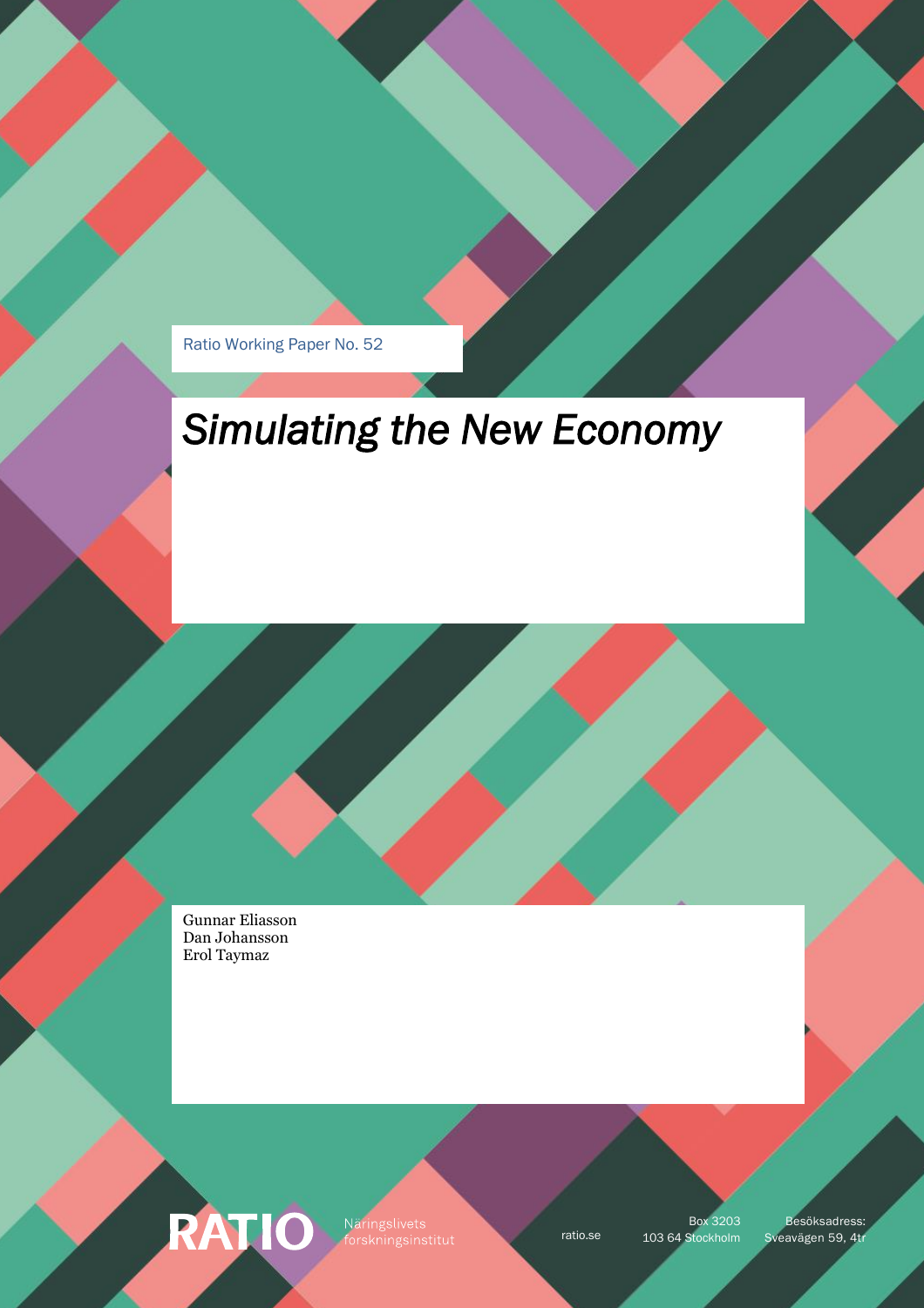# **Simulating the New Econom[y\\*](#page-1-0)**

Gunnar Eliasson, The Royal Institute of Technology (KTH) and The Ratio Institute<sup>#</sup> Dan Johansson, The Ratio Institute Erol Taymaz, Middle East Technical University (METU)

## **Abstract**

 $\overline{a}$ 

The IT, the Internet, or the Computing & Communications (C&C) technology revolution has been central to the economic discussion for several decades. Before the mid-1990s the catchword was the "productivity paradox" coined by Robert Solow, who stated in 1987 that "computers are everywhere visible, except in the productivity statistics". Then the New Economy and fast productivity growth fueled by C&C technology suddenly became the catchword of the very late 1990s. Its luster however, faded almost as fast as it arrived with the dot.com deaths of the first years of the new millennium.

With this paper we demonstrate that the two paradoxes above are perfectly compatible within a consistent micro (firm) based macro theoretical framework of endogenous growth. Within the same model framework also a third paradox can be resolved, namely the fact that the previous major New Industry creation, the Industrial Revolution, only involved a handful of Western nations that had got their institutions in order. If the New Economy is a potential reality, one cannot take for granted that all industrial economies will participate successfully in its introduction. It all depends on the local *receiver competence* to build industry on the new technology. We, hence, also demonstrate within the same model the existence of the risk of failing altogether to capture the opportunities of a New Economy.

*Key words:* Industrial simulation; Innovation and growth; The New Economy; Non-linear dynamics.

*JEL code:* C45, C63, C81, C99, L16, L63, O14, O31, O33

<span id="page-1-0"></span><sup>\*</sup> This is a revised version of papers presented at the 9th congress of the International Joseph A. Schumpeter Society in Gainesville, Florida, March 28-30, 2002, at the DRUID conference June 7-8, 2002 in Copenhagen and at the 27th IARIW Conference in Stockholm, August 19-22, 2002. The paper is part of a large project on *The Macroeconomic Effects of Computer and Communications (C&C) Technology* [see project presentation with the same title by Eliasson, Gunnar, KFB-Meddelande 1998:1 (June)] that has been financed by the *Swedish Transport & Communications Research Board* (Kfb), now part of Swedish *Vinnova*. This particular paper, furthermore, has also been designed to support the analysis of the *Nödfor* project on *Schumpeterian Creative Destruction*, notably the exit and bankruptcy process, a project based at *The Ratio Institute*, Stockholm*.* Dan Johansson also gratefully acknowledges financial support from Torsten and Ragnar Söderbergs stiftelser. We, furthermore, are very grateful for several useful comments by Keld Laursen and Pierre Mohnen and by two anonymous referees.

<span id="page-1-1"></span><sup>#</sup> Corresponding author: Gunnar Eliasson, The Ratio Institute, P.O. Box 5095, SE-102 42 Stockholm, Sweden; Telephone:+46-8-790 6803; Fax: +46+8+587 054 05; E-mail: [gunnar.elias@telia.com.](mailto:gunnar.elias@telia.com)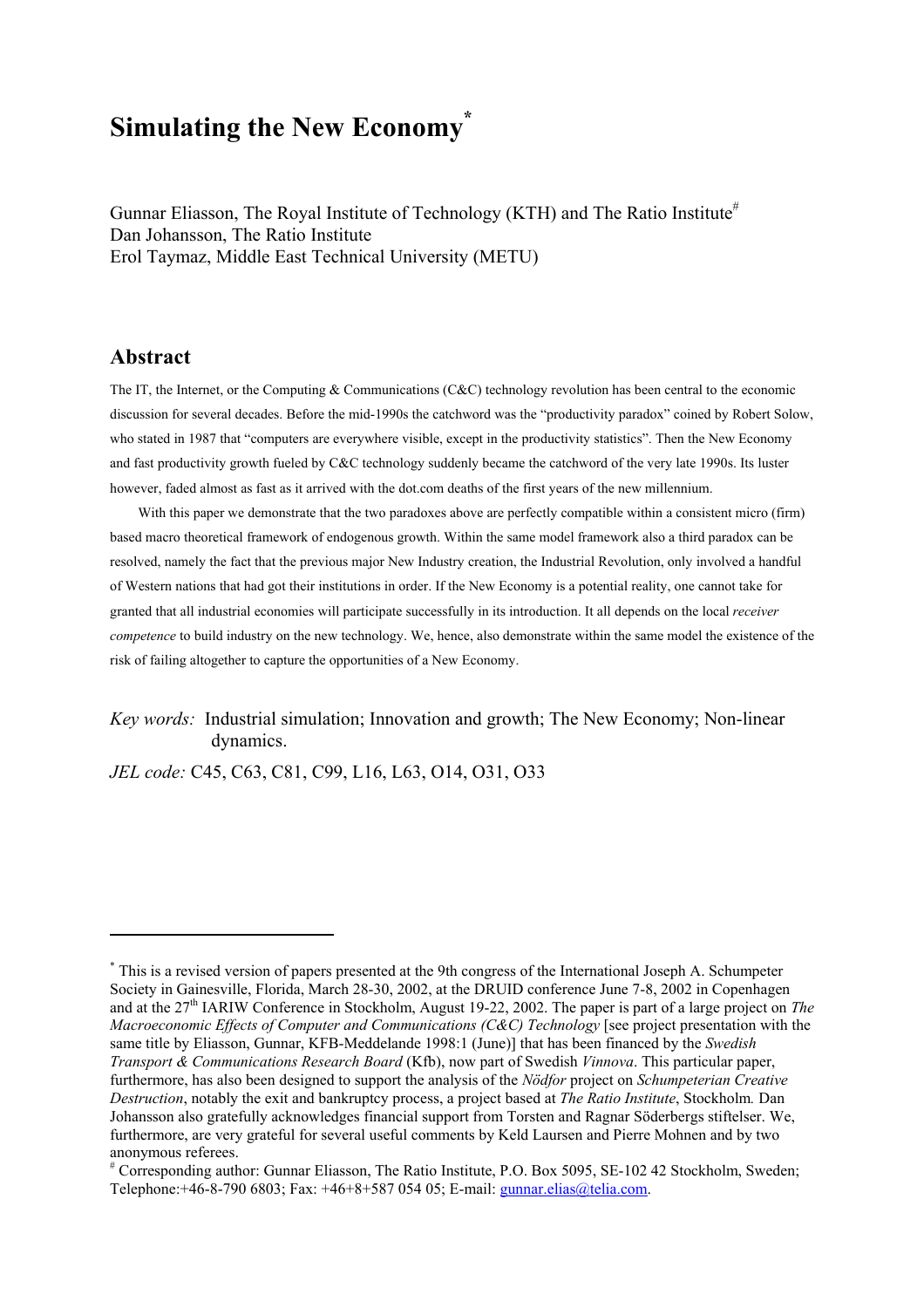### **1. The problem**

The New Economy was a catchword of the very late 1990s (Kelly, 1998). Its luster, however, faded almost as fast as it arrived with the dot.com deaths of the first years of the new millennium. Before that, up to the mid-1990s the catchword was the "productivity paradox" (Berndt and Malone, 1995, Brynjolfsen, 1993) coined by Robert Solow, who stated in 1987 that "computers are everywhere visible, except in the productivity statistics". The paradoxical emergence, on no objective grounds and in the midst of the academic discussion of the productivity paradox, of the shift to fast productivity growth, called the New Economy apparently has something to do with Information Technology (IT) or the Computing & Communications (C&C) technology.

 We demonstrate that the two paradoxes above are perfectly compatible within a consistent, micro based macro theoretical framework of endogenous growth. The micro-tomacro model that we use to simulate the New Economy – the MOSES model of the Swedish economy (Eliasson, 1977, 1991a) – approximates, on a simulation format, the theory of the *Experimentally Organized Economy* and of *Competence blocs* (Eliasson, 1987, 1996, Eliasson and Eliasson, 1996, 2002a, Eliasson, 2003a). We use the new version of the model with (Ballot and Taymaz, 1998) endogenous innovative activity and learning and technological diffusion represented by genetic algorithms. Within this model framework also a third paradox can be resolved, namely the fact that the previous major New Industry creation, the Industrial Revolution only involved a handful of Western nations, excluding some of the world's technologically most advanced economies at the time. Only those economies that had got the institutions needed to support a dynamic market economy in order became industrial nations. The others followed the old, slow growth trends in Figures 1A, B (North and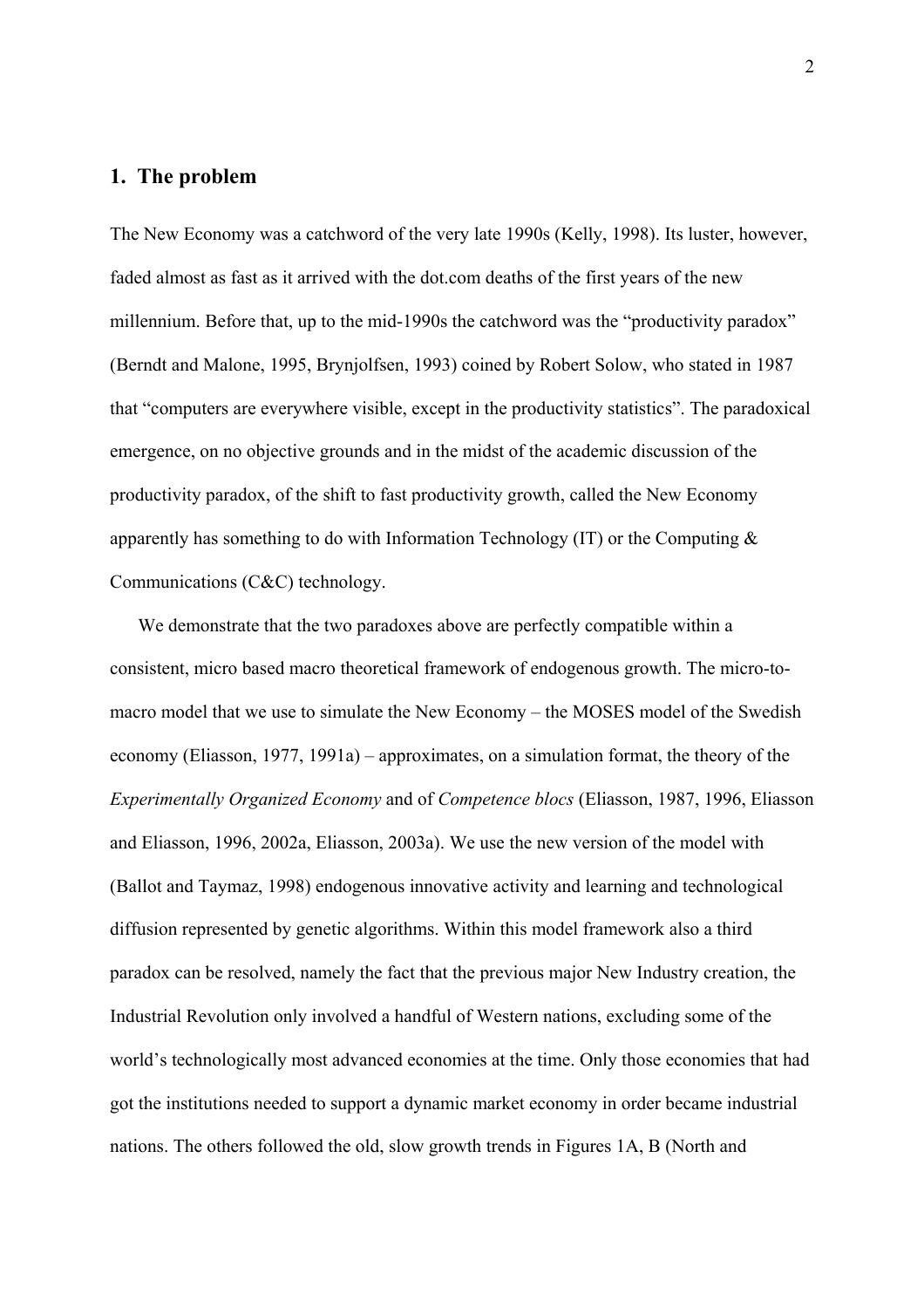Thomas, 1973, Eliasson, 1991b). We, hence, demonstrate, within the same modeling framework (the third paradox), that even if all the objective requisites, such as technology, are in place no shift onto a faster growth path may follow.

 The "first" industrial revolution some 150 years ago, furthermore, suggests patterns of evolution to look for. *First* of all, Figures 1A and B reveal a history with many false starts. *Second*, if the New Economy exists, and there were skeptics (Gordon, 2000a, b) among all enthusiasts, one cannot take for granted that all industrial economies will participate successfully in its introduction. 150 years ago a large part of the world economy did not participate in the new economy creation, and, remembering that experience, among the economies failing to catch the train we might find several technologically very advanced countries. Success in our words, hence, depends on the local *receiver competence* (Eliasson, 1985, 1986, pp. 47 ff, 57 ff, 1990) or absorptive capacity (Cohen and Levinthal, 1990) at the societal level. There is also the worrisome collapse of some of the C&C industry beginning in late 2000 that has not only caused a discontinuation of much of the New Economy hype but also created misgivings about the possibilities of capturing the opportunities of a New Economy. Such collapses among the machine tool builders (Woodbury, 1972) were, however, frequent during the industrial revolution. We will, therefore, also discuss the sustainability of the New Economy in terms of the simulation experiments. Hence, in this paper we demonstrate through simulations on the Swedish micro-to-macro model MOSES that three paradoxes are fully compatible within the same comprehensive modeling framework:

Paradox 1; The long gestation period, before positive circumstances generate the expected upward shift in macroeconomic performance, leads to the premature and mistaken conclusion that investment in new technology has been wasted ("The productivity paradox").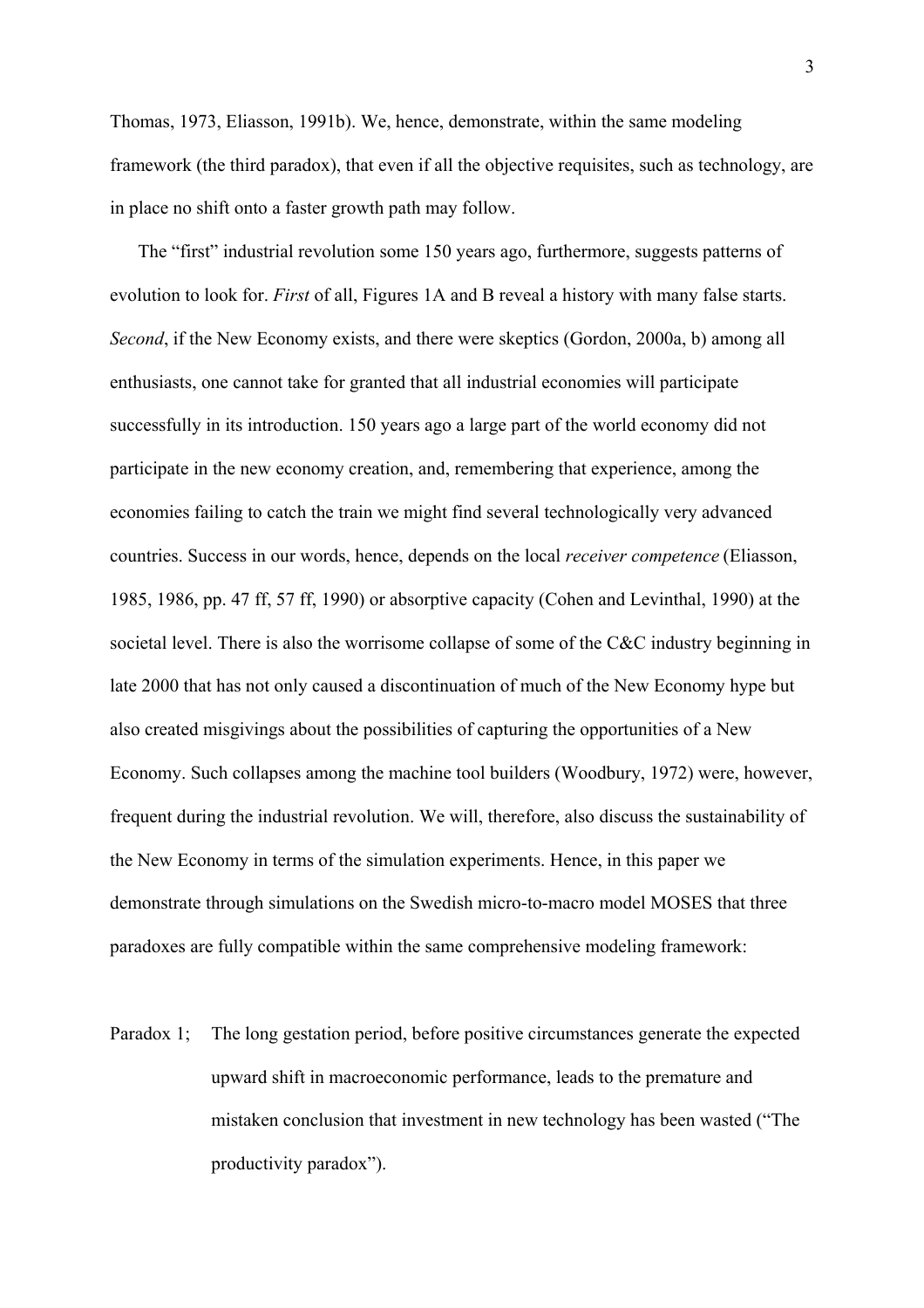- Paradox 2; The dynamics of the sudden surge in macroeconomic performance, cannot be explained in terms of current or near term circumstances.
- Paradox 3; A shift to a New Economy development may not occur, even though abundance of technological knowledge is in place locally.

Paradox, or hypothesis 3, means that a sustainable, new and fast growing economy will not appear if the local competence to commercialize the New Technology is lacking (see competence bloc theory in Eliasson and Eliasson, 1996, 2002a) and if the requisite institutions and other supporting circumstances are not in place. The necessary receiver competence of the economy is lacking, a notion discussed already by Abramowitz (1988).

 Figures 1A, B, finally, illustrate all three paradoxes as they evolved during the first industrial revolution. The new machine tool technology was developed in the UK during the late  $18<sup>th</sup>$  century. It revolutionized the organization of production in UK industry and moved the entire UK economy onto a faster growth path, beginning during the last decades of the  $18<sup>th</sup>$  century. From that time and through the first half of the  $19<sup>th</sup>$  century the new machine tool technology became increasingly known in other Western European countries and in the US. In fact, the Swedish economist Johan Westerman discussed the new machines in England in a book published already in 1768. But not until the later part of the first half of the  $19<sup>th</sup>$ century could the upward shift to a new growth trend in output be observed for Sweden (Figure 1A). And it took almost one half of an additional century for a matching shift to a faster growth trend in (labor) productivity to be observed, at about the time the large westward emigration of labor started. Even though technology was internationally available, and successful introductions could be observed along the way, it took considerable time until the then New Economy had been visibly introduced at the macroeconomic level, i.e. until sufficient *receiver competence* had been accumulated for the new technology to make a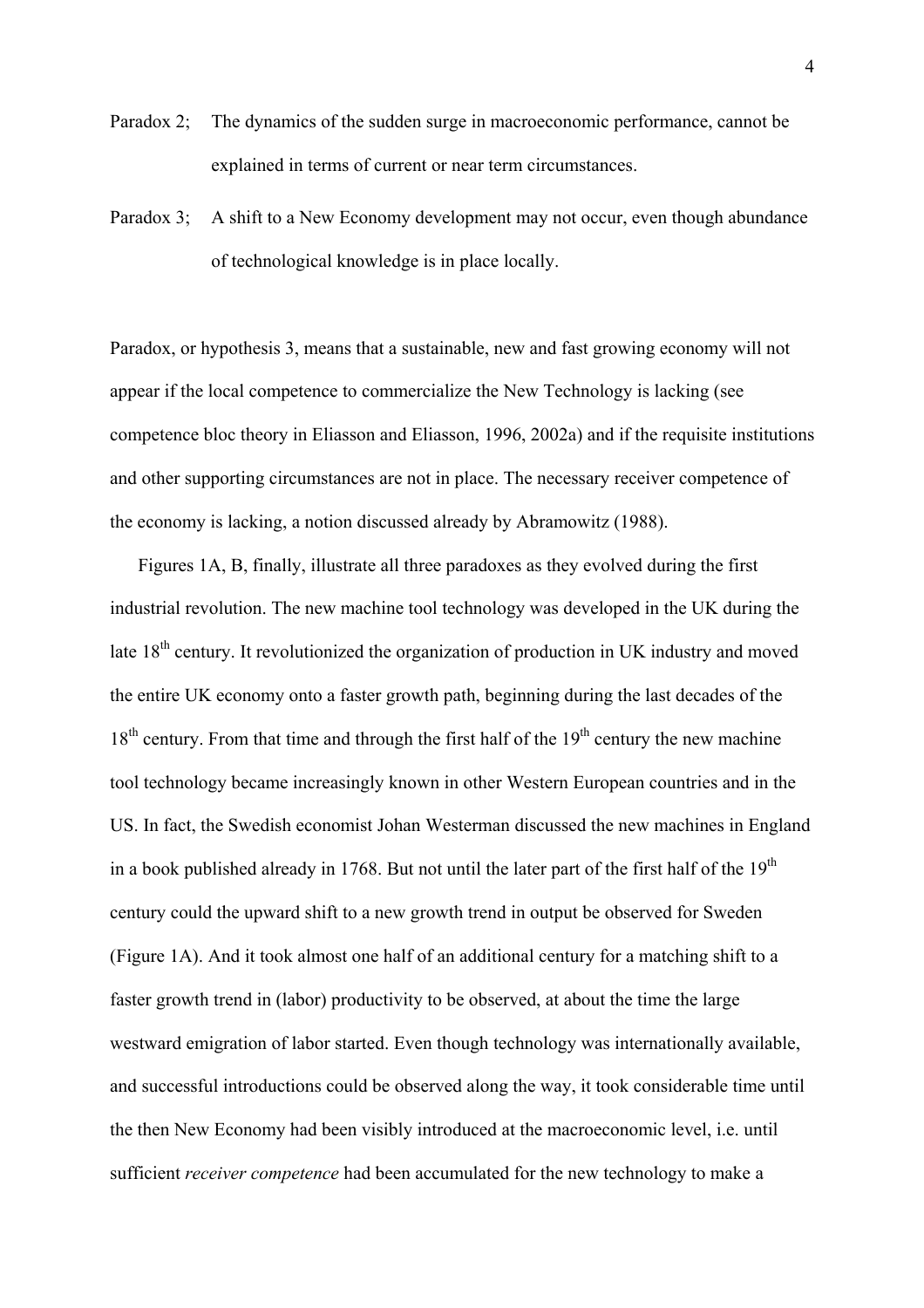visible positive cumulative impact on the Swedish growth curve (paradoxes I and II). Atkeson and Kehoe (2001) report that it took several decades before measured productivity growth increased during the second industrial revolution in the US. Even more significant today (third paradox) is that most of the world experienced no shift in their growth curves whatsoever. Most economies of the world never became industrialized and followed the old trend (Figure 1A) to the right. To them belonged the wealthiest economies of the world in the medieval age; China and India. These countries were solidly stuck in their old institutions and traditions.





*Source:* Eliasson (1988, p. 158) and updatings*.*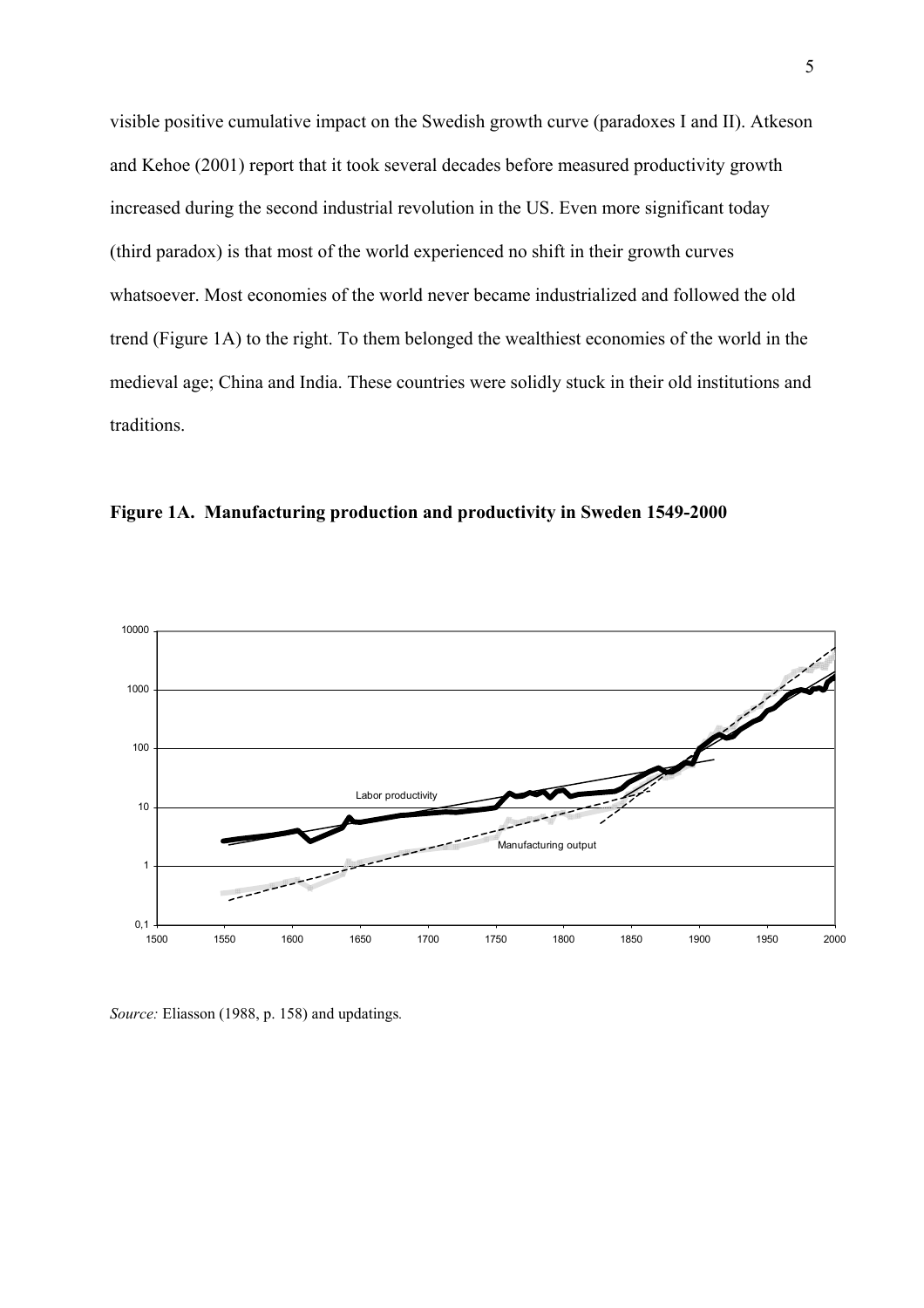

**Figure 1B. GNP per capita in Sweden, England and Japan 1700-2000** 

*Source:* Eliasson (1986, p. 49) and updatings.

The thicker part of the Swedish curve 1860-1920 provides additional insight into the industrial transformation taking place. During that time two thirds of the firms that became the largest Swedish manufacturing firms during the period 1945-1998 were founded; a "Silicon Valley experience" of gigantic proportions for the small country of Sweden. To be noted is that the burst in industrial activity was distributed geographically over a large part of Sweden demonstrating that geographical proximity was not a necessary condition for the synergies of a competence bloc to become activated even during a period of (by modern standards) primitive information- and communications technology. Most of these firms were founded on the technology of the early industrial revolution developed in England, the machine tools, and some of them (ASEA, Atlas Copco, Electrolux, SKF etc.) later became international engineering giants.

Our base hypothesis is that the technology to open up the potential of a New Economy has been created with the C&C-industry, but that the growth mover will be its introduction in the "old industry" through the establishment of new firms, the reorganization of incumbent firms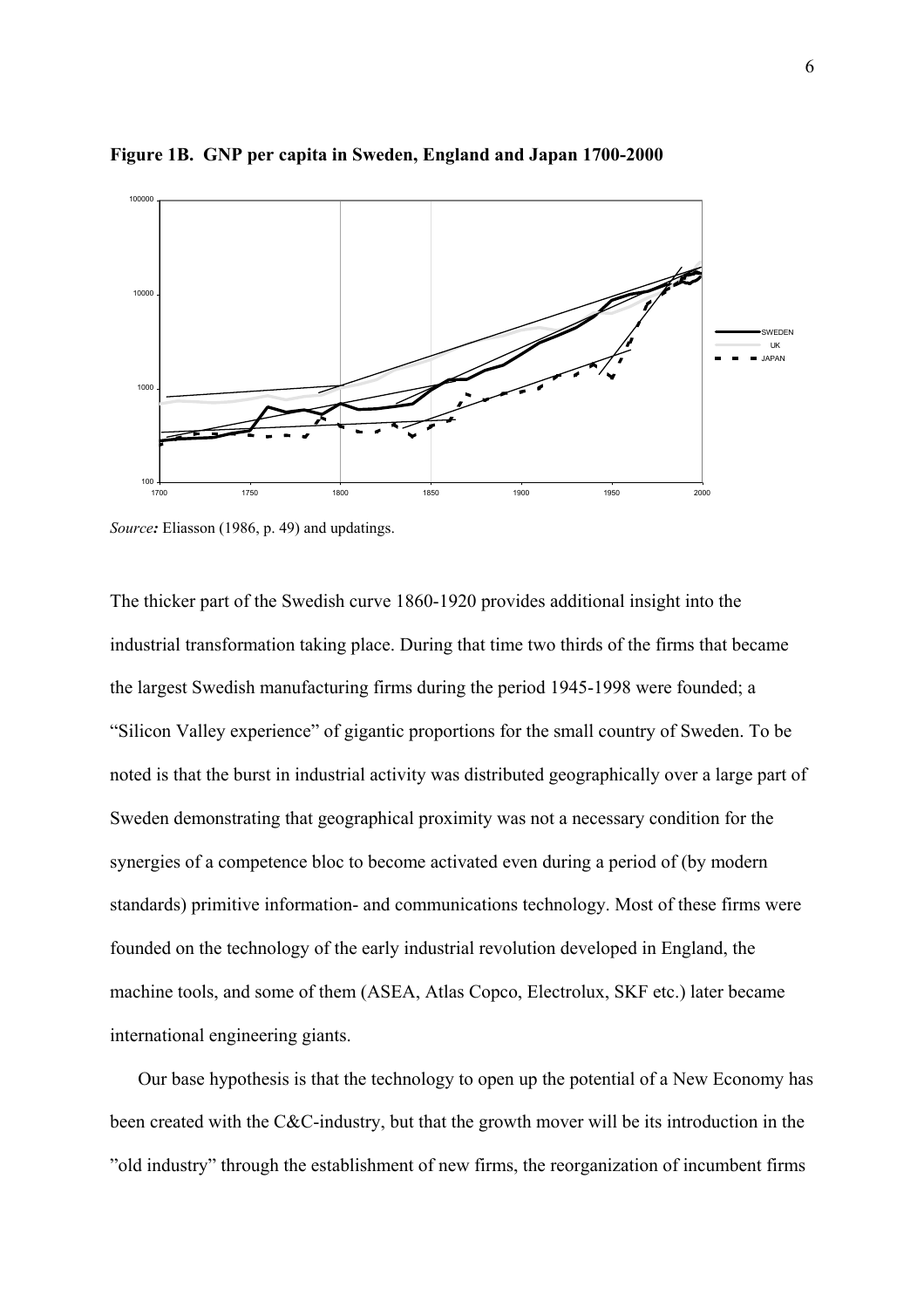and through the exit of failing firms, or through the *Schumpeterian Creative Destruction* process of Table 1. The dynamics of this gestation takes decades, not years. This means that the ongoing dynamics will not be captured by standard forecasting or econometric modeling methods.

 Digital C&C technology can be said to have been introduced with the invention of the transistor in 1947. For those who are skeptical about the new industrial potential of C&C technology we add that (1) the great industrial potential of C&C technology is exactly its double role of making both tremendous product quality change and a new production organization possible and (2) that several new generic technologies with great industrial potential are also in the pipeline, the technology nearest at hand being biotechnology (Eliasson, 2002a, b). Our task will be to *demonstrate the existence, within our model framework, of all three paradoxes above.* 

# **Table 1. The four mechanisms of Schumpeterian creative destruction and economic growth**

| 1. Innovative entry enforces (through competition) |
|----------------------------------------------------|
| 2. Reorganization                                  |
| 3. Rationalization                                 |
| or                                                 |
| 4. Exit (shut down)                                |

*Source:* Eliasson (1993, 1996, p. 45).

# **2. The Swedish Micro-to-Macro model**

 To capture the three paradoxes within one and the same theoretical structure an entirely new and more general representation of a dynamic economy than the mainstream general equilibrium or new economy models is called for. *First*, our theory has to be micro based, featuring endogenous resource allocation over firms and markets. Distributional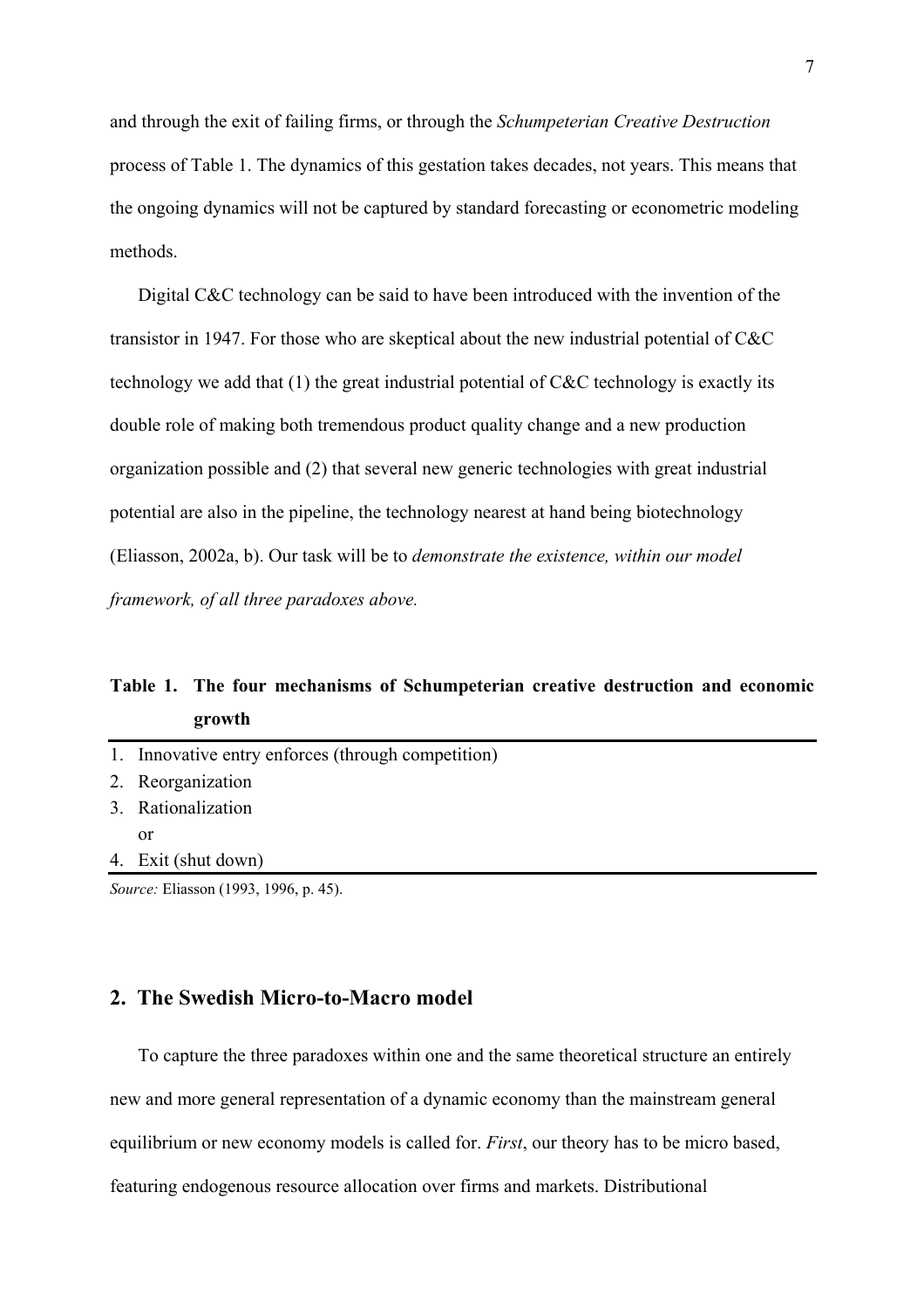<span id="page-8-0"></span>characteristics can then be demonstrated to matter for macroeconomic growth (Eliasson, 1984). *Second*, only a complete systems representation of the economy, including complete demand feed back, that endogenizes price and quantity decisions of firms will define a satisfactory platform for dynamic analysis. *Third*, innovative behavior has to be endogenized for macroeconomic growth to be endogenized.

 The Swedish micro-to-macro (M-M) model MOSES has these needed dynamic properties. It approximates what we call the *Experimentally Organized Economy* in which growth is endogenized through a Schumpeterian creative destruction process. The New Economy simulations to follow have been made possible with the introduction of the C&C industry in the MOSES model (The new database is presented briefly in the supplement to this paper).

 It is hypothesized in this paper that this model possesses the capacity of embodying and explaining the three paradoxes. Our main task is to demonstrate that it does, and explain how.

 The M-M model has been documented in detail in a number of publications. For a fast introduction we refer to Albrecht et al. (1989, 1992), Ballot and Taymaz (1998), Eliasson (1977, 1978, 1985, 1991a). The most salient features of the model to be emphasized in the context of the simulations are:

- A Schumpeterian creative destruction model of growth or of the *Experimentally Organized Economy*, see Table 1 and Eliasson (1996, p. 45).
- The creation and selection of new technology (*Competence bloc* theory; Eliasson and Eliasson, 1996, 2002a, Eliasson, 2003a).
- The selection and diffusion of new technology through learning from successful introductions (genetic algorithms, Ballot and Taymaz, [1](#page-8-0)998).<sup>1</sup>

 $1$  Currently the competence bloc is crudely represented in the model, mostly through the selective discovery capacity introduced through the genetic learning algorithms. Since we are currently working on improving these modules of the model to obtain a better representation of the competence bloc we want to keep the two theoretical modules apart in the principal presentation, even though they will not be properly separated in the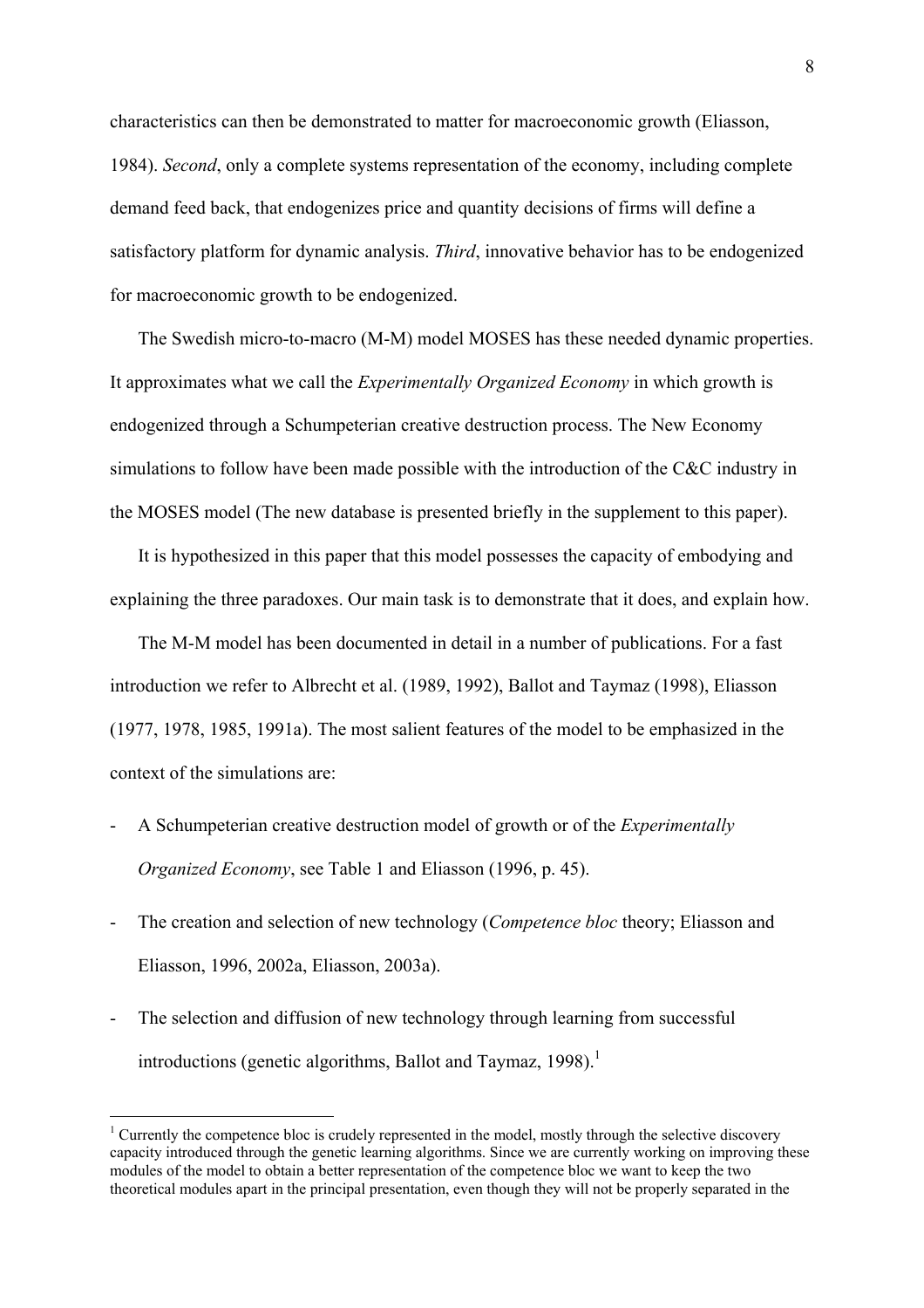#### *The dynamic core of the M-M model*

 $\overline{a}$ 

 The micro-to-macro model has a modular design with well-defined interfaces within the firm/division and between the firm/division and all other firms, or the markets. $2$  This modular design has made it easy to improve and update the behavioral specification of the model.<sup>3</sup> The model runs by quarter, which was earlier considered a typical production planning period in large firms (Eliasson, 1976). Products are homogeneous within each market (see below). Hence, currently we only model process innovations. This means that product quality diversification is assumed to be perfectly arbitraged in the markets each period and that product quality change has been fully converted into output volume. Thus, from our point of view the quality issue in the productivity paradox is a measurement problem that we have so handled. We plan to introduce product quality innovations as well, but not in this paper.

 The dynamic core that is the source of endogenous growth is represented by the creative destruction process of Table 1. Firms upgrade their performance through investment in new technology, which is stimulated by expected returns and/or by being forced to reorganize internally by competition. Firm behavior - given its production capacity - is governed by an internal short and long term budgeting and production planning process<sup>[4](#page-9-2)</sup> governed in turn by the *Maintain or Improve Profits* (MIP) criterion (Eliasson, 1976, 1977, 1985, 1991a). Firms interact through competition in product, labor and financial markets. The markets are integrated through the internal economies of all firms.

model simulations. The point is that we want to interpret the results of the simulations in terms of this broader theory. See more below.

<span id="page-9-0"></span> $2^2$  The original core modular system of behavioral relationships within the firm and between firms is

<span id="page-9-2"></span><span id="page-9-1"></span>diagrammatically illustrated in Eliasson (1977). Since then this core has been embodied in a larger context. 3 <sup>3</sup> There is only one area where the original modular systems design has created a problem and that is the interface between firms and individuals/workers. Firms/divisions are being kept track of over their entire life cycles. Individuals are employed out of, and laid off into an anonymous pool of people, the labor force. To study the effects of education and competence development the individuals have to be modeled separately and then linked to the individual firm through a simple aggregation device. See for instance Ballot and Taymaz (1996, 1998) and Ballot et al. (2001).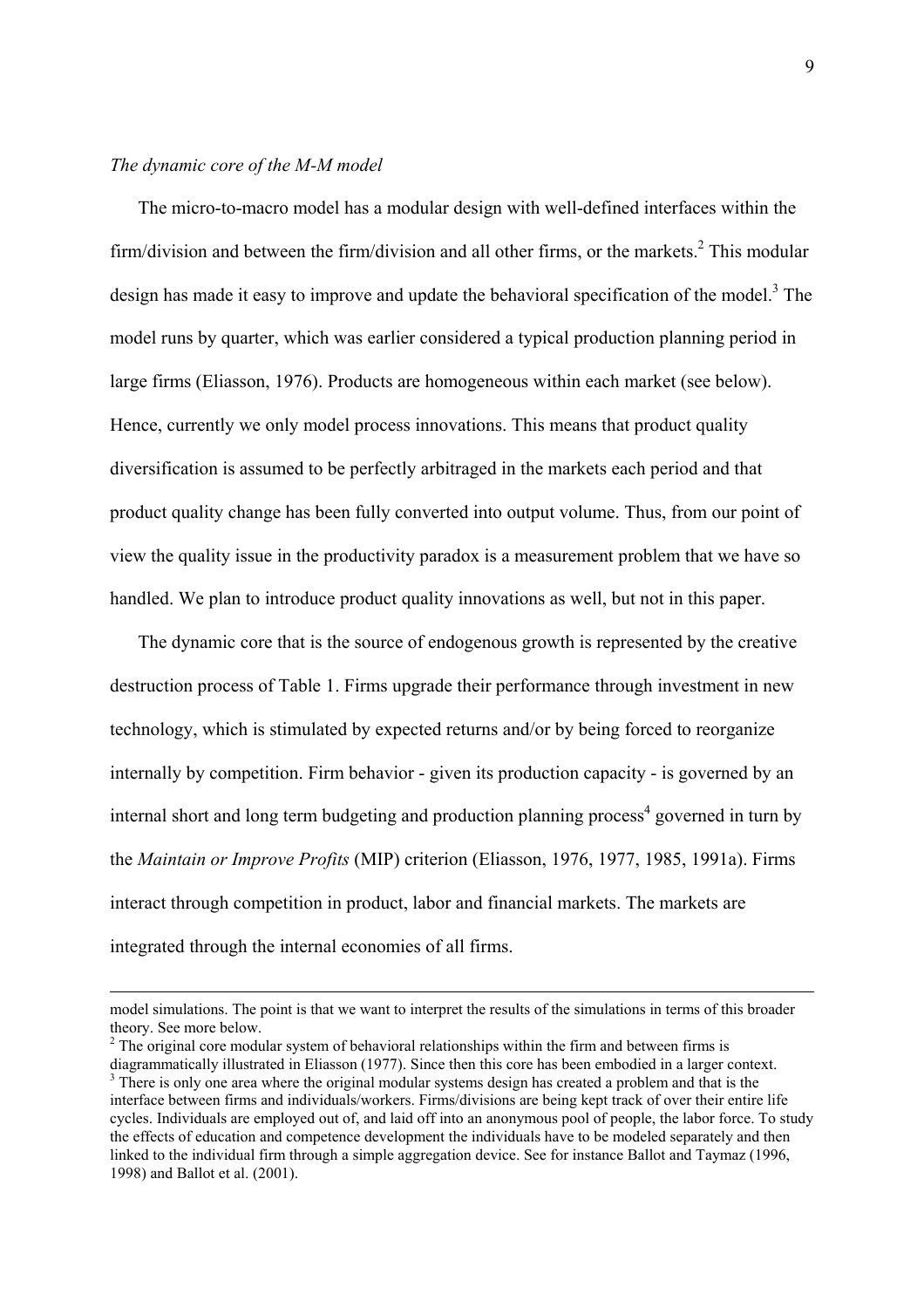The firm or the division is defined as a profit oriented production organization with financially defined outer limits. This controlled hierarchy is represented in the model by its internal statistical accounts. Here, the modelers once had the great opportunity in 1975 to specify the questions of the so-called *Planning Survey* of the Swedish Federation of Industries such that they fitted the needs of the M-M model (Albrecht, 1992). This Planning Survey has been repeated annually since then and has served as a unique annual data input in the development of the M-M model. Each incumbent firm makes up investment, production and employment plans under the assumption of reaching a satisfactory ex ante rate of return each period (the MIP criterion), and attempts to realize the plans in competition with other firms, each having its own particular expectations of the market situation. In doing so they climb *ex ante profit hills* and halt search temporarily (for that quarter) when a satisfactory profit level has been reached (for more detail see Eliasson, 1977, 1991a). Technically, total model dynamics can be seen as the first iteration in a gigantic numerical optimization process in which all actors are striving towards their individually perceived profit maxima. Competition (the strategic game; see below) is pushing them. But since the perceived optimum depends both on exogenous and endogenous (to the model) circumstances, including resources used up in the search itself, all perceived optima have to be recomputed for the next step in the iteration, and the nature of the market dynamics is that this recomputation may involve drastic revision and/or dramatic business failure on the part of individual actors. The complexity and multidimensionality of the game as staged within the model is such that there is no way to scan all possible outcomes over a long term (say 50 to 100 year) horizon to make ex post optimization even a theoretical alternative within the M-M modeling framework (Eliasson, 1984, 1992).<sup>5</sup> In the process product and factor prices and the interest rate are endogenously

<span id="page-10-0"></span> $\frac{1}{4}$ <sup>4</sup> crudely modeled. For a detailed presentation, see Eliasson (1978, Section 4.5 and 1985, Section II.7).  $5$  This is another way of formulating the assumption of the Experimentally Organized Economy of an immense and for all practical purposes infinite space of business opportunities (Eliasson, 1992, 1996, 2001a).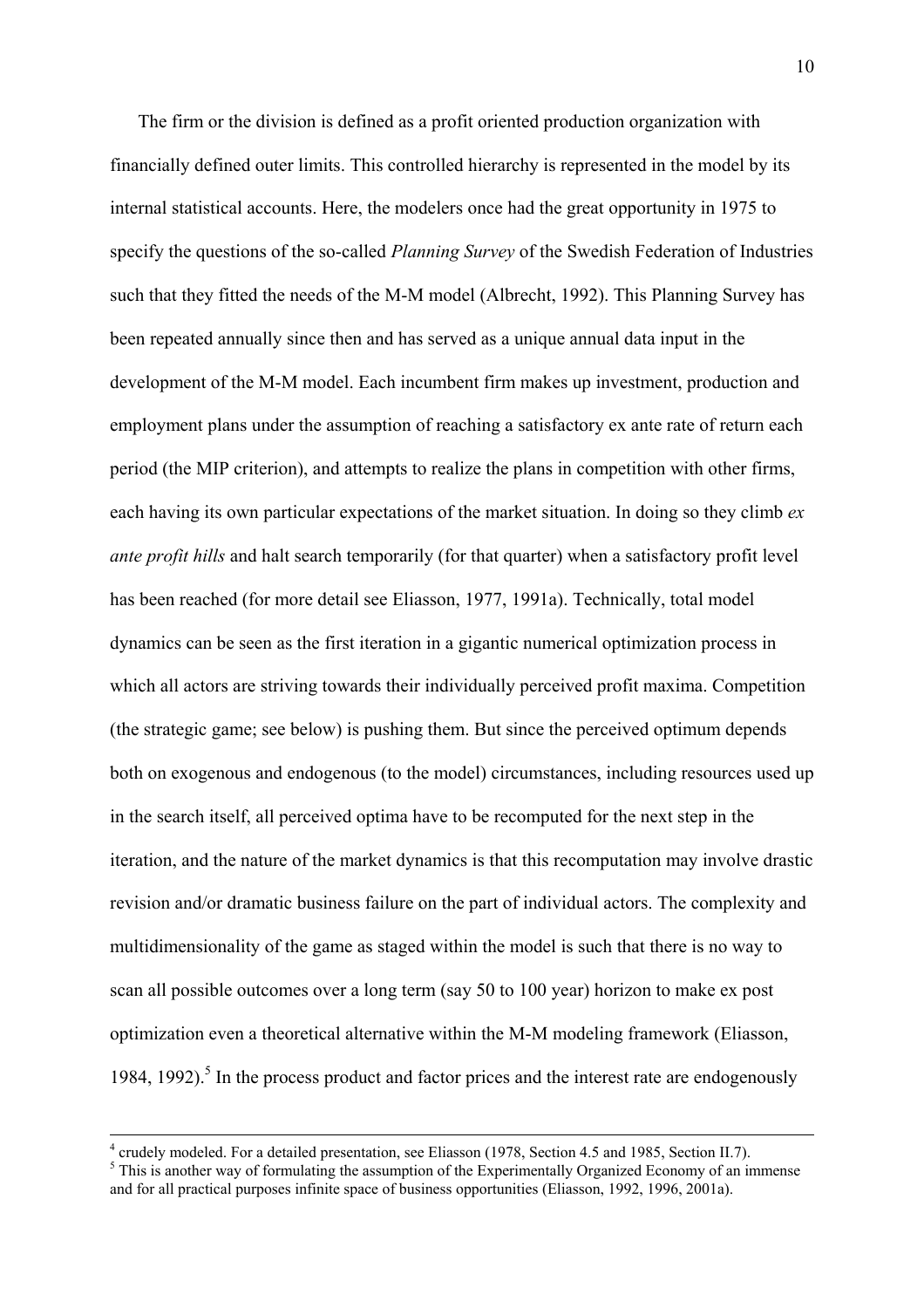determined. The dynamics of this highly non-linear model of the Swedish economy means that the profit hills constantly change as a result of individual firm search. Firms constantly make business mistakes and the nature of the "business error correction" process is an important part of the dynamics of economic growth in the MOSES model. This is a typical Austrian – Wicksellian – Stockholm school feature of the MOSES model and of the Experimentally Organized Economy (Eliasson, 1991a, 1992). The ex ante, ex post correction behavior updates the position of incumbent firms on the Salter curves. If a firm fails to meet its profit targets for many periods it eventually exits.

 Macroeconomic growth is moved by a constantly ongoing "strategic" competitive game between new and incumbent firms. Each firm faces superior firms that can outbid it in the factor markets and outcompete it in the product market, but also inferior firms subjected to the same competitive pressure that strive to improve their positions. Hence, there is no rest (read "equilibrium") for any firm. The ongoing game forces each firm to constantly strive to improve its performance and this is sufficient to generate *endogenous macroeconomic growth through the Schumpeterian creative destruction process* of Table 1 (see further Eliasson, 1996, Section II.7). The important factor maintaining this competitive dynamic of the model is innovative firm entry. Firm *entry* and turnover, therefore, feature importantly in the MOSES model (item 1 in Table 1).<sup>6</sup> Simply expressed, a new firm enters into a market if it is expected to be able to profitably do so.

 When seen "from above" this dynamic core is concealed and the Swedish micro-to-macro model appears as a Leontief – Keynesian 11 sector model, with complete macro demand feed back from a non-linear Stone type consumption expenditure system and a combination of

<span id="page-11-0"></span><sup>6</sup> See further Eliasson el al. (2001).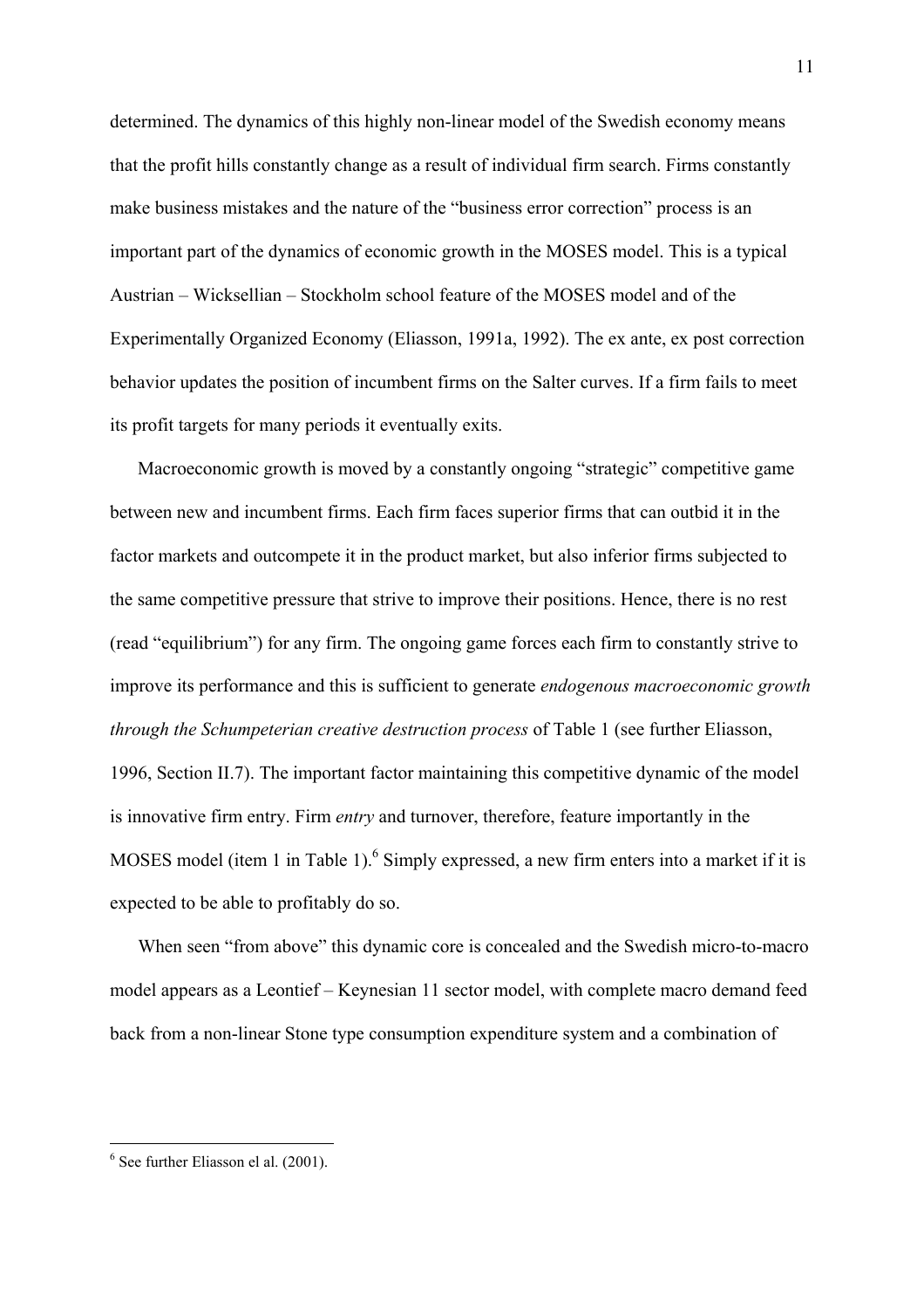neoclassical and financial flow based investment functions, defined and quantified in reality at the micro (firm, division) level on real firm data.

#### *The statistical base of the model*

 The M-M model is embedded in a complete and consistent micro-to-macro statistical system defined at the Swedish national accounts level (Albrecht et al., 1992). Five manufacturing sectors have been carved out of the national accounts and the input/output matrix and been redefined to correspond to the OECD end use of products classification: raw materials, intermediate goods, non-durable consumption goods, investment goods (consumer and producer) and computing and communications goods and services. The latter market has been added to the model recently (Johansson, 2001, pp. 145, also see supplement). For each initial year (see Supplement) a consistent micro (firm) to macro (National Accounts) database has been constructed in the financial, production (output) and input (labor, purchasing etc.) dimensions. In that context the entire micro-to-macro initial data base was updated to the year 1997 using the firm planning survey of the Federation of Swedish Industries (Albrecht et al., 1992, pp. 181 ff) and a special survey on the same format of the largest 100 firms in the C&C industry. The C&C industry to a great extent covers the private services industry and significant redefinitions of national accounts data have been needed to obtain a consistent micro-to-macro data set.

 The macro data of the five market defined segments have been replaced by five sets of firm/division data from the above planning survey and the special survey of the C&C industry. The difference between the national accounts macro data and the five aggregates (in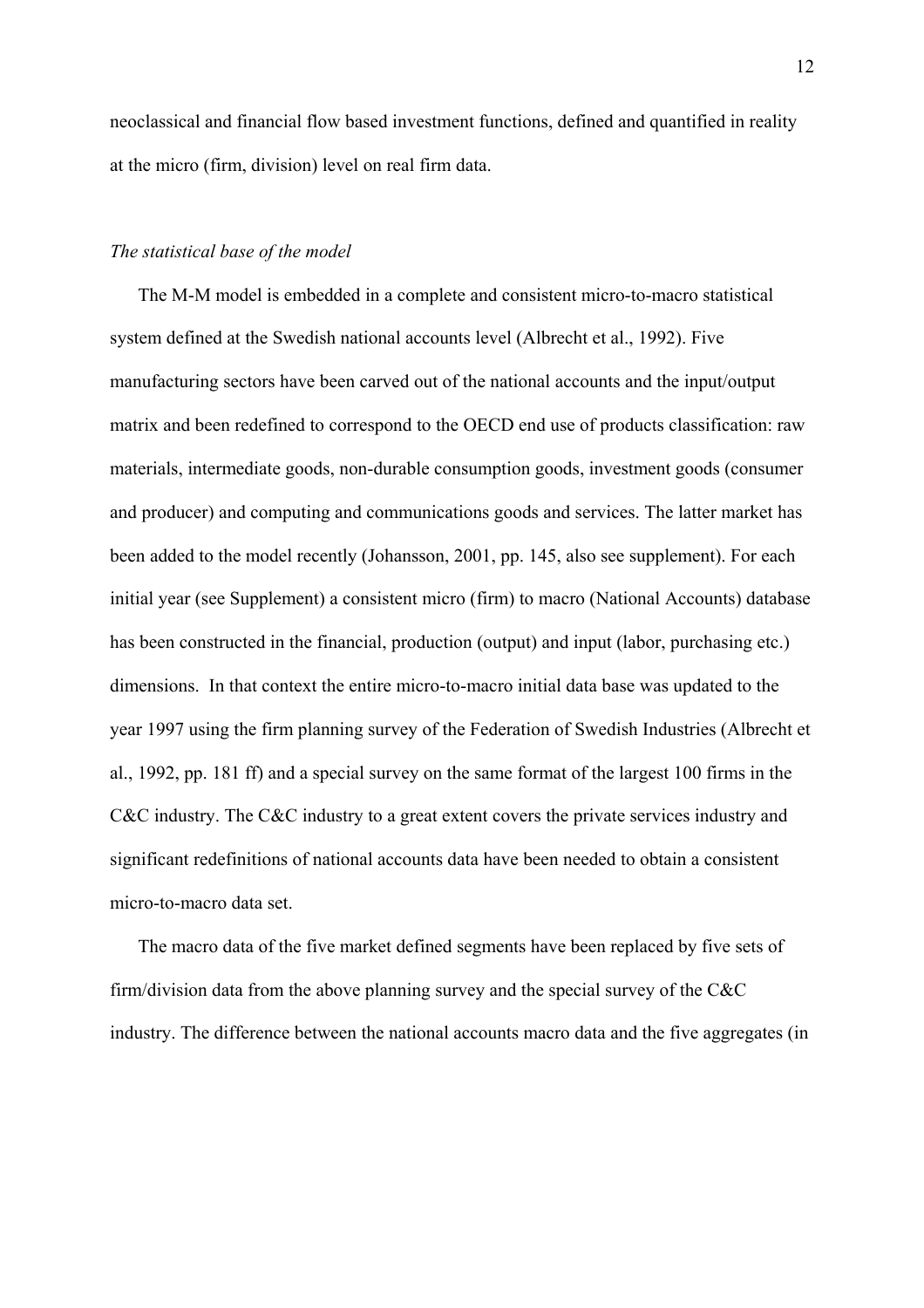all dimensions; financial, profits, value added etc.) of individual firms have been computed and regarded as "synthetic" firms.<sup>7</sup>

 The initial state of the model consists of a complete and consistent set of Salter curves (of all performance variables of firms; see Figures S1 and S2 in Appendix) for each micro defined industry (Salter, 1960, Albrecht et al., 1992). Aggregation is dynamic over markets featuring endogenous prices. This means that each macro trajectory is based on different relative prices. The endogenous micro behavior of firms during a simulation updates the firms and the Salter curves *each quarter* and growth occurs through the Schumpeterian creative destruction process of Table 1.

#### *Technology choice*

<u>.</u>

 To understand the simulation experiments in this paper some modules of the model need further clarification. First, the rate of entry of new firms in each year is modeled as a random function of industry profitability. Key characteristics of new entering firms (entry size, technological level, etc.) are also determined as drawings from empirical distributions in such a way that a new firm is about 15% of incumbent firms in terms of (initial) employment. On average, the technological level of a new firm is lower than that of the incumbents, but the spread is much wider. Hence, now and then some new firms (the "winners") are significantly more productive than the best incumbent firms (Eliasson, 1991b) and if discovered (see below) carried on to industrial scale production.

 Innovations are embodied as new technology in investment. Technology choice, therefore, is part of the investment decision. New technology upgrades firm productivities. Furthermore, disembodied learning-by-doing occurs. There are two types of innovation. An *incremental*

<span id="page-13-0"></span> $<sup>7</sup>$  Each "residual aggregate" has been "chopped up" into several synthetic firms. We have tried, when</sup> constructing the "synthetic firms" to preserve known distributional patterns of the industry/market (Taymaz, 1992).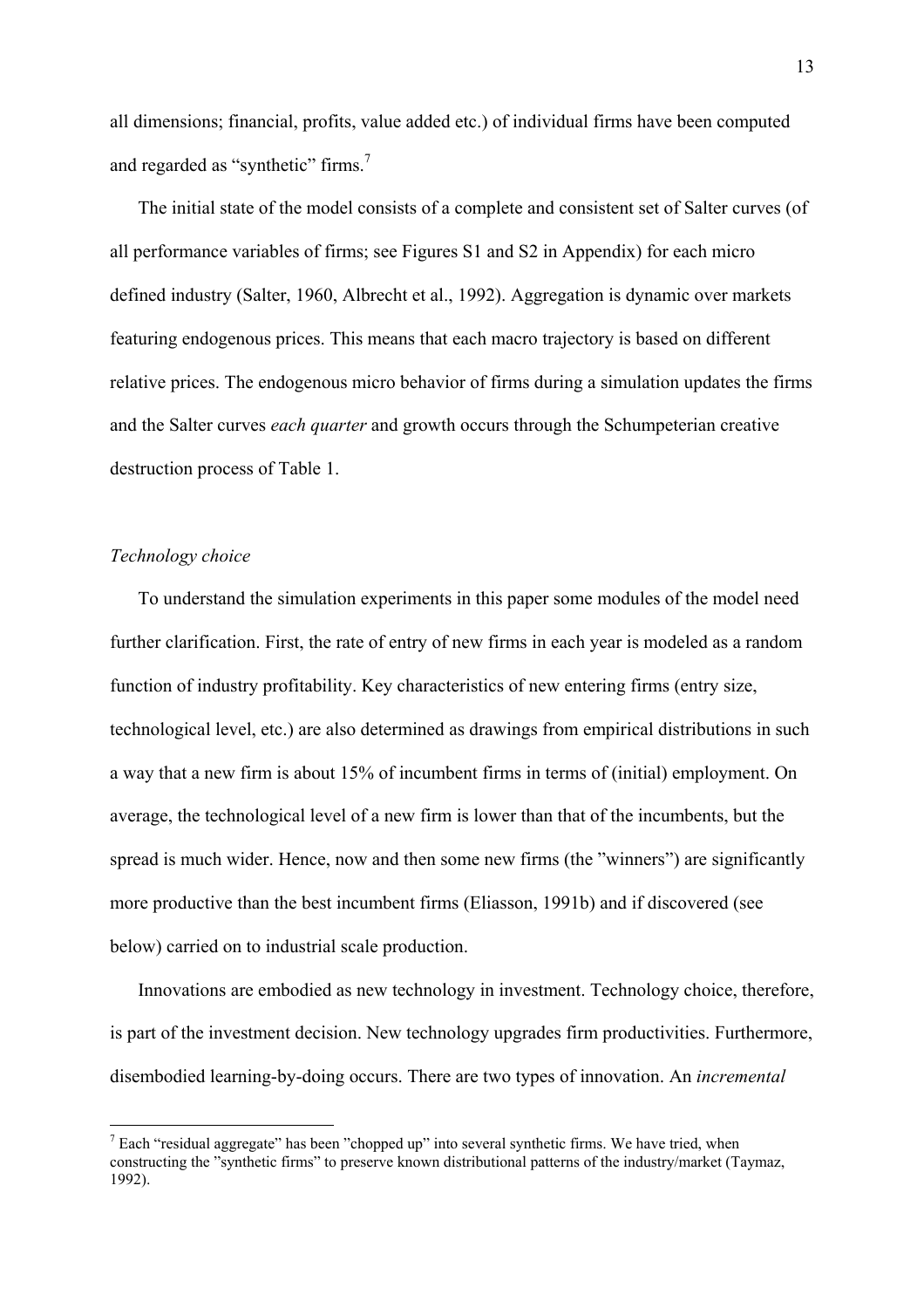innovation yields an improvement in the capital and labor productivity (INVEFF and MTEC) variables in the model, within the limits of an optimal technology, which we label the "global technology". The essential point is that firms do not know the global technology and therefore cannot jump to it. Incremental innovation is obtained by discoveries within the firm or by imitation and improvement of another firm's technology. *Radical* innovation reflects a change in the global technology. Global technologies are also ranked by their productivity, and all the technologies that have the same limiting global technology belong to the same technological paradigm. Such a paradigm, also called techno-economic paradigm by Freeman and Perez (1988), corresponds to a cluster of inter-related innovations that affect most of the industries. We have also introduced user-producer learning that stimulates the diffusion of innovations between sectors.

 The "technological level" variable in the model refers to the average of technology codes. The average technological level in the model (the technology level index) is an abstraction. The number of patents issued can be used as an empirical proxy, but in the model the technological level represents qualitative differences in technologies.

 Technologies are ranked from 1 to 100 and the rank of the technology defines its potential limit. For example, technology 10's potential limit is higher than technology 4's, etc. A firm gets closer to that technological limit by incremental innovation and the closer it gets the more difficult it becomes to improve productivity. Then the firm will try to switch to another technology that is more likely to have a higher potential limit. Therefore, it has to discover/identify a better technology, which takes it outside its own experience range and therefore involves greater risk. The firm allocates part of its R&D budget on incremental innovations, and the rest for radical R&D to discover new technologies. When the firm gets closer to the potential of existing technology, it will be more difficult to increase productivity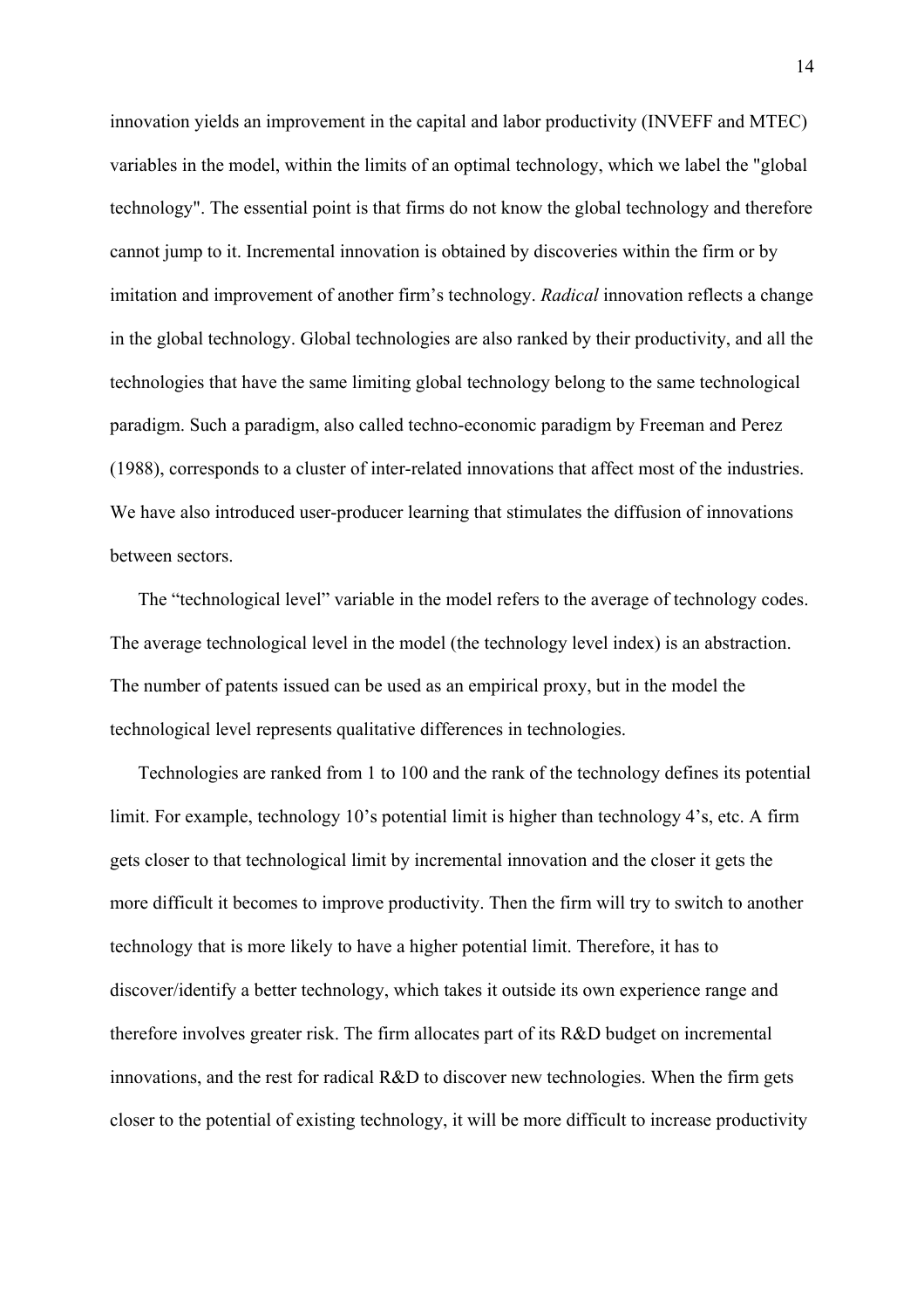through incremental innovation, and the firm will allocate increasingly larger parts of its R&D budget to radical R&D.

 The ability of the firm to discover winners is improved by appropriate learning where the outcome depends on the firm's accumulated memory for recombination (Ballot and Taymaz, 1998, pp. 312 ff). The firm may have learned the right things by chance, but there is also a possibility that firms with broad based experience to begin with (memory) have a better capacity both to learn and to make the right technological choices. Learning and innovation occur in both incumbent and new firms and contribute to improving their technological performance. Key to success is the capacity of the firm to choose superior project and this capacity depends (Ballot and Taymaz, 1998) on the experience of firms as embodied in their memory. Firms currently update their memory. In the current version of the model their memory is sufficient to remember three technologies at a time. In their technology choices they use the best among those three. They, furthermore, try to improve the memorized technologies by innovation/imitation (experimentation). If they improve any one of them, they update their memory with the better one, and forget about the worse one. Through innovation/imitation they can generate the old, inferior technology again, but they do not adopt it because it is inferior. Even though the firms have learned through experimentation and updated their memories in the MOSES dynamic this is ex post knowledge and no guarantee that they can choose a superior future technology. But in stochastic terms, they are more likely to choose better technologies. Hence, radical, innovative choices are based on learning and experimentation in combination, involving by definition a high-risk level, but also the potential for great rewards. The better firms are at discovering winners the stronger the bias towards macroeconomic growth of the model economy.

*Non-linear endogenous growth*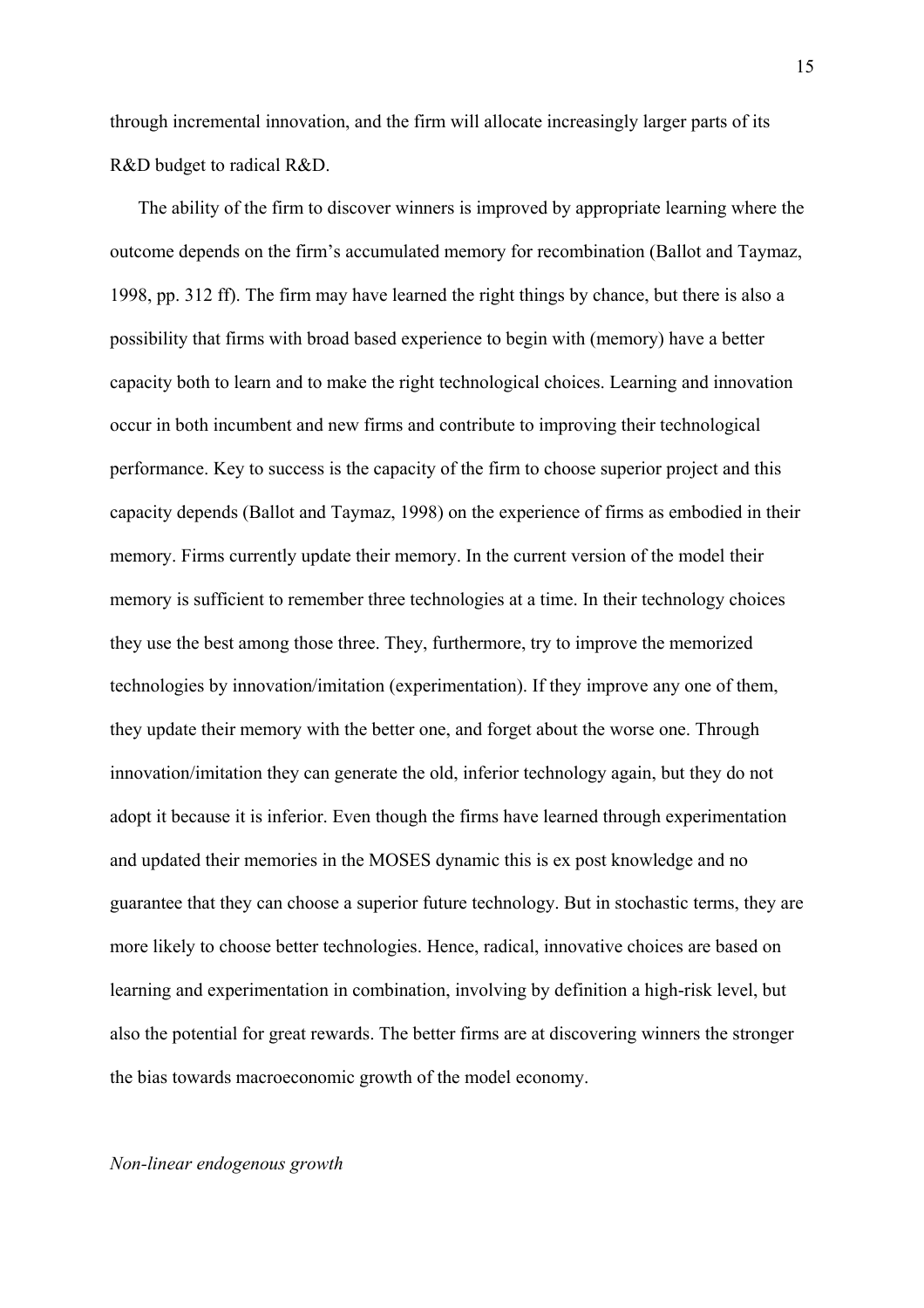The move of the economy towards a new paradigm is supported by decreasing returns to incremental innovations, but its success depends on the willingness of many firms to follow the first firms that have ventured successfully into the new paradigm. There are increasing returns to adoption (Arthur, 1988). This means that radically new paradigms might not develop if the returns to the current paradigm are satisfactory. Several paradigms may then be represented simultaneously in the manufacturing industry for a long time, involving lock-in effects (Ballot and Taymaz, 1998). One not so good paradigm may also block the development of a better paradigm.

 New technology is introduced through new entering firms and through new investment in incumbent firms. Radically new technology tends to enter more frequently through new firm entry. If through new investment in incumbent firms the impact is reduced because it has to be integrated in old vintages of capital. On the other hand, the new technology, if successfully introduced applies to a much larger capital base, with a much larger (than with the small firm) leverage on total firm productivity growth. One could look at the introduction of new technology in a MOSES firm (through investment) as a strategic acquisition of a new technology firm the capital structure of which is then integrated with the existing capital structure (Eliasson, 1985, pp. 156f, Eliasson and Eliasson, 2002b).

 The identification, discovery and technological choice process described above defines the *receiver competence* of the economy at different levels beginning with the firm. The fact that firms make business mistakes and that winners may be lost for ever, tilting the economy on to a slower growth path makes it necessary to model this choice process explicitly. Since the long-term growth outcome depends on the efficiency of this choice process the definition of the *dynamic efficiency of the economy* becomes tricky. We define it as the capacity of the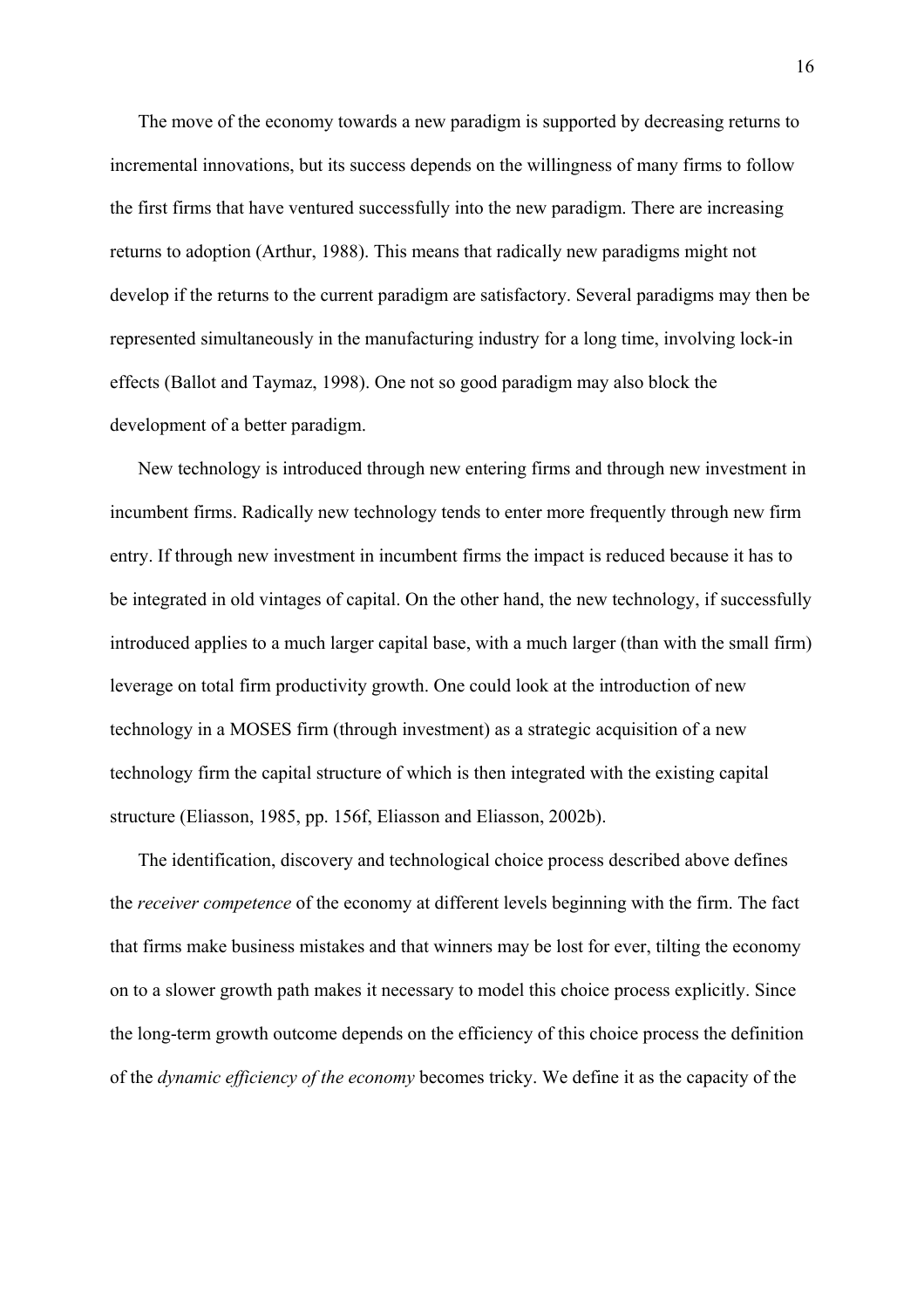<span id="page-17-0"></span>economy to minimize the economic incidence of two types of business mistakes; keeping the losers<sup>8</sup> on for too long and of losing the winners (Eliasson, 2001a, 2003a).

 Lack of receiver competence at different levels means that firms are unable to access the pool of globally available technology and/or that good but radical technology choice by firms/entrants do not survive because incompetent financial providers are unable to understand the economic potential of the radically new technology (Eliasson and Eliasson, 1996, Eliasson 2003b). Hence, technology, however advanced, residing in incompetent firms is not sufficient for growth. If downstream commercialization technology is lacking the economy at large may completely miss the train to prosperity that the new technology is promising. We call this the *competence bloc* in which the (technical) innovator is only one of many critical players.

 In order not to overdo this explanation (see above) it should be mentioned that the competence bloc is currently very crudely modeled, but we are working on introducing a more elaborate representation of it, notably venture capital competence. We expect, however, that this elaboration will only strengthen the simulation results to be reported on below.

 Eliasson and Taymaz (2000) demonstrated that growth in the MOSES economy depended on a balanced firm turnover and labor market process, such that increased labor market mobility gave no growth effects if the potential for positive reallocation of resources was low (read no innovative entry). Similarly an increase in innovative entry gave little positive growth response if resources were not freed from their current allocations through exit of inferior firms and increased labor market mobility. Common to all experiments was that the effects of small parameter changes were very slow in showing up at the macro level. The balancing of all these factors depends on a complex of labor market, firm entry and exit

<sup>&</sup>lt;sup>8</sup> This problem has been with us for a long time. Thus, for instance (Eliasson and Lindberg, 1981) a clear conclusion from early simulation experiments on the M-M model is that even a big investment mistake need not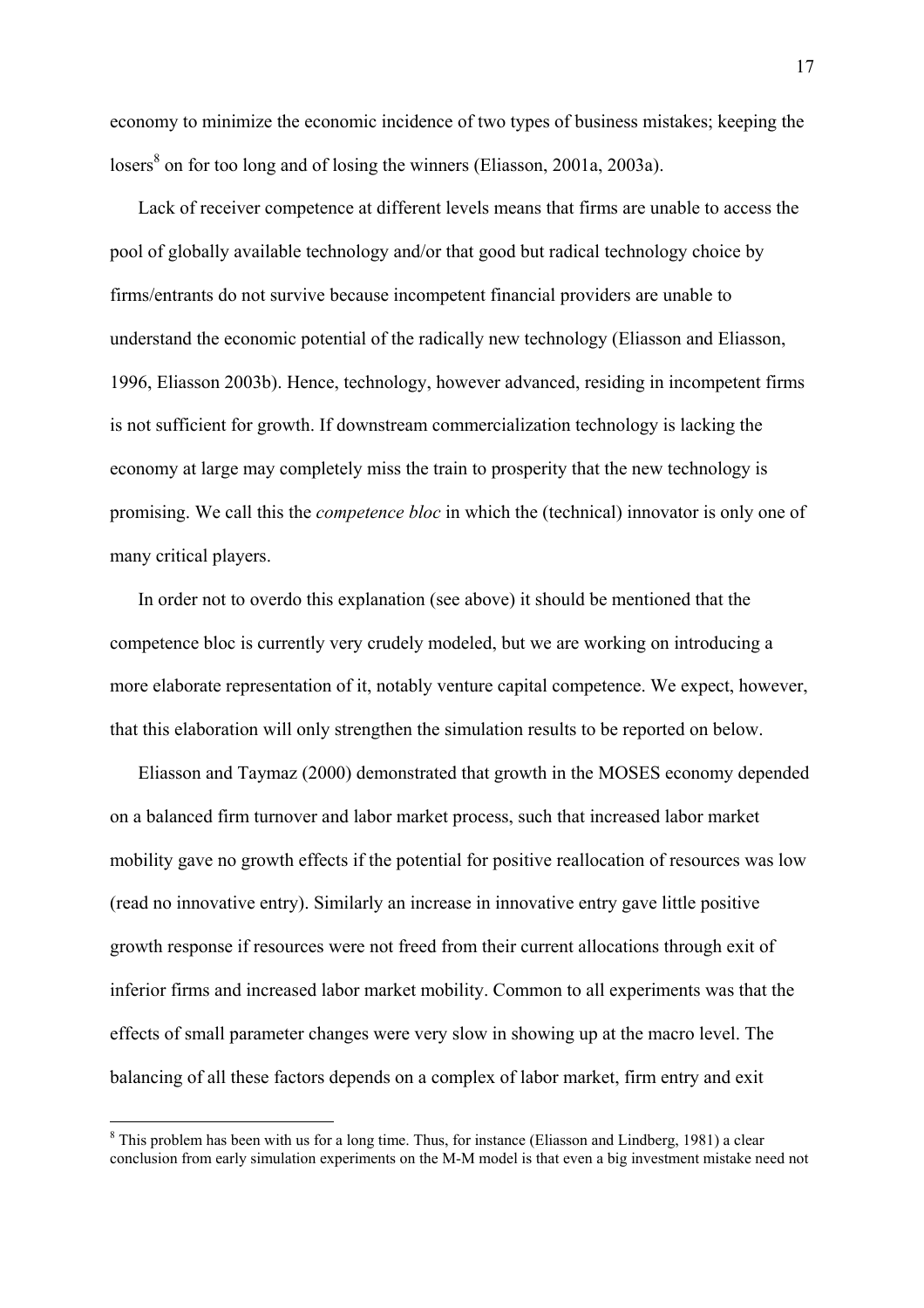parameters in the model, some of which are policy parameters, that have to be set right for " optimal" receiver competence and macro performance. Hence, policy makers can easily be destructive when interfering with the internal dynamics of their economies, and since the gestation period of the macroeconomic effects is so long, it may be impossible to identify and correct policy mistakes in time. The damage to the economy may be permanent.

 One important feature of the competence bloc, clearly manifest in the MOSES model, is that it breaks the direct technology – growth drive so typical of postwar growth models in the neoclassical and linear Schumpeterian (1942) traditions. The competence bloc is defined from the demand (customer) side and screens all innovative technological "suggestions" for profitability (the *entrepreneurial* and *venture* capital functions). If the economic circumstances, including institutions and industrially competent actors, are not the right ones, however advanced, technology residing in the economy does not lead to growth. If so, we have the case of lacking receiver competence at the economy wide level that is explicitly represented in the model.

# *The positive role of business mistakes and dynamic efficiency*

 $\overline{a}$ 

 The choice of new technology*,* notably radically new technology involves great business risks*.* Therefore, business mistakes occur frequently in the Experimentally Organized Economy and in the MOSES model. They should be looked at as a normal cost for economic development and learning. Because no investment venture can be perfectly planned and enacted, as assumed in the static equilibrium setting of the mainstream model, the dominant transactions cost in the Experimentally Organized Economy and in the MOSES model is made up of business mistakes (Eliasson, 1992). All other measured costs are regarded as production costs geared to measured output. Hence, to experience any successes at all – and

be a great disaster, as long as production at the investment is terminated quickly. Early close down of production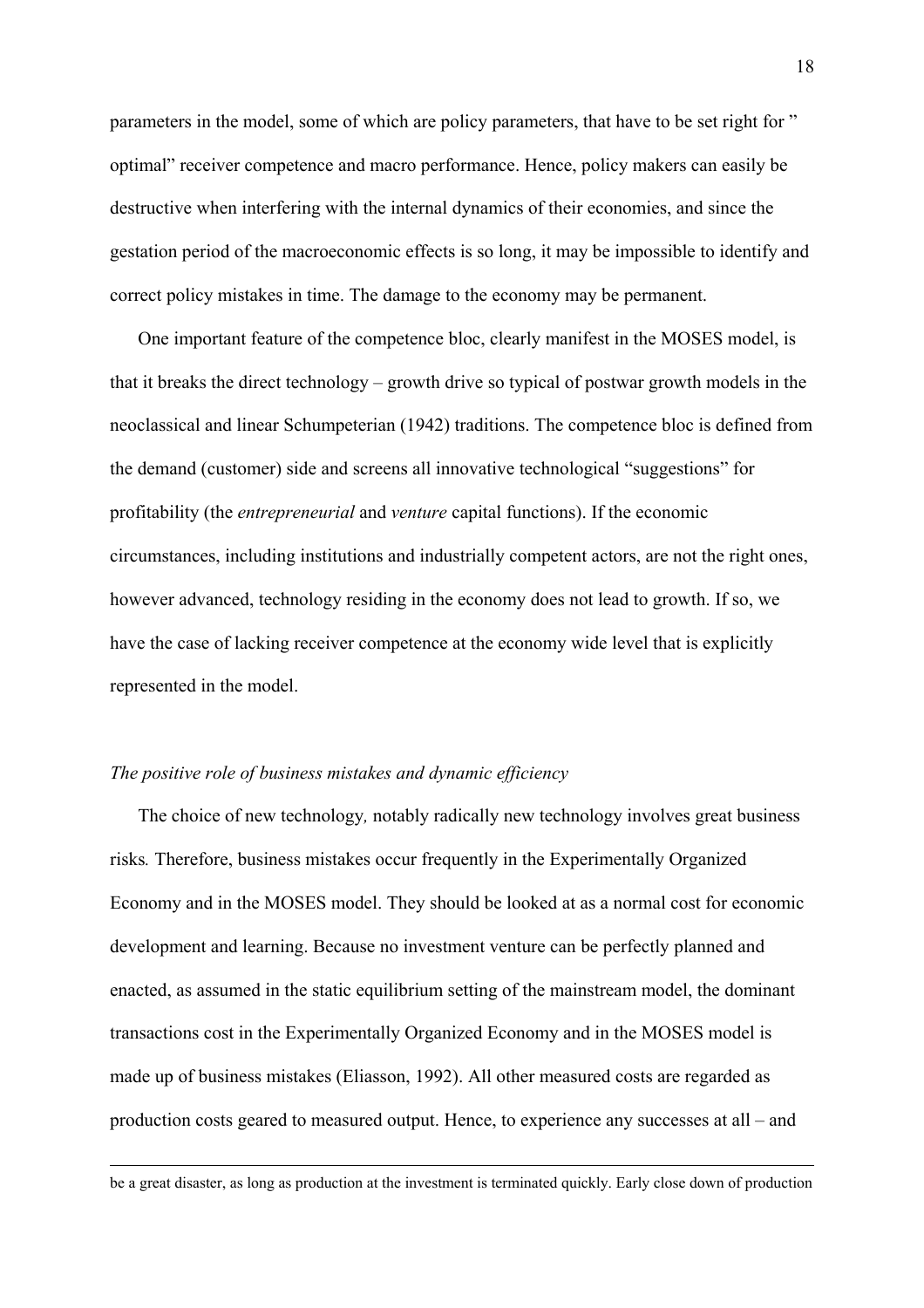growth – the economy has to be capable of absorbing a large number of mistaken business experiments. In fact, we have demonstrated elsewhere on the model (Eliasson, 1984, Eliasson et al., 2001) that a certain balancing of firm turnover between entry and exit is necessary for stable macroeconomic growth. Under such "dynamic" circumstances it becomes important that both project creation and selection and the learning process itself be efficient in the sense that the economic consequences of two types of errors are minimized, i.e. of keeping losers on for too long and of losing winners. Competence bloc theory (Eliasson and Eliasson, 1996, 2002a, Eliasson, 2001a) attends to that within the theoretical environment of the Experimentally Organized Economy.

 As mentioned, the MOSES model incorporates a very crude version of the competence bloc that has been significantly improved upon by the addition of the genetic innovation and learning mechanisms in Ballot and Taymaz (1998) and the more sophisticated financial services markets in Eliasson and Taymaz (2002). We mention this here only because the efficiency of selection helps us to define Schumpeterian efficiency in a dynamic model where growth is generated through competitive selection and a maximum, exogenously determined, sustainable (or "equilibrium") growth rate cannot be defined as a reference or a bench mark because it requires that the lost winners be identified. For our purposes we only conclude here that Schumpeterian efficiency requires significant exit but that only a minimum of potential winners should belong to the exit flow (Eliasson, 2001a). Receiver competence, hence, has two dimensions in the real world; the ability of the firm (new and incumbent) to pick up the right technology (the winners), and the capacity of the system to select winners and force losers to exit. The latter receiver competence of the economic system is defined by competence bloc theory, and here the industrial competence of venture capitalists figure importantly (Eliasson and Eliasson, 1996, Eliasson 2003b).

activity on grossly mistaken investments, therefore, was part of competent management.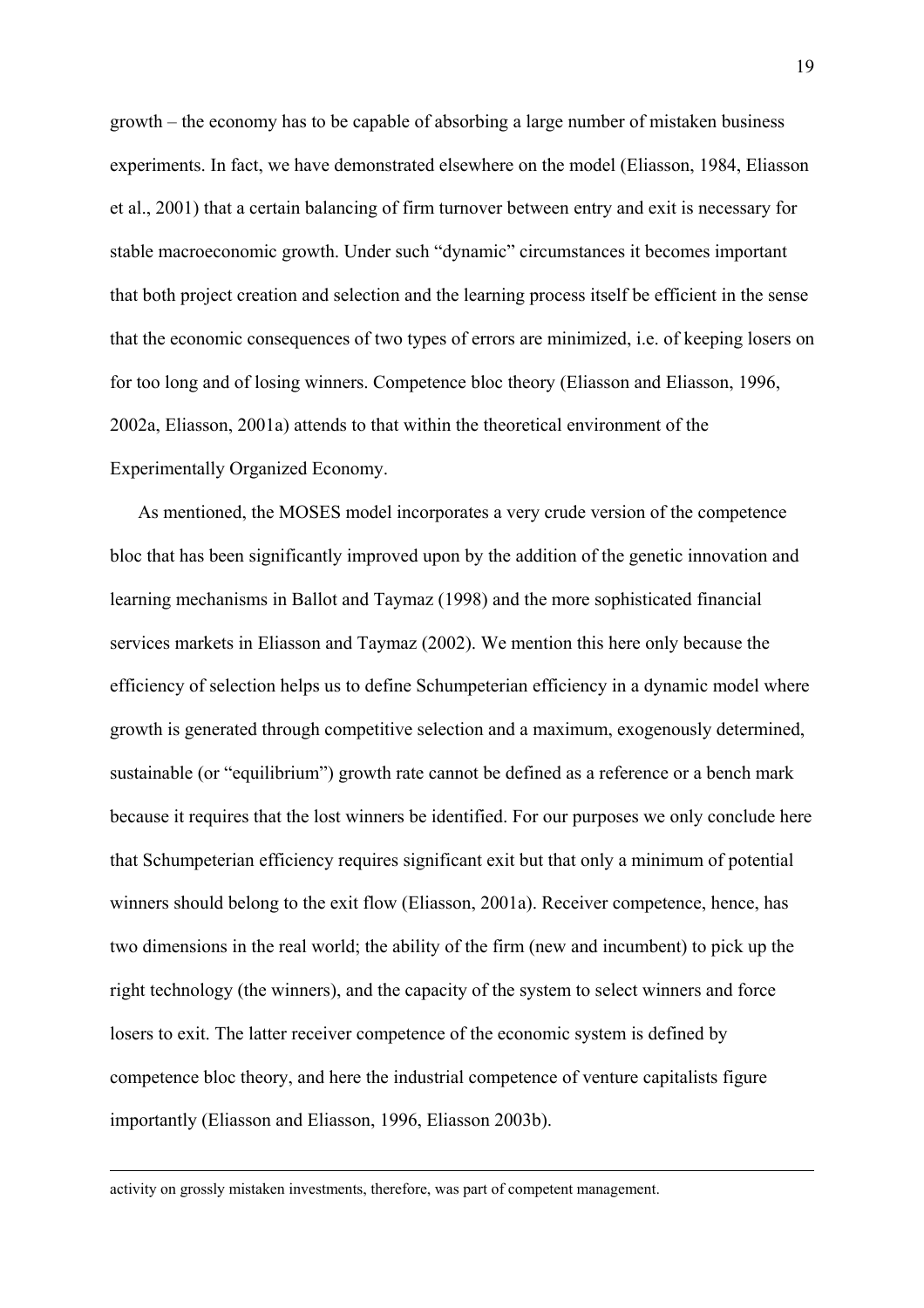With Ballot and Taymaz (1998) the earlier dependence on historical experience to guide search and luck to be innovative has been improved by a more realistic learning and discovery process modeled through genetic learning mechanisms as described above that can improve upon the selective ability of firms. Firms can learn about rules of resource allocation for imitative activities, and even imitate other more successful firms' rules. The learning modules in Ballot and Taymaz (1998) are modeled using classifier systems.

 The MOSES model simulates the complete Swedish economy as defined at the national accounts level. It has been estimated ("calibrated") on macro (national accounts) data for the Swedish economy (Taymaz, 1991b, Albrecht et al., 1992). The simulations to follow should therefore be regarded as "empirical forecasts" on a "Swedish like" economy that are based on facts (data and estimated relationships) and the prior assumptions embodied in the model specifications.

#### **3. The New Economy scenario**

 For the purpose of this simulation study we accept the stylized facts of the New Economy of the popular economic press, namely that its prime mover is C&C technology and its ultimate manifestation, the *Internet*. We do, however, add two important empirical circumstances; The dominant carriers of the new technology are the users, not the C&C industry itself, and the technology growth relationship is not that of the "linear direct drive" type of the Schumpeter II (1942) school, but features a technology diffusion process that is normally blocked or diverted by economic and institutional factors in more or less deficient competence blocs. We also recognize verbally that a lot more technology than C&C technology is currently in the pipeline of Western industrial economies to make the notion of a new Economy interesting, and as well the risks of missing the train to the New economy an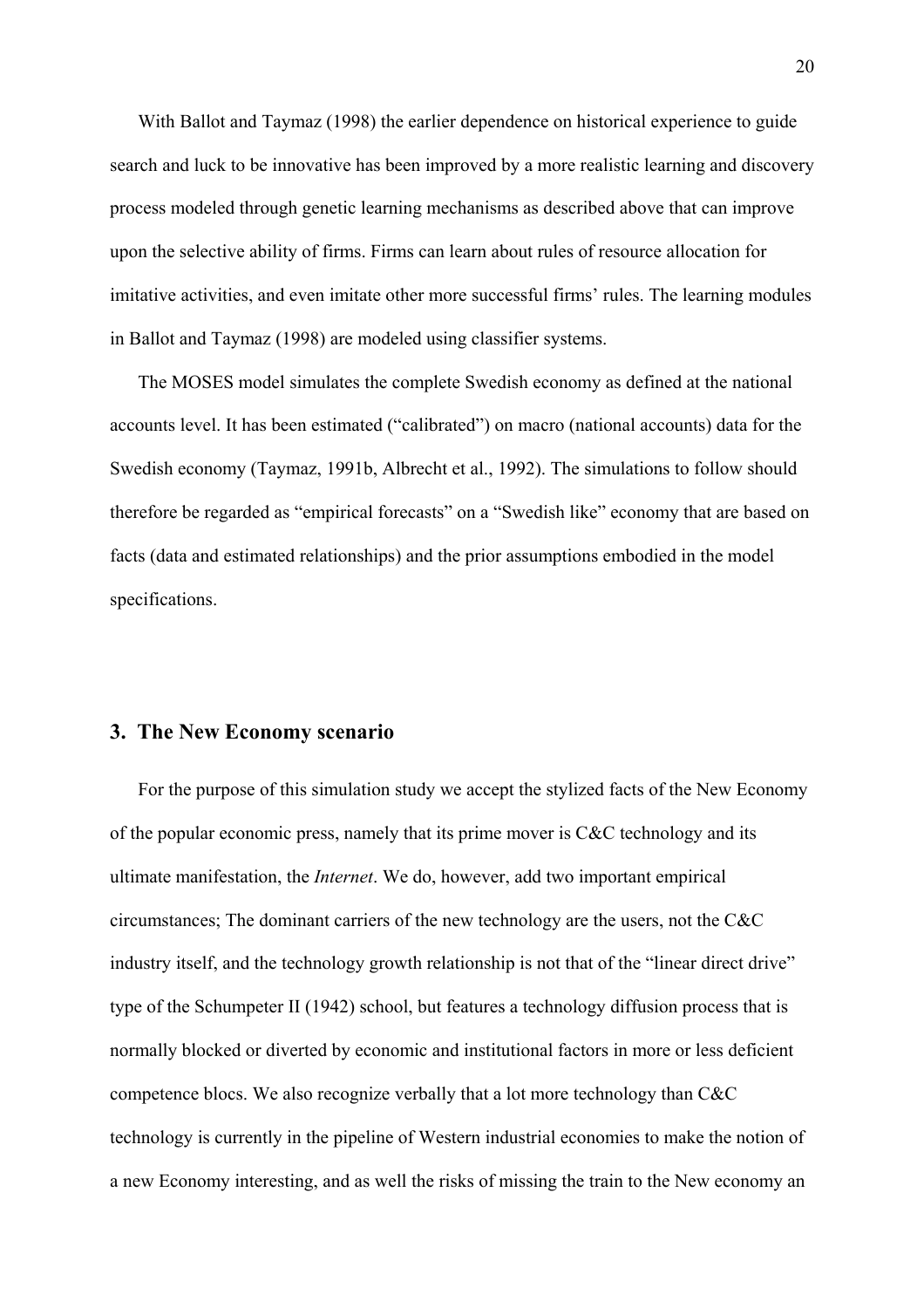acute policy concern of the same economies (Eliasson, 2002a). The three industrial dimensions of C&C technology are; (1) a "new" generic *technology* that diffuses through the economy being carried by (2) the *industry* producing C&C equipment, software and services to be (3) *used* practically everywhere in products and in production. The interesting industrial dimension of C&C industry is not C&C industry itself but the quality increases achieved in products based on C&C technology and the productivity effects generated when its products are integrated with other forms of production, for instance, in the financial services industry, to create very large positive systemic effects (Eliasson, 1995, 1998a, 1999, Eliasson and Wihlborg, 1998, Eliasson and Taymaz, 2000).

 Even though the systemic productivity effects within the firms can only be represented in the model through productivity advance at the " firm aggregation level", we know that the potential productivity effects at that level are very large (Eliasson, 1998a, 2002a). Systems productivity effects at higher levels are, however, captured through the simulations.

 This is the sequence of events that we envision in reality and have explicitly represented in the model. *First*, new generic C&C technology is developed within the C&C industry and forms the base for rapid expansion of the C&C industry. The same technology is carried to the incumbent firms in existing industry through their investments in hardware and software produced in the C&C industry. The successful introduction and realization of productivity gains from those investments in user firms, however, require a particular *local receiver competence* (Eliasson, 1990) that is rarely present. *Second*, the early successful introductions are, therefore, preceded by sequences of failed introductions. *Third*, once a winner has been discovered and registered learning sets in among other firms as modeled through genetic algorithms in the model. The diffusion of successful new technology introductions, however, takes a very long time before the opportunities to learn become plentiful and a "spillover source" has been established (Eliasson, 2001b). We register a strongly non-linear introduction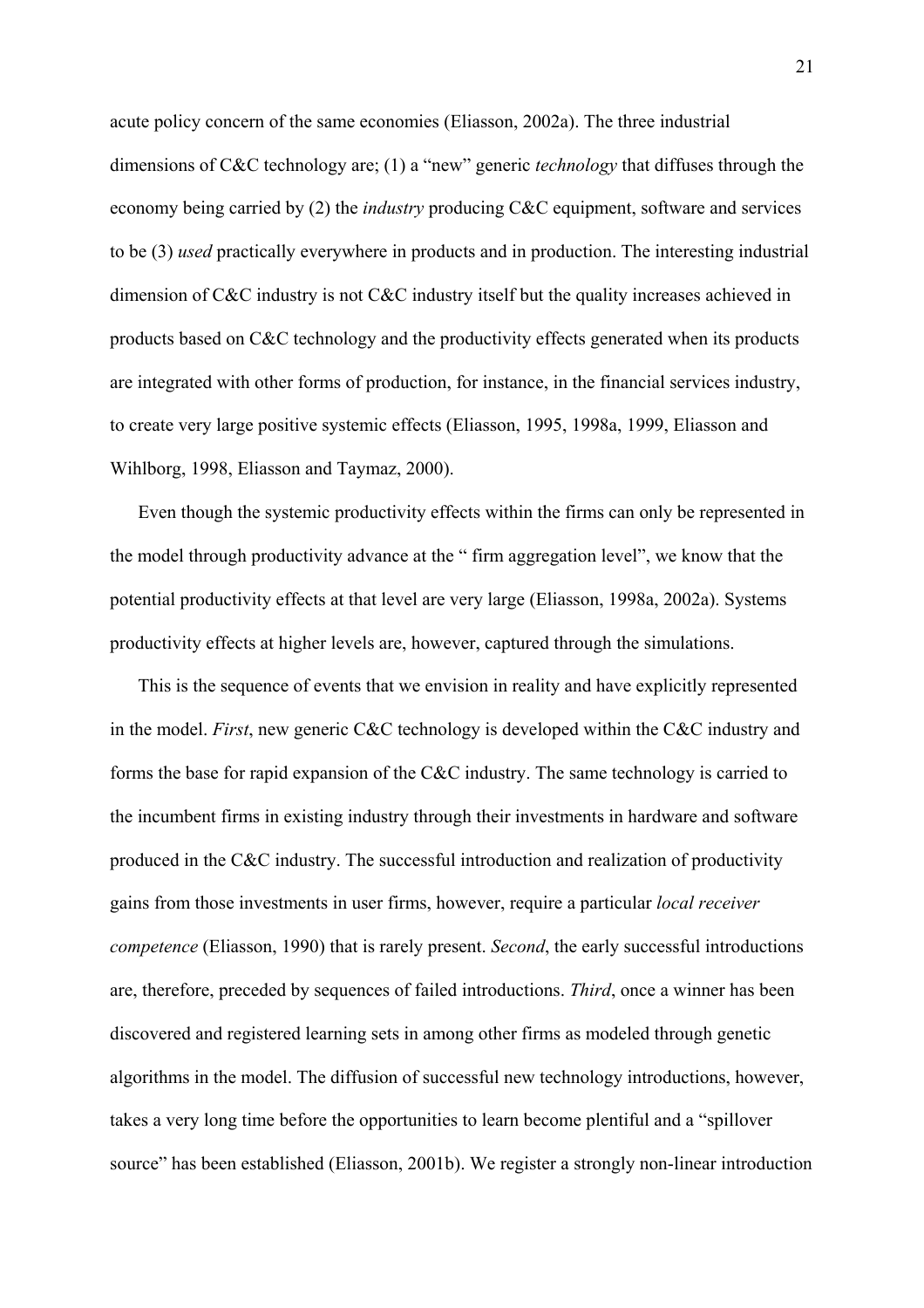process, beginning with the productivity paradox and culminating with a surge in productivity advance as the new technology takes hold of the entire production system, forcing firms that have not been able to accommodate the new opportunities to exit. The fast movers/introducers are the new entrants. *Fourth*, once the new technology has established itself in the form of several successful technology introductions (the technology level index, or the tech level in Figures 3, 4 and 5) other firms will find it easier to learn, and the more firms that have learned the faster other firms can learn and technology diffuses at an accelerating rate. Eventually, the entire economy should have assimilated the new technology and shifted to a higher growth path. This takes care of the first two paradoxes.

 The third paradox involves failure on the part of the entire economy to introduce the new technology. Receiver competence from an economy wide perspective has an economic or industrial dimension that is captured by competence bloc theory but also an institutional dimension, including the institutions that support the actors in the competence bloc. If the political spirits of a nation are against the formation of private wealth policies will be enacted that discourage the development of a competent venture capital industry. This will effectively short-circuit the competence bloc. Our analysis will however only demonstrate that simple economic, or economic policy circumstances associated with the institutions of a national economy may be sufficient to prevent the successful transformation of an old economy into a New Economy. From Eliasson and Taymaz (2000), Eliasson et al. (2001) and Johansson (2003) we know that a balanced entry and exit process and a mobile labor market are required for new technology introductions through new entry of firms to be successful. If a viable exit process and a mobile labor market do not facilitate the transfer of resources, notably labor resources to the entering and growing firms the whole growth process might stall. There may not be any New Economy experience.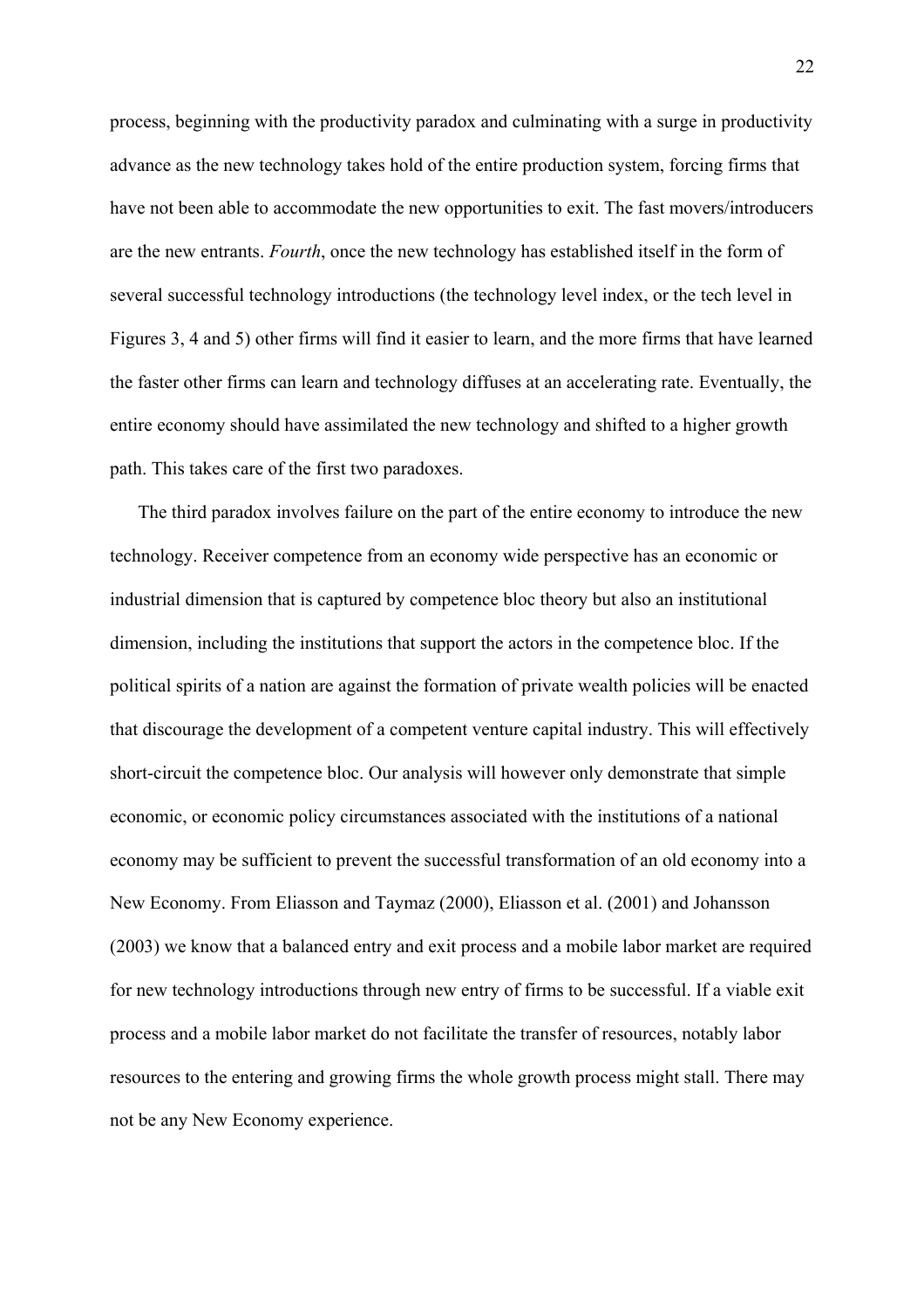# **4. The design of simulation experiments**

 Experiments have been designed to approximate the New Economy scenario of the previous section and to show how an innovative introduction of C&C technology in some firms (reflected by the technological level curve in the graphs, see above) can be successfully learned by other firms at fast, medium fast and slow rates, or fail to materialize altogether if the needed receiver competence is missing. The experiments are designed to exhibit the three paradoxes referred to historically in Section 1 and hypothetically in Section 3; (1) a long gestation period (the productivity paradox) before (2) a seemingly unexpected surge onto a new growth path occurs, or (3) the absence of a growth outcome altogether. The train to new prosperity has been missed.

 Technology introductions occur through firm investments, in which we vary the share of C&C investments exogenously. Two things now occur. *First*, C&C industry investment increases the probability of successfully innovating and initiating new technology in the C&C industry firms. *Second*, productivity of new investments in the firms using C&C industry products increase strongly.<sup>[9](#page-23-0)</sup>

 The experiments also distinguish between fast and slow innovative entry, and fast and slow exit. In this model setting, a (a) low technology level, and a slow rate of growth in the same level, and (b) a slow introduction of C&C technology are taken to reflect a low receiver competence on the part of the firm population of the economy. A slow increase in successful new and innovative C&C technology introductions can also be caused by a badly functioning competence bloc in the sense that radically new and innovative technologies or products are not identified and supported commercially, e.g., because of lack of sophisticated customers or

<span id="page-23-0"></span><sup>&</sup>lt;sup>9</sup> That is labor and capital productivities (INVEF and MTEC respectively) in new investment vintages increase, and the more so the larger the share of C&C investment in total firm investments.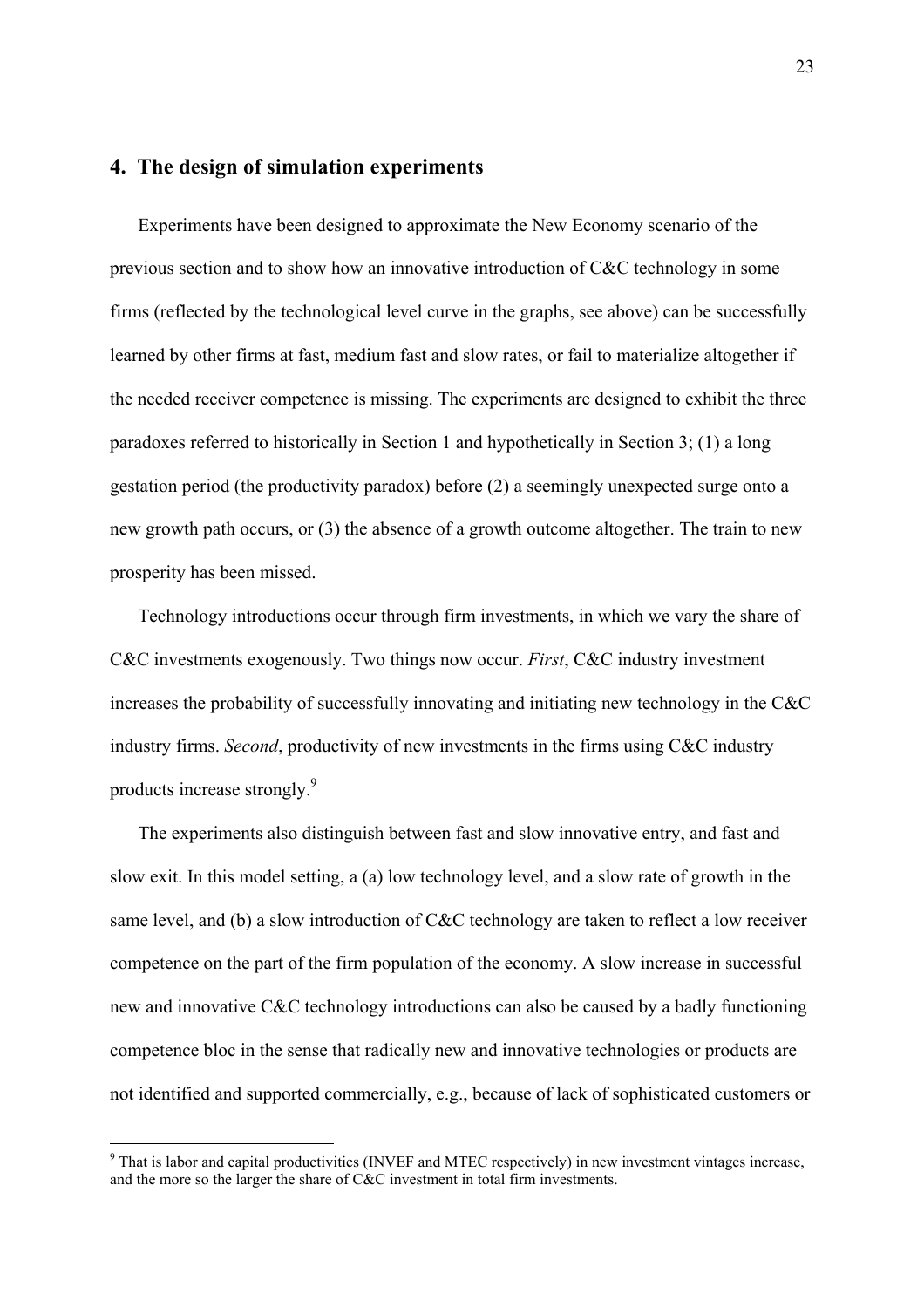competent venture capitalists. The genetic learning mechanisms of the model capture some of that in a stylized way. Similarly, the whole economic system can be more or less adopted for facilitating the introduction of new technology through new entry etc. In our simulation experiments this is crudely represented by the speed of entry that can be varied by setting the parameters that determine how new firms react differently to profit opportunities in the market. The other side of the receiver competence of the economy at large is a more or less speedy exit process that releases resources more or less early for fast growing new entrants and incumbents. In the slow case, firms exit when they have used up their equity. In the fast case they exit after so and so many years of below market interest rates of return. One problem should, however, be mentioned right away. The successful introduction of new C&C technology (the technology level curve) is all endogenous. We cannot keep that factor constant and vary other parameters to see how fast technology diffusion occurs.

## **5. Simulation experiments**

 The Figures 2A, 3A and 5 show cumulative developments over a 50 year period of (1) the C&C technology level, (2) C&C industry output, (3) total manufacturing output and (4) (labor) productivity. In the first round of experiments exit is fast, releasing resources fast (fast exit).

 The reader should, however, note one particular thing. Towards the end of the simulations productivity growth is quite fast and total demand does not keep pace with growth in potential output. Unemployment reaches fairly high levels in most experiments. This means that the experimental design is not that of a full employment economy. Unemployment is all endogenous in the model and a growing unemployment will eventually be self-correcting through endogenous downward adjustments in real wage growth, if not prevented by policy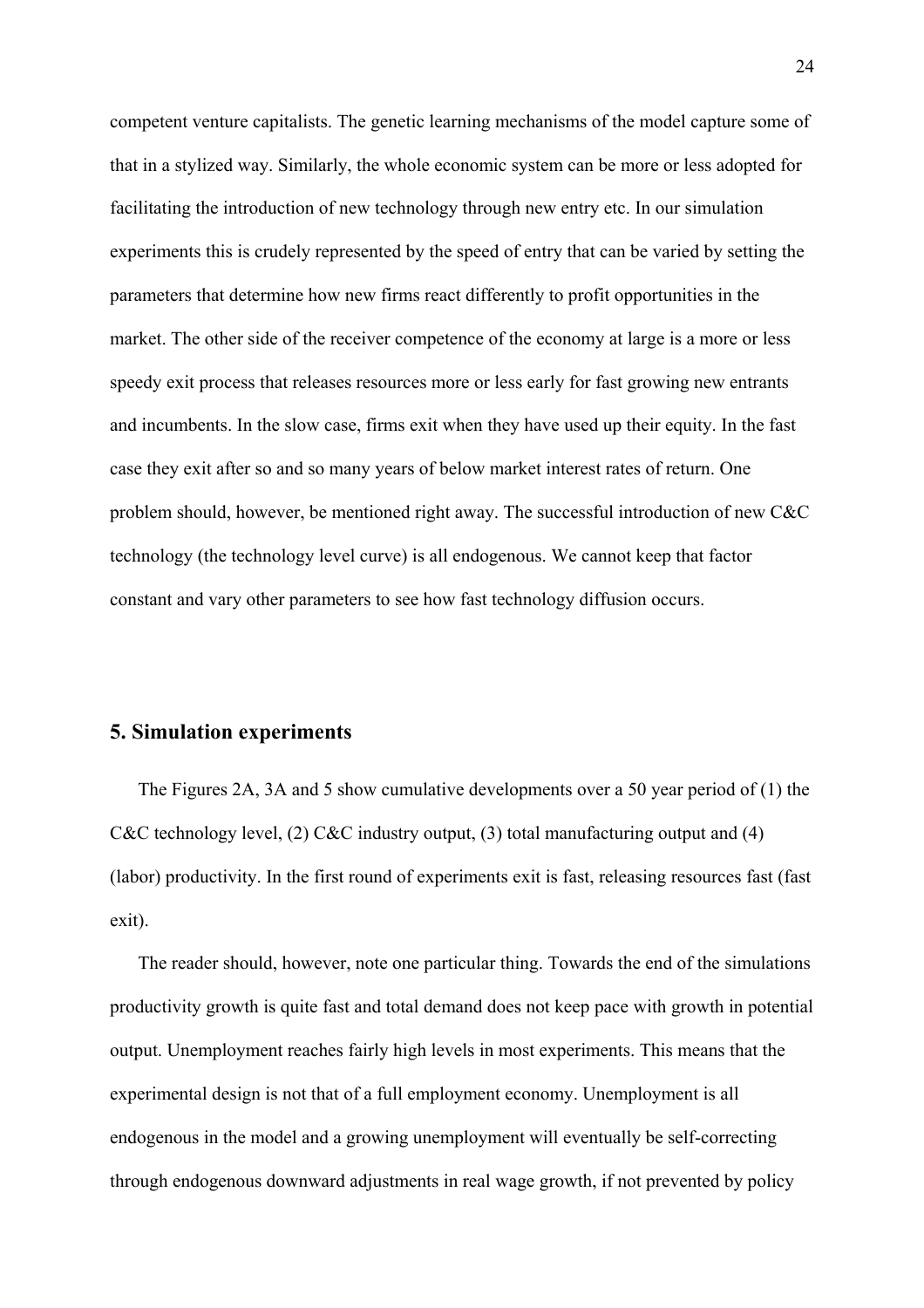determined stickiness of wages (not in these experiments). This has consequences for the interpretation of the simulation results that were not anticipated when designing the experiments (see below).

|                      | (a) worst growth case | $(b)$ best sustainable | c) best 60 year growth |
|----------------------|-----------------------|------------------------|------------------------|
|                      |                       |                        | case                   |
| <b>GNP</b>           | 100                   | 152                    | 175                    |
| Manufacturing output | 100                   | 141                    | 171                    |
| Entry                |                       | 242                    | 114                    |
| Exit                 | 191                   | 225                    | 69                     |
| Technology level     | 100                   | 212                    | 160                    |
| Unemployment         | 100                   | 158                    | 89                     |

**Table 2. Key end of 60 year simulated data** 

*Note*: For items 1, 2 and 5 and 6 column 1 in the worst growth case has been indexed 100 for reference. Exit and entry are expressed in terms of number of firms. The absolute numbers do not relate to similar registered numbers for the Swedish economy because the total number of firms in the MOSES firm population is much lower than the real population of firms.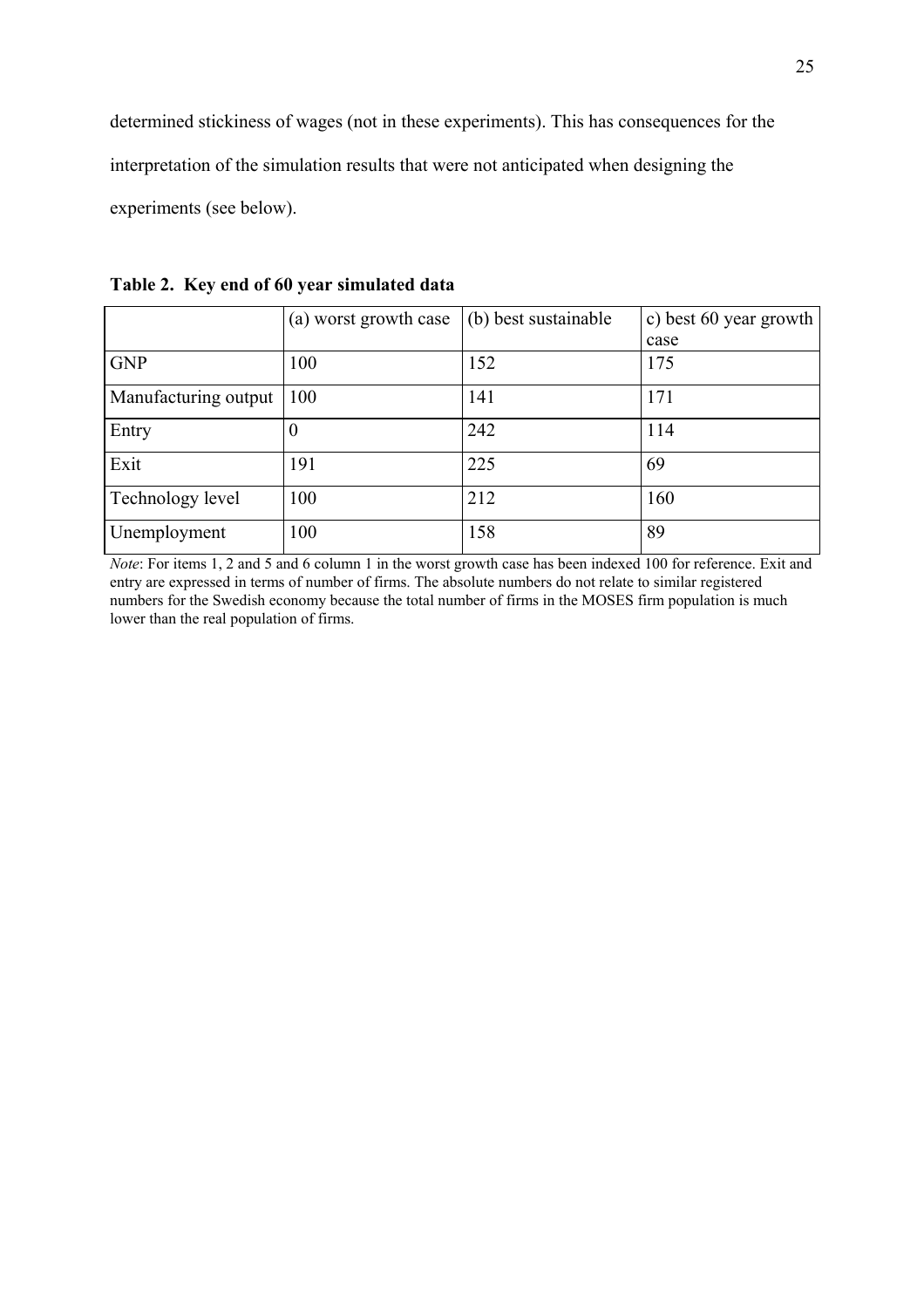



*Source:* Eliasson (1988, p. 158) and updatings*.* 

**Figure 1B. GNP per capita in Sweden, England and Japan 1700-2000** 



*Source:* Eliasson (1986, p. 49) and updatings.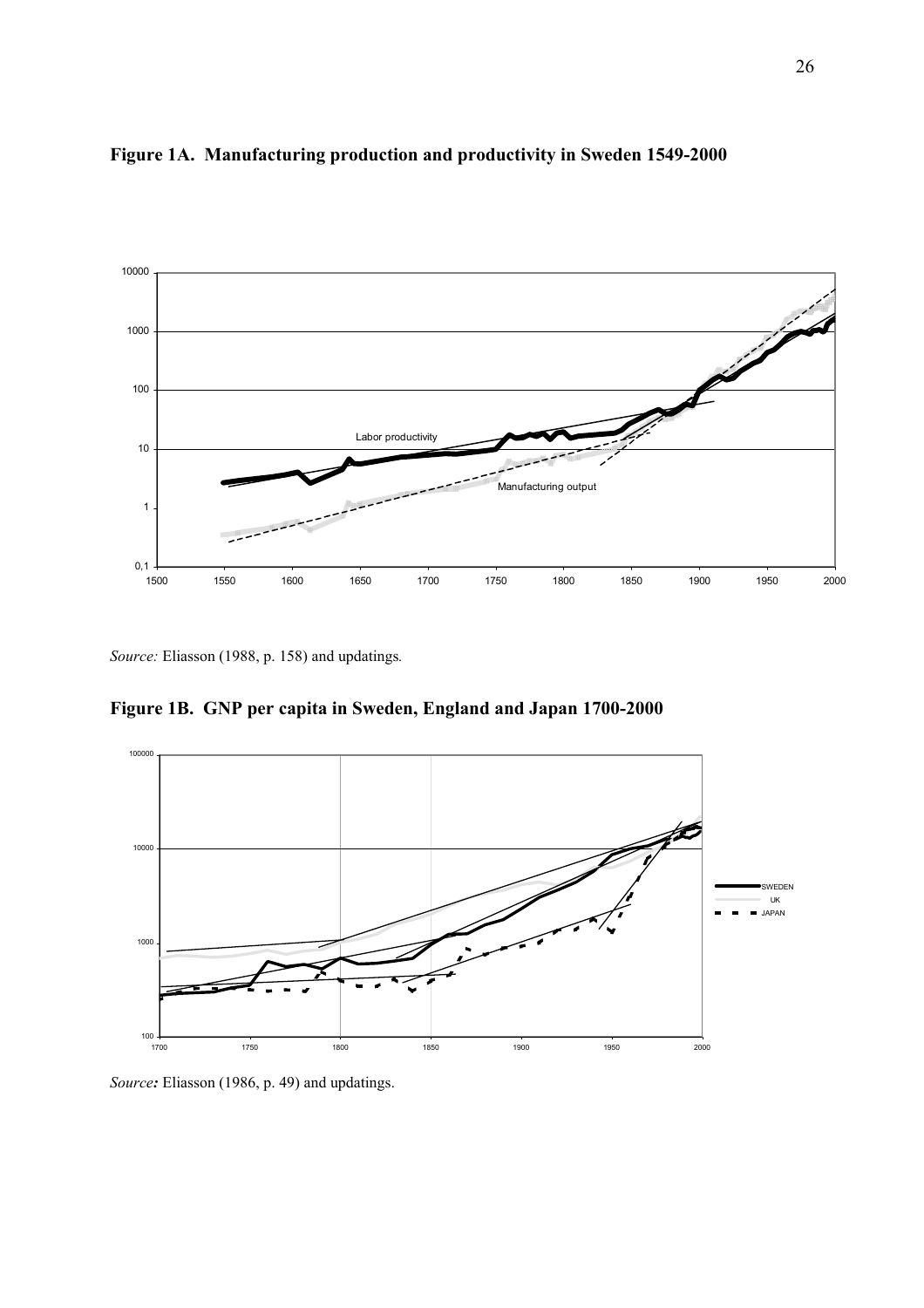

**Figure 2A. Best sustainable growth case – high exit, fast C&C diffusion, fast entry** 

**Figure 2B. Manufacturing output level in high exit, fast C&C diffusion, fast entry experiments – five Monte Carlo variations** 

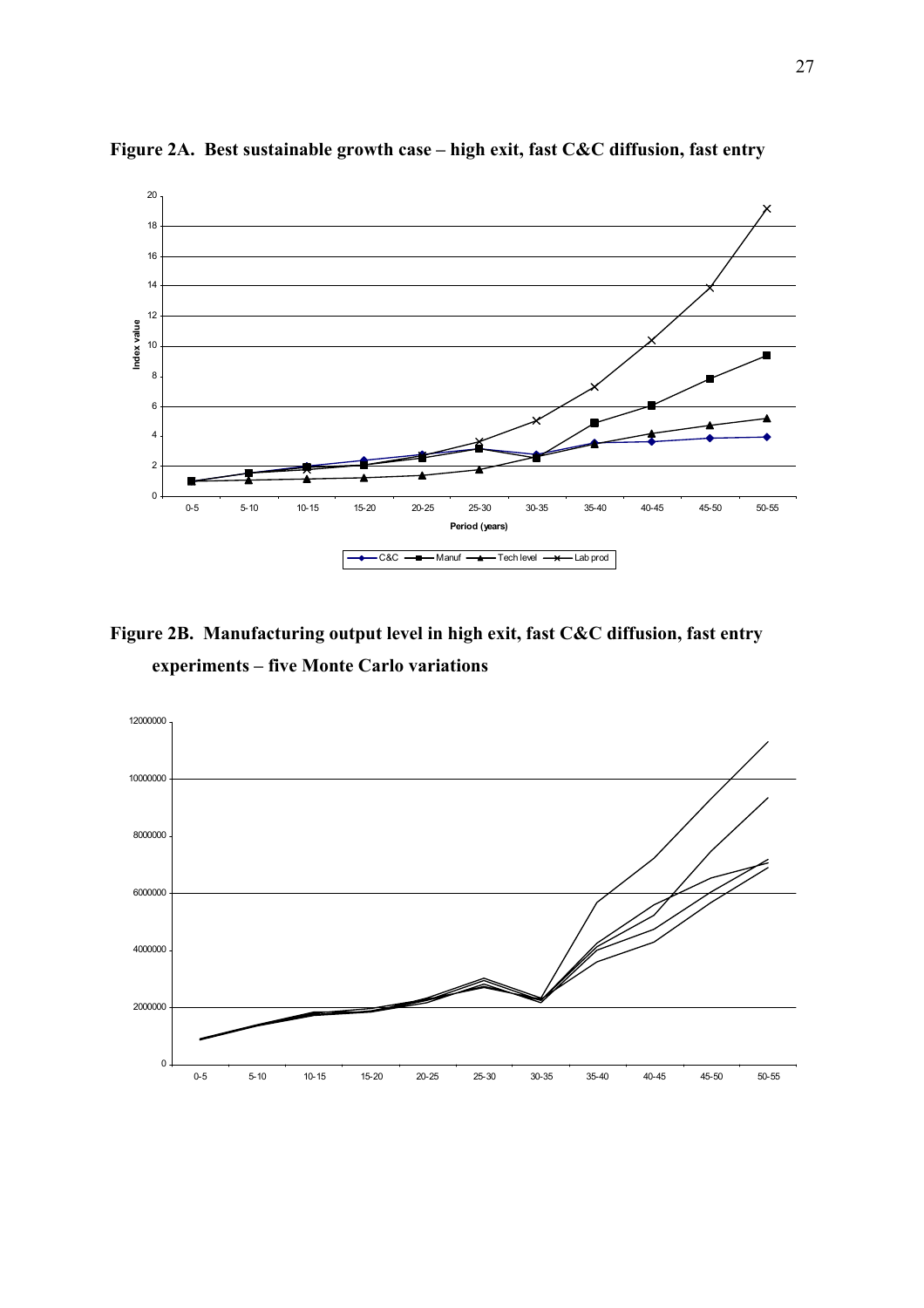

**Figure 3A. Worst growth case, high exit, slow C&C diffusion, no entry** 

**Figure 3B. Manufacturing output level, high exit, slow diffusion, no entry – five Monte Carlo variations** 

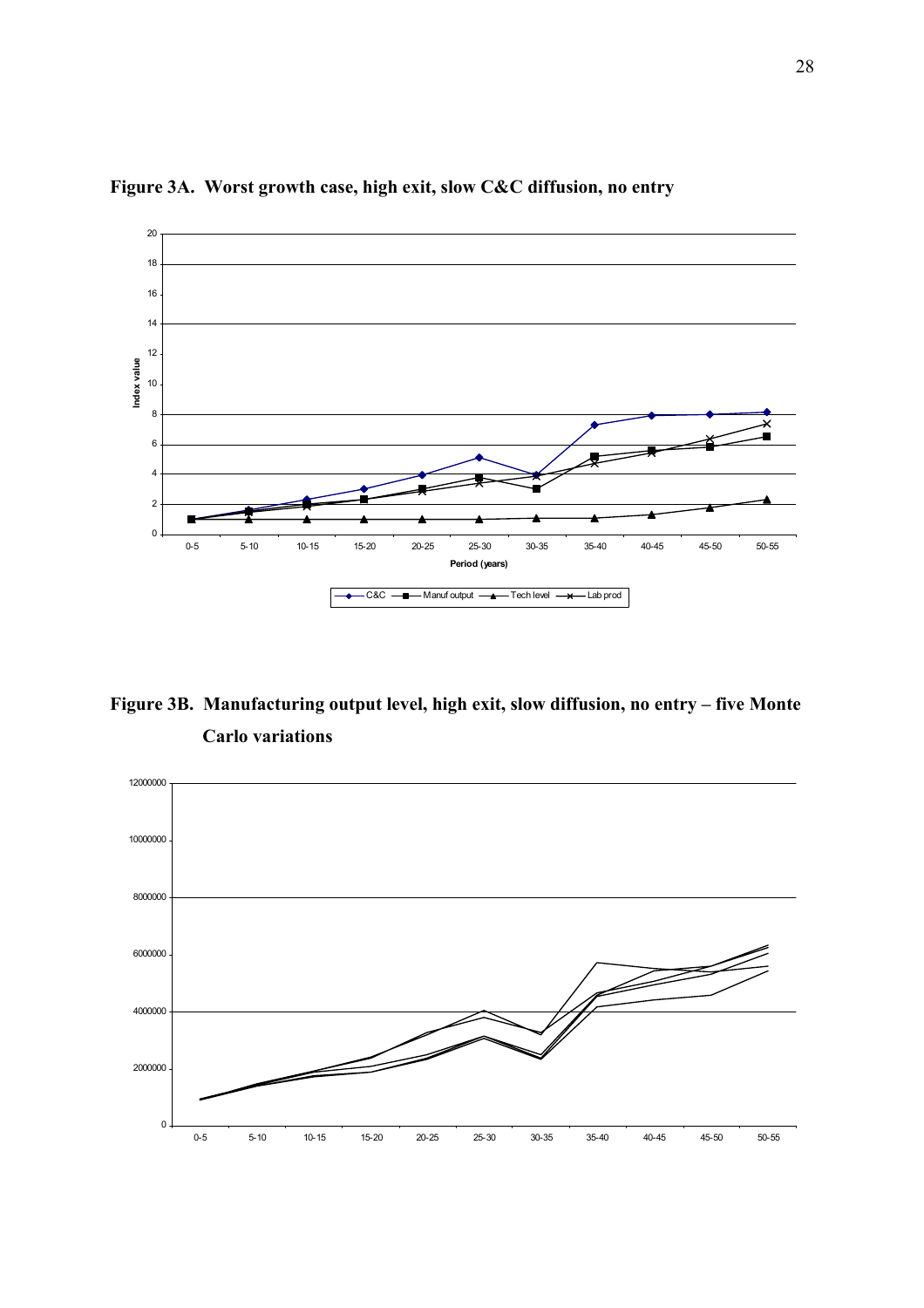

**Figure 4. Relative performance of high exit/fast C&C diffusion/fast entry vs. high exit/slow C&C diffusion/no entry experiment** 

**Figure 5. Best 60 Year Growth case – low exit, fast C&C diffusion, some entry** 

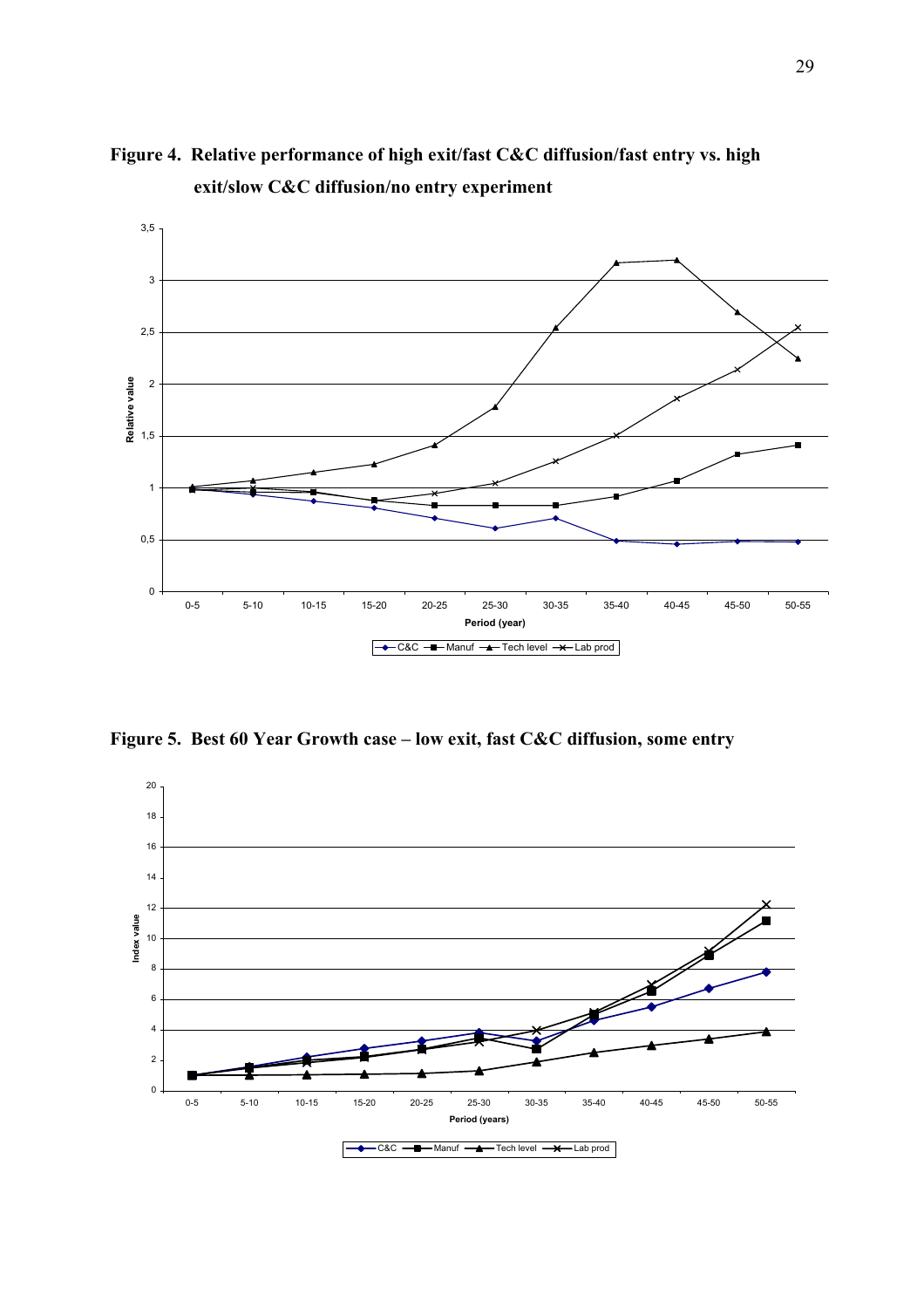<span id="page-30-0"></span>Table 2 gives key "end of 60 years" data for three of the 16 quarterly simulation runs. For each of the 16 simulation experiments five Monte Carlo variations<sup>10</sup> have been run to test for robustness (Figures 2B and 3B). Table 2 and Figures 2A, 3A give average outcomes. The Worst Growth case experiment features (a) no entry, slow diffusion of C&C technology and a high exit rate. The Best Sustainable Growth case experiment (b) features significant entry, fast diffusion of C&C technology and fast exit of low performing firms. If we vary the parameters of the entry function in the model we find that the maximum growth scenario (the best sustainable growth case) is obtained when rates of entry and exit are balanced (Eliasson et al., Taymaz, 2001).

 With sustainability we mean that the circumstances are such that fast growth most probably will continue beyond the simulated long run horizon (see below). Figures 2A and 3A show the evolution over time of C&C industry output, total manufacturing output, the level of technology and labor productivity in the best sustainable and the worst growth scenarios respectively. The B figures show Monte Carlo variations in manufacturing output for the same scenarios. The technology level is an index of the productivity levels achieved in the most successful new technology introductions from which all other firms can now learn.

 The worst growth case experiment has been designed to show the absence of a successful new economy introduction. The negative institutional circumstances that prevent the introduction of a New Economy are very crudely represented by the absence of new entry (vs fast and very fast entry) and the slow diffusion of C&C technology. But this is sufficient to generate a remarkable difference in long term industrial development, best shown in the B figures. The Best Growth case shows (Figure 2B) a rapid phase shift onto a faster growth

 $10$  by varying the seed number of four pseudo-random number generators in the model that affect (a) the sequencing of firms sending hiring signals in the labor market, (b) the timing of entry, conditional on objective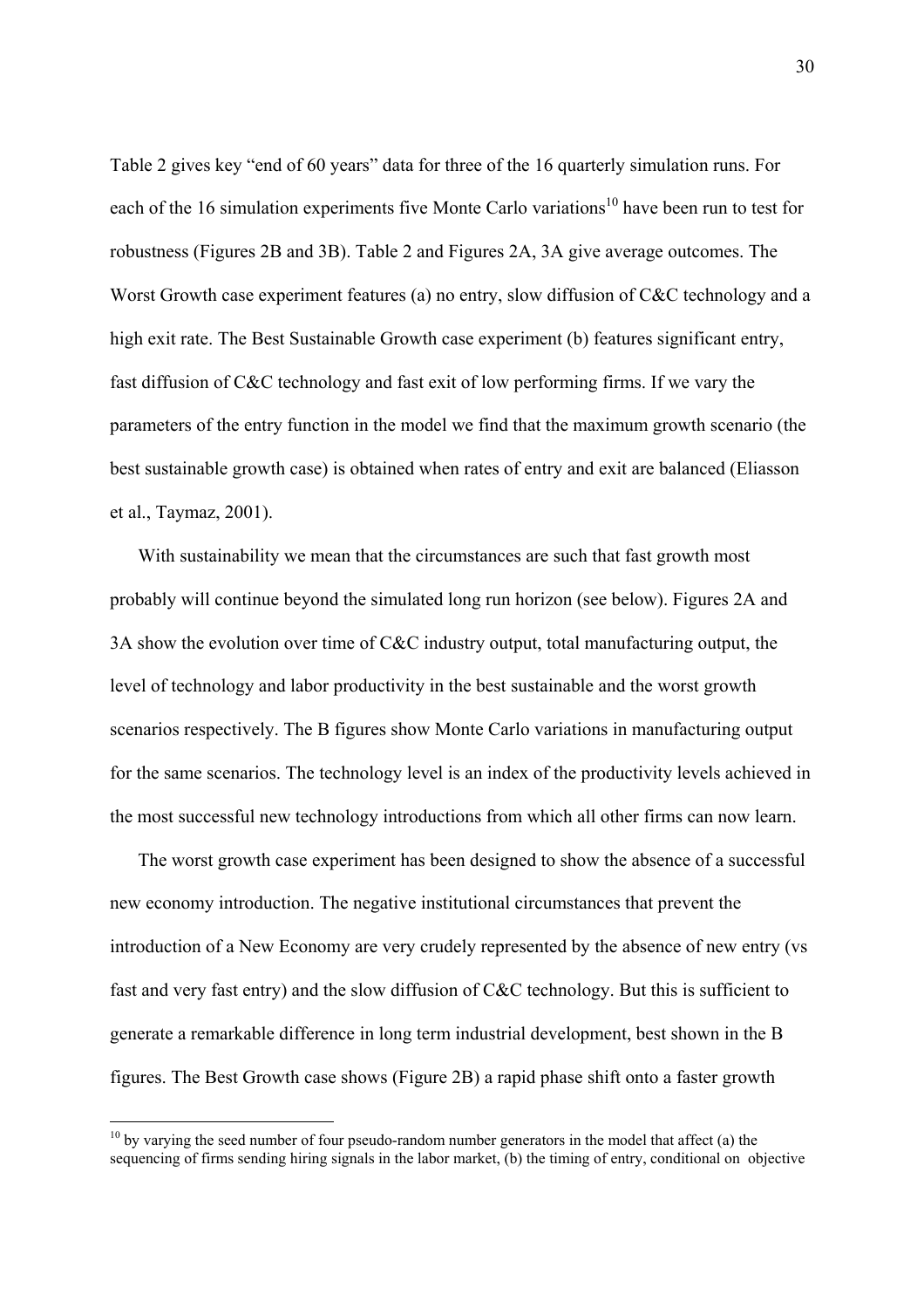pattern after some 30 " productivity paradox" years. The Monte Carlo experiments show a significant spread of the new economy introductions, but the whole "fan" points strongly upward. Nothing of the kind can be registered in the 3B figure. The economy "misses the fan", or the New Economy entirely. The A figures and Figure 4 tell why. Figure 4 compares the four indexes in the two runs using the Worst Case as a benchmark (i.e. as index 1).

 The technology level index surges ahead dramatically in the Best Sustainable Growth scenario. There are plenty of successful new technology introductions of firms across industry to learn from. Labor productivity in all manufacturing firms also begins to catch up, but only after some 25 years of "productivity paradox" have passed. With a delay of several years manufacturing output surges ahead.

 We should also observe (Eliasson et al., 2001) that the Best Growth Successful New Economy introduction scenario features a balanced entry and exit process (Table 1). None of the other experiments did that.

 The only peculiar circumstance to observe is that C&C industry output in the best Best Successful New Economy introduction case grows much more slowly than in the worst growth case. The reason appears to be the productivity of C&C equipment. The larger the share of C&C equipment in total investment the higher the probability of radical innovation and successful imitation raising productivity levels in the investing firms. Since C&C equipment is very productive, demand for C&C equipment expressed in volume terms decreases.

 Finally we have (Figure 5) the Best 60 year growth case. It differs from the Best Sustainable growth case only in one way. Exits have been slowed down. Fast exits mean that rational firms shut down after some years of below market average rates of return, and release their resources (physical capital and labor) in the market. Slow exit means that firms do not

incentives, (c) the degree of success of R&D outcomes and (d) new firm characteristics as a random drawing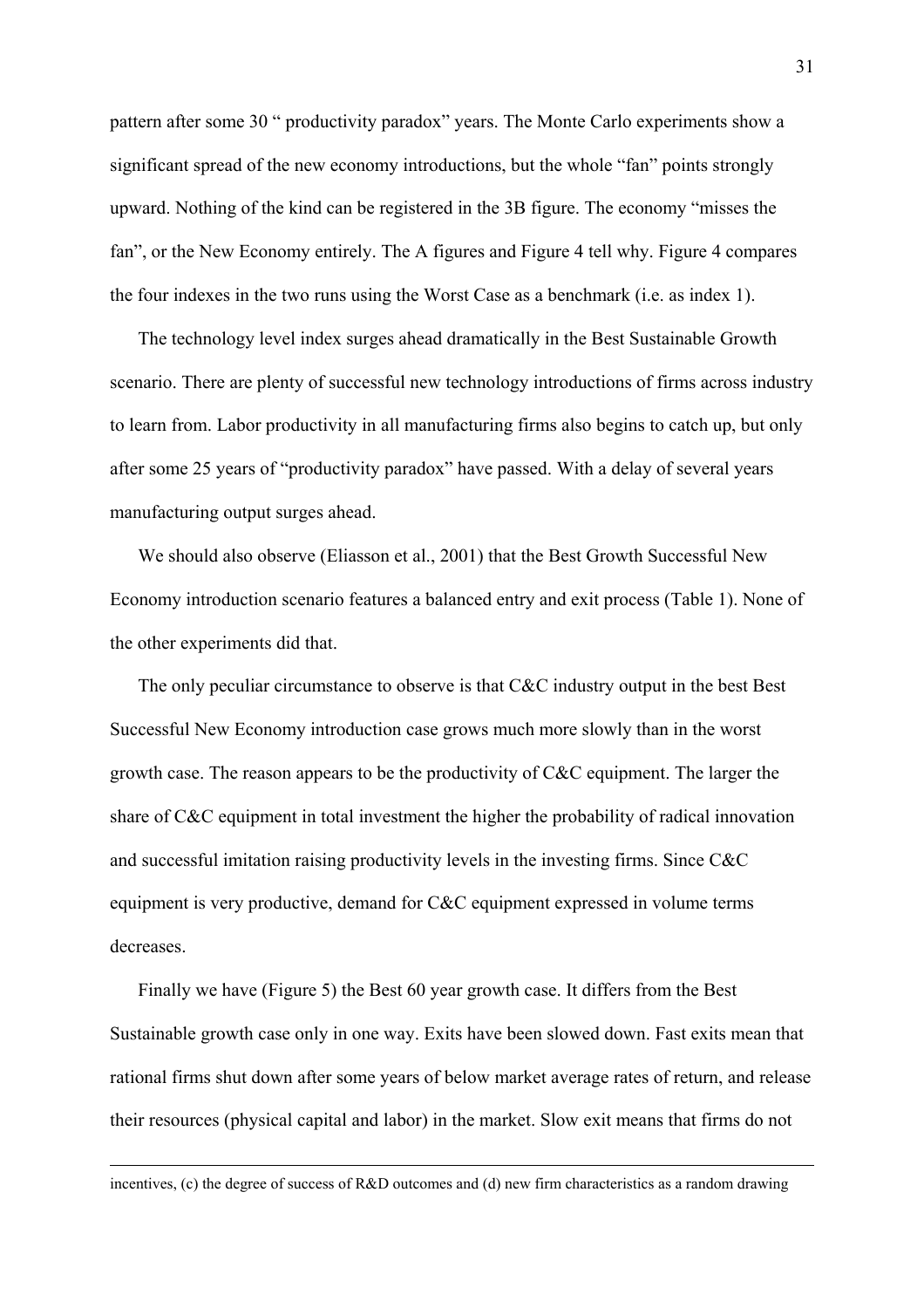exit until their net worth is turning negative ("bankruptcy"). This means that badly performing firms on the average stay on longer in production in the low exit than in the fast exit simulations, locking in resources and raising factor prices for the fast growing successful firms, thus, lowering growth. Such was the common sense hypothesis based on earlier model experience (Carlsson 1983, Eliasson and Taymaz, 2000). But here the model comes up with a surprise.<sup>11</sup> Capacity utilization and employment are completely endogenous in the model and the new economy experiments all turned out to be significantly less than full employment scenarios.<sup>12</sup> We have encountered something of a "Keynesian situation". Keeping the low performing firms alive longer meant significantly reduced labor productivity across manufacturing (cf. Figure 2A with Figure 5) but much less unemployment (Table 2). Apparently, the lowered supply of factors was not sufficient to raise factor prices significantly and the "Keynesian" effect dominates over the factor reallocation effect. Manufacturing output becomes higher than in the best sustainable growth scenario.<sup>13</sup> On the macro surface we can observe the emergence of a strong upward shift in growth. Also the C&C industry grows rapidly. But new technology introductions are negatively affected (the technology index) and there will not be much in the form of successful new technology introductions to learn from. Compared to the fast entry, fast C&C diffusion and fast exit case (Figure 2A) this faster growth case is not positioned for sustained faster growth beyond the 60-year simulation horizon. Could the sudden unexpected emergence of fast growth after many "productivity

from an empirical distribution (Eliasson and Taymaz, 2000).

<span id="page-32-0"></span><sup>&</sup>lt;sup>11</sup> Which it frequently does because of its extreme complexity.

<span id="page-32-1"></span><sup>&</sup>lt;sup>12</sup> Because the new database and the calibration took much longer than expected we have not had the time needed to design an entirely new set of experiments where a higher level of capacity utilization is maintained.

<span id="page-32-2"></span><sup>&</sup>lt;sup>13</sup> One should of course not overdo the interpretation of the simulation details, but it is tempting to make one comment here. During the real industrial revolution in Sweden during the  $19<sup>th</sup>$  century expansion began first in output and growth in productivity took more than a quarter of a century to catch up (Figure 1A). The difference might have a Keynesian explanation in the sense that strong export demand supported output growth, but output growth still was not sufficient to keep labor fully employed. Measured productivity caught up with output when a surge in emigration to the U.S. began. This interpretation is perfectly testable on the MOSES model but was not anticipated when the experiments were designed and would be a new project to reenact through simulations.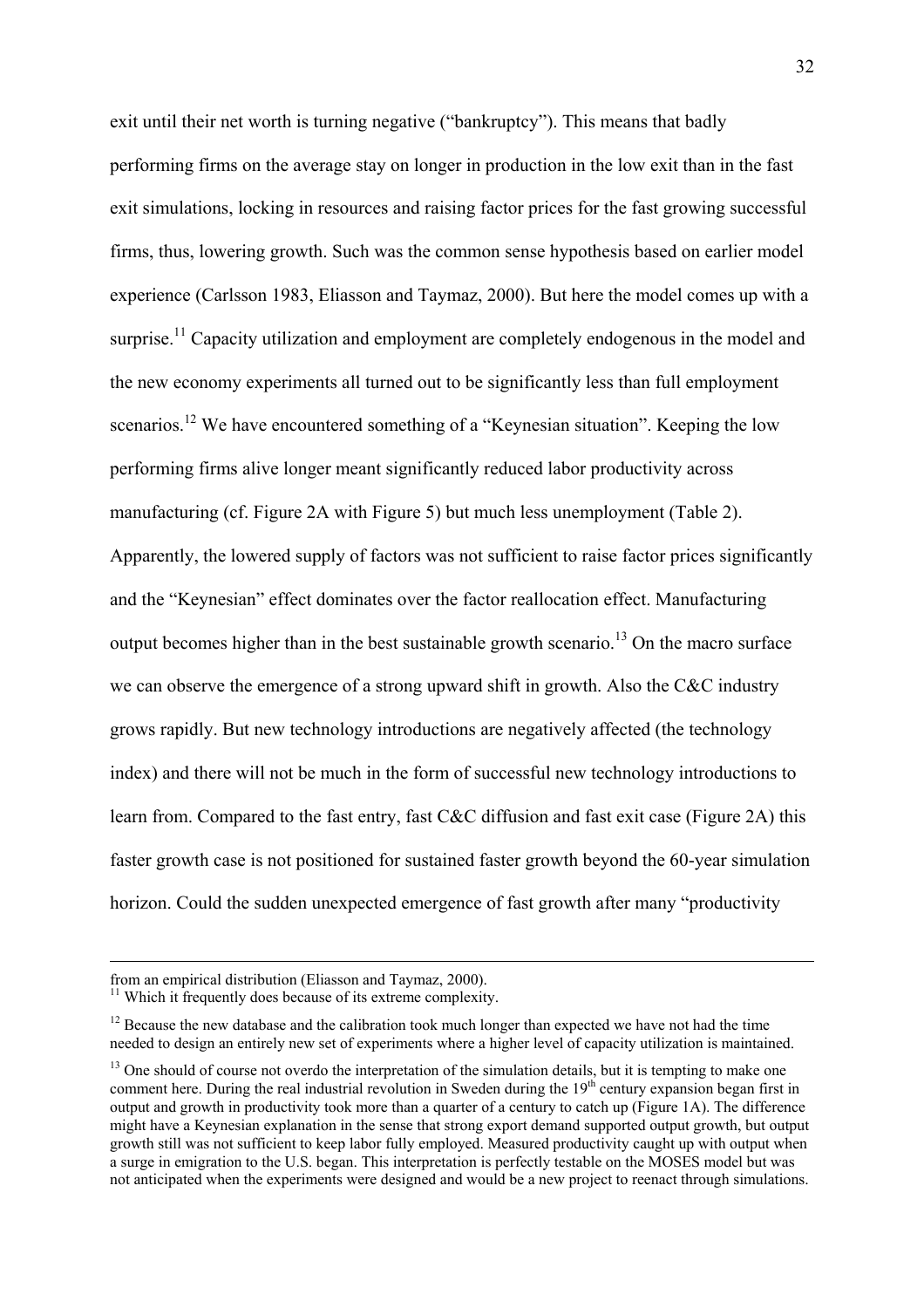paradox years" in the U.S. economy and then the sudden collapse of parts of the C&C industry have anything to do with this "sustainability" issue. More slack in the economy (cf. Figure 2A) caused by a faster exit process would have paved the way for a better very long term sustainable future than the slow exit case (cf. Figure 5).

# **6. Conclusions**

 Three propositions of the New Economy have been tested through experiments on the Swedish Micro-to-Macro model MOSES.

- 1. The gestation period of the radically new organization of an economy needed to realize the potential productivity gains proposed for the new economy is very long. Hence the "productivity paradox".
- 2. When the productivity gain is finally being realized at the macro level the background relationships are far to long winding and complex to be explained in the near term. The macroeconomic growth surge appears "unexpectedly" out of the blue.
- 3. If the circumstances defining the receiver competence of new technology at all levels are not right, the economy will miss the train to the New Economy and continue along the previous growth trend, so well illustrated historically in Figure 1A.

We conclude that the theory of the Experimentally Organized Economy and of competence blocs as represented crudely by the current version of the Swedish M-M model, including also learning and competent technology selection based on genetic algorithms (Ballot and Taymaz, 1998) has been capable of capturing all three paradoxes within the same theoretical and quantitative modeling framework.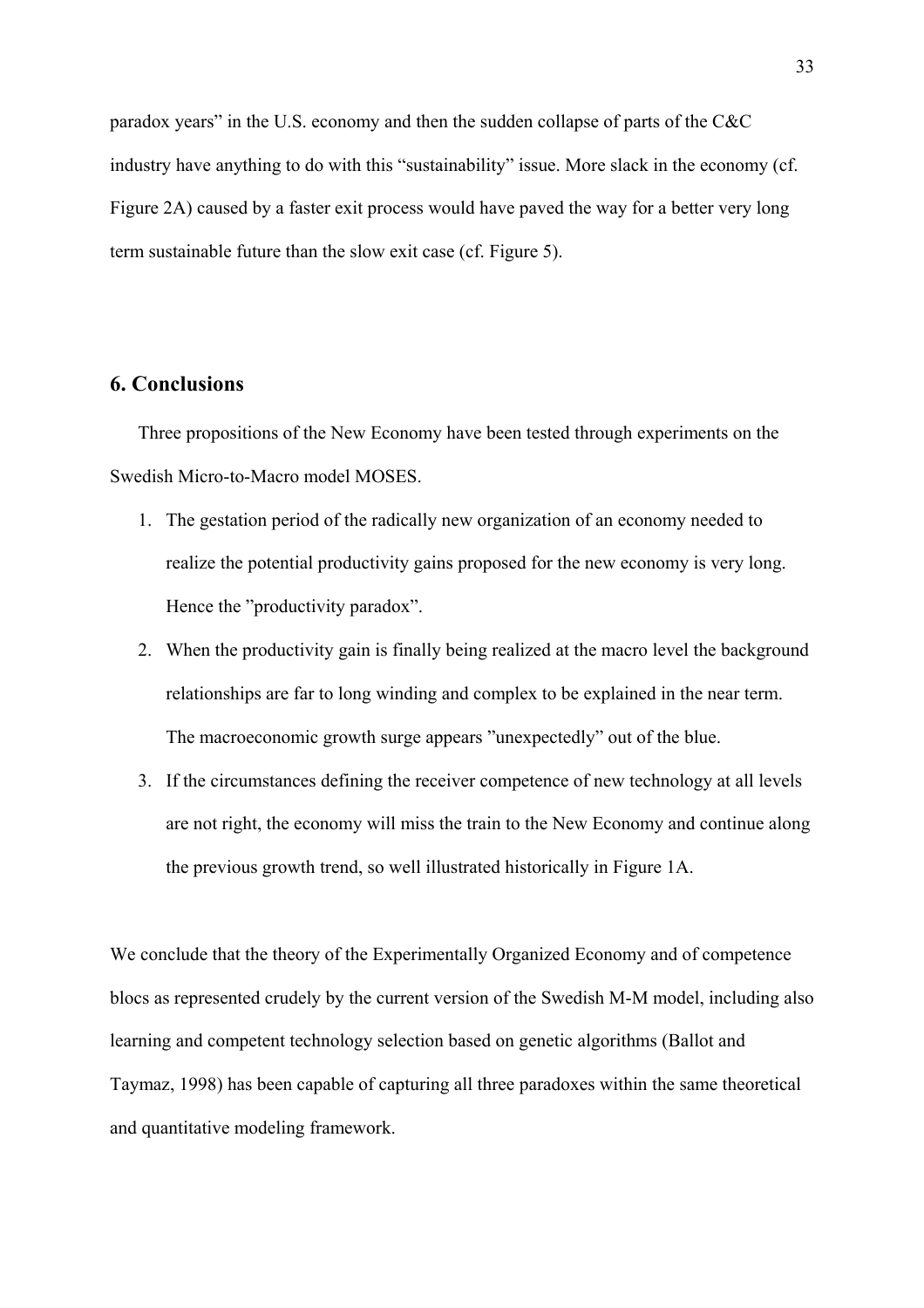## *Supplement***:**

# **The New MOSES 1997 Database – including the C&C industry**

 Creating an initial database for the Swedish micro-to-macro model MOSES (Eliasson, 1977, 1978, 1985, 1991a) is a major research undertaking. Not only has data for a consistent micro firm to macro GNP (National Accounts) level database to be collected (Albrecht et al., 1992) and adjusted for complete consistency. The model also has to be dynamically calibrated/estimated (Taymaz, 1991b). For practical reasons the same initial databases, therefore, have to be used for years. The previous fully consistency adjusted initial databases were compiled for the years 1968, 1974, 1976 and 1982. They increasingly meant the creation of a complete and consistent micro-to-macro national accounts system (Albrecht et al., 1992). 1976 was the first year planning survey data on firms and divisions of firms specifically designed for the MOSES model were used (Albrecht, 1992). A "synthetic" (deidentified) database for outside use was put together for 1990. Only for 1976 was it possible to obtain the complete input output table for the OECD end use industrial classification that we use (Ahlström, 1978).

 From 1997 a new micro firm based industry, the C&C industry has been introduced. This required the creation of a completely new database for 1997. The initial database has, therefore, been shifted from 1982 to 1997 and the model has been completely recalibrated.

 This supplement briefly explains the nature of the micro-to-macro database and the new C&C industry. For more detail the reader is referred to Albrecht et al. (1992). To begin with, value added and employment shares are presented for the industries with micro data used in the 1997 version of the model. This had to been done to make future comparisons possible. Value added and employment shares for the 1982 database have been included for comparisons.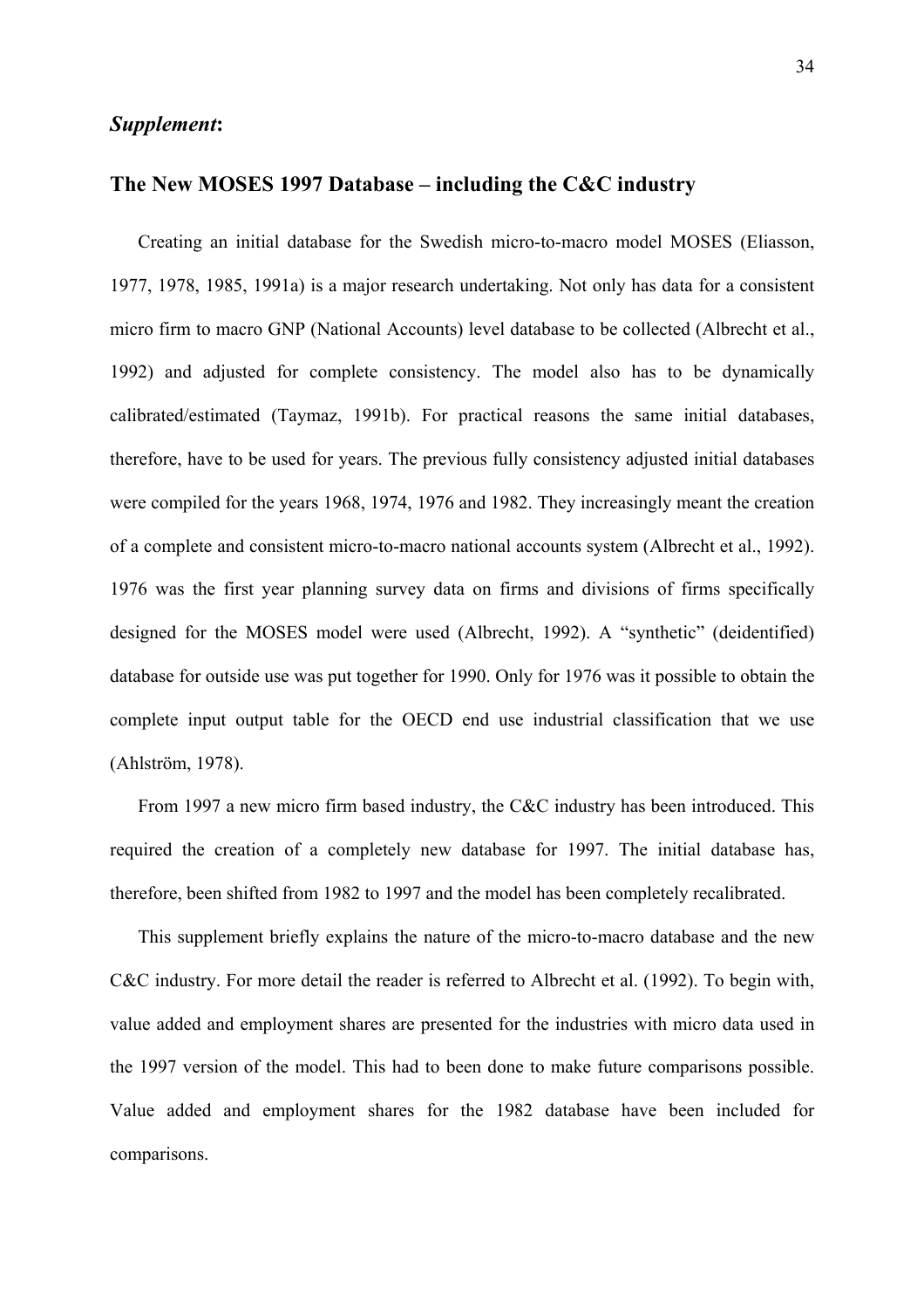To our knowledge, official value added data on the C&C industry has only been published by Statistics Sweden for the year 1998. We have, therefore, used the official data for 1998 to approximate value added for the C&C industry in 1997. Assuming the same relations in 1997 and 1998, the shares of employees in the different industries have been used to approximate the 1997 shares of value added with value added data for 1998.

 We also include Salter curves on the rates of return and on labor productivities of the real firms included in the model. These firm data are based on firm surveys.

 There is also a brief comparison of the Swedish C&C industry share with similar data for the U.S. economy published by Jorgenson (2001), even though Jorgenson uses a different method for calculating value added by industry. Since most writing on the New Economy originates in the U.S. this comparison of the size of the C&C industries in the two economies is of interest to understand the magnitudes involved.

 Table S.1 gives the size of the Swedish C&C industry as almost 5 per cent of GDP in 1997 (5.3 per cent in 1998; see Table S.3). The corresponding employment share in 1997 (Table S.2) is 3.8 per cent, or significantly smaller, telling that labor productivity is higher in the C&C industry than in the rest of the economy on average. The C&C industry employment share has also increased since 1982 (from 2.9 per cent to 3.8 per cent, an increase of about one third). Reductions in employment shares between 1982 and 1997 have been reported for raw materials and investment goods producing industries, agriculture, mining, construction and electricity. The interesting thing is the reduction in the investment goods producing industry and a corresponding, large increase in the labor share of intermediary products producing industries. Technically this means that the firms that we have classified as intermediate goods producers have grown faster on average than the firms classified as belonging to the investment goods industry.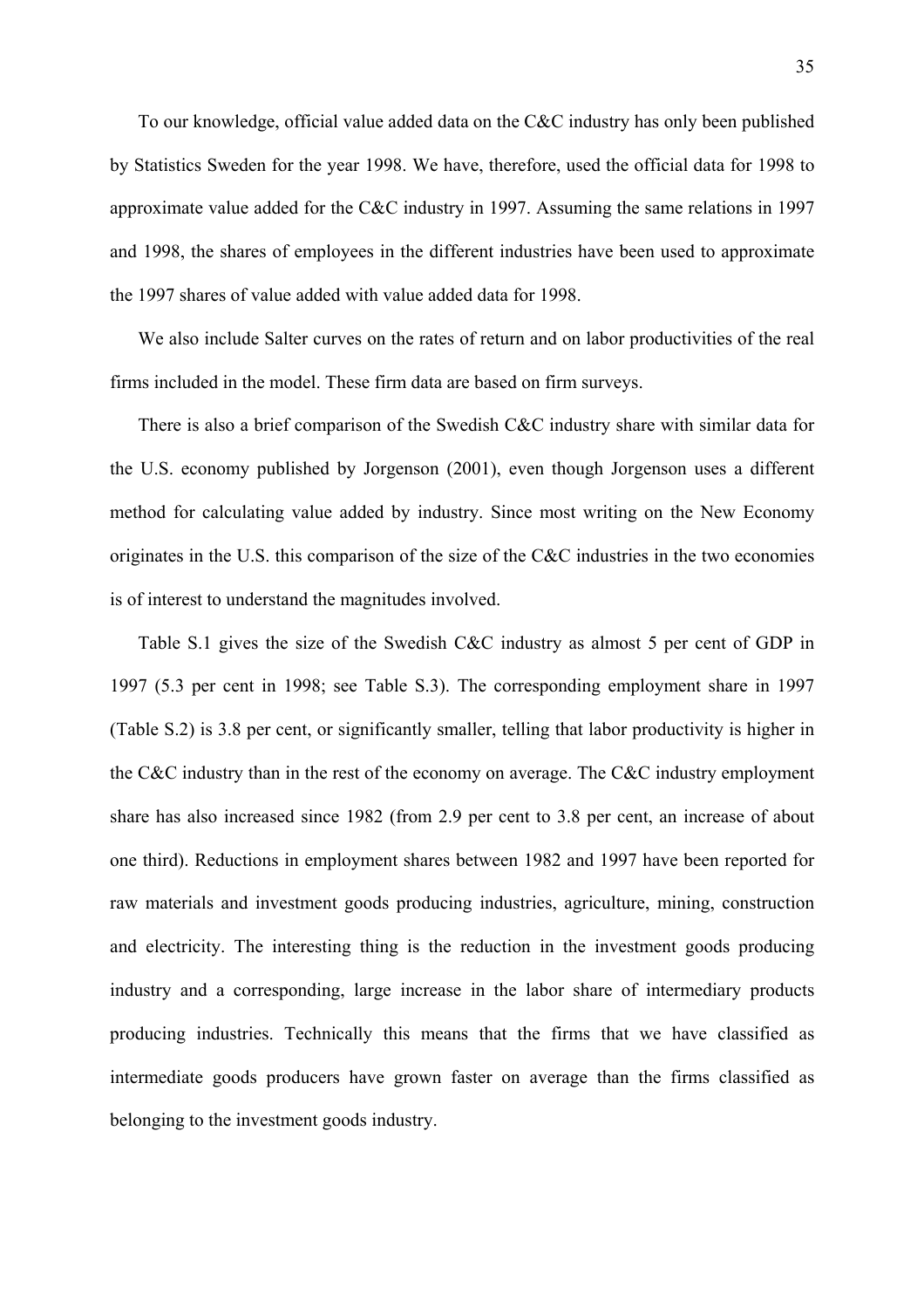| Sector         | 1997   | 1997   | 1982   |
|----------------|--------|--------|--------|
| Raw            | 3.78   | 3.78   | 1.70   |
| Intermediary   | 6.56   | 6.56   | 6.80   |
| Investment     | 3.65   | 5.76   | 9.04   |
| Consumer       | 4.98   | 4.98   | 6.07   |
| C&C            | 4.92   |        |        |
| Agriculture    | 2.17   | 2.17   | 3.15   |
| Mining         | 0.30   | 0.30   | 0.38   |
| Oil            | 0.17   | 0.17   | 0.20   |
| Construction   | 3.45   | 3.45   | 7.67   |
| Electricity    | 2.51   | 2.51   | 3.59   |
| Other Services | 67.52  | 70.32  | 61.40  |
| Total          | 100.00 | 100.00 | 100.00 |

**Table S.1. Value added distribution, per cent of GDP in 1997 and in 1982, with and without the C&C industry** 

*Note:* The sectors are defined as in Bergholm (1989). The only difference is that the C&C industry has been "broken out" from other services (telecommunications firms and data consulting and data services firms) and from investment (manufacturing C&C firms) and is presented separately. There are no value-added data available on the C&C industry in 1982.

*Source:* Statistics Sweden 2001, MOSES database and own calculations.

|                | www.anu |        | wiuwut unt | $\mathbf{v}$ v $\mathbf{v}$ |
|----------------|---------|--------|------------|-----------------------------|
| Sector         | 1997    | 1997   | 1982       | 1982                        |
| Raw            | 2.88    | 2.88   | 4.20       | 4.19                        |
| Intermediary   | 6.51    | 6.51   | 4.75       | 4.74                        |
| Investment     | 3.69    | 5.37   | 6.73       | 8.31                        |
| Consumer       | 5.68    | 5.68   | 5.28       | 5.27                        |
| C&C            | 3.82    |        | 2.88       |                             |
| Agriculture    | 0.99    | 0.99   | 1.43       | 1.42                        |
| Mining         | 0.28    | 0.28   | 0.37       | 0.37                        |
| Oil            | 0.05    | 0.05   | 0.05       | 0.05                        |
| Construction   | 4.96    | 4.96   | 6.55       | 6.54                        |
| Electricity    | 0.75    | 0.75   | 1.06       | 1.06                        |
| Other Services | 70.40   | 72.55  | 66.70      | 68.04                       |
| Total          | 100.00  | 100.00 | 100.00     | 100.00                      |

**Table S.2. Labor distribution, per cent of total in 1982 and in 1997, with and without the C&C industry** 

*Note:* The sectors are defined as in Bergholm (1989). The only difference is that the C&C industry has been "broken out" from other services (telecommunications firms and data consulting and data services firms) and from investment (manufacturing C&C firms) and is presented separately.

*Source:* Statistics Sweden and own calculations.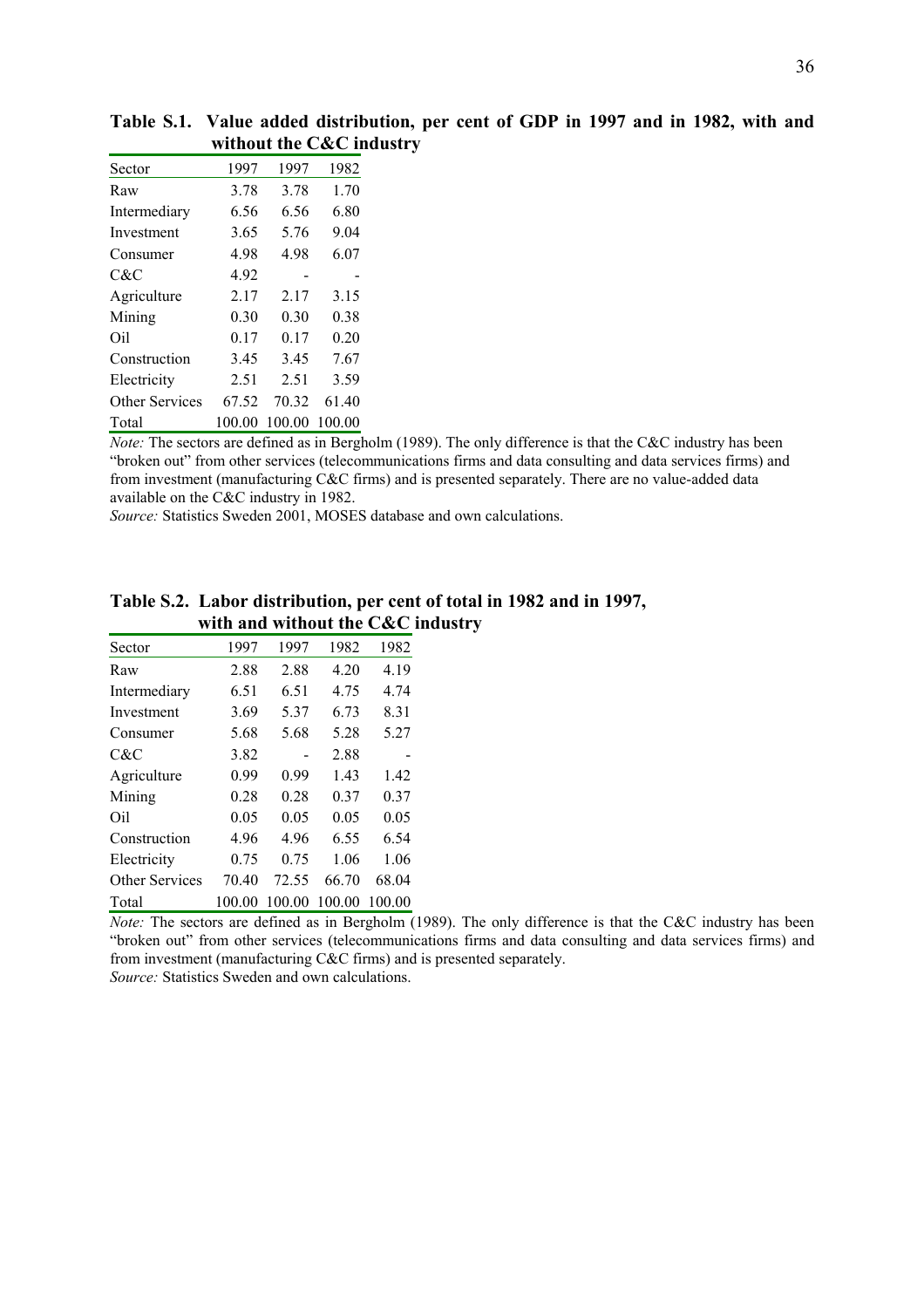|                                                   | Sweden | <b>USA</b> |
|---------------------------------------------------|--------|------------|
| Manufacturing C&C industry (Computer)             | 2.08   | 0.93       |
| Telecommunications industry (Communications)      | 1.48   | 1.50       |
| Data consulting and data services firms (Software |        |            |
| and services)                                     | 1 77   | 3.49       |
| Total                                             | 533    | 5.92       |

|  |  |  | Table S.3. C&C industry share of GDP, Sweden and the U.S., 1982 |  |  |  |
|--|--|--|-----------------------------------------------------------------|--|--|--|
|--|--|--|-----------------------------------------------------------------|--|--|--|

*Note:* Notations used by Jorgenson (2001) in parentheses. The large share of manufacturing C&C industry in Sweden is partly explained by the fact that Ericsson is classified as manufacturing C&C equipment. *Source:* Statistics Sweden (2001), Jorgenson (2001) and own calculations.

# **Figure S.1. Rates of return (per cent) distributions 1982 and 1997; so called Salter Curves**



*Note:* Swedish manufacturing industry. *Source:* MOSES database.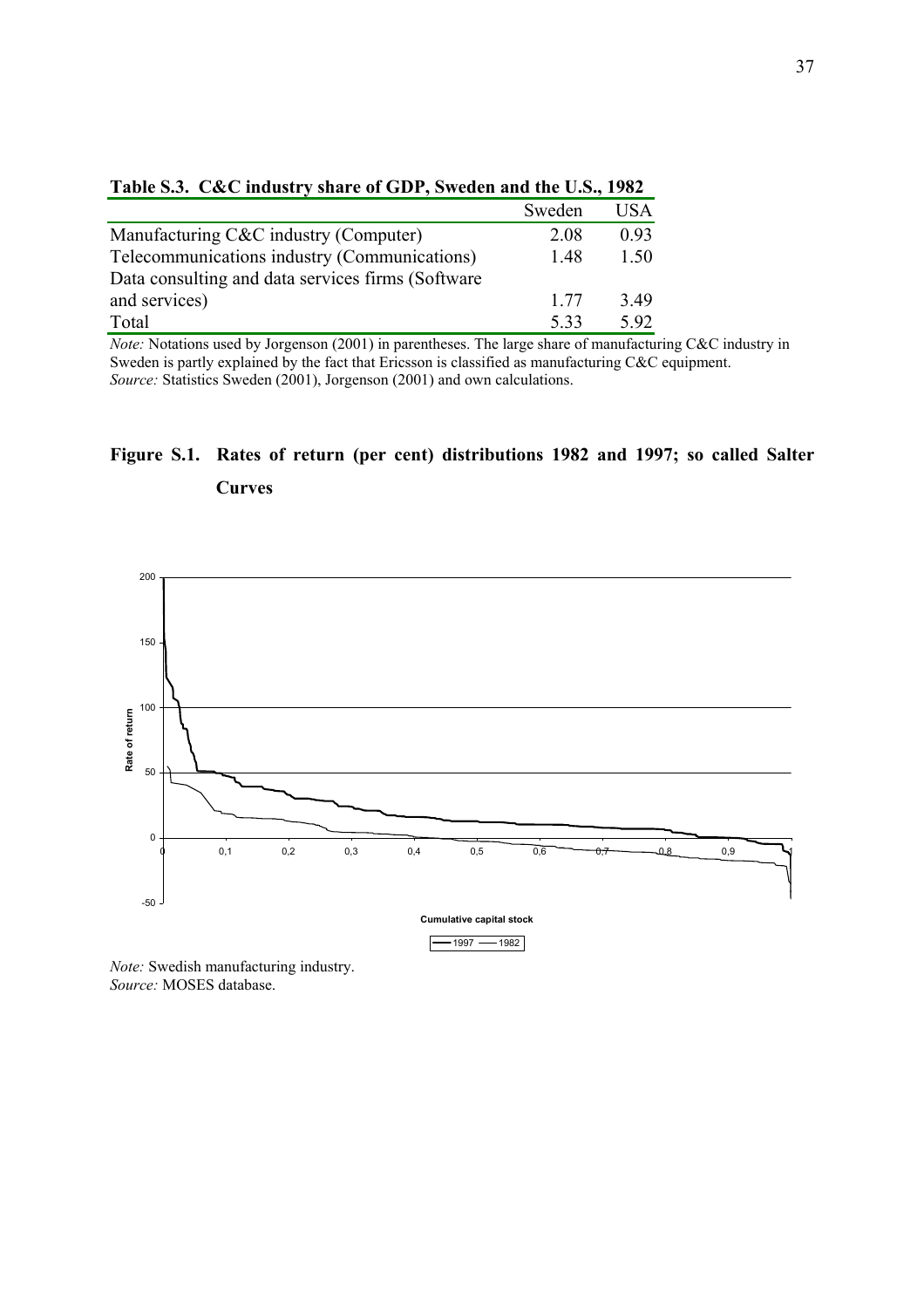

**Figure S.2. Labor productivities 1982 and 1997** 

*Note:* Swedish manufacturing industry. Labor productivity is calculated as value added (1000 SEK; 1997 prices) per employee. *Source:* MOSES database.

The total share of the C&C industry of GDP is about the same in Sweden and the US, the US C&C industry being only slightly larger (Table S3). It is interesting to note that the Swedish share of manufacturing C&C industry is much larger than the same share in the US, while the US software and services industry is much larger than the Swedish counterpart. Telecommunications industry is of about the same size. The C&C services industry is newer and expands much faster than the old manufacturing C&C industry. This indicates a lack of renewal and low industrial transformation of the Swedish industry.

The Salter curves of manufacturing industry (Figures S.1 and S.2) show strong increases for labor productivity and also in rates of return across the entire manufacturing industry. This suggests that the top of the business cycle occurred in 1997, the year of the initial database. This was not the case in 1982, the year of the previous initial database. But Figure S1 also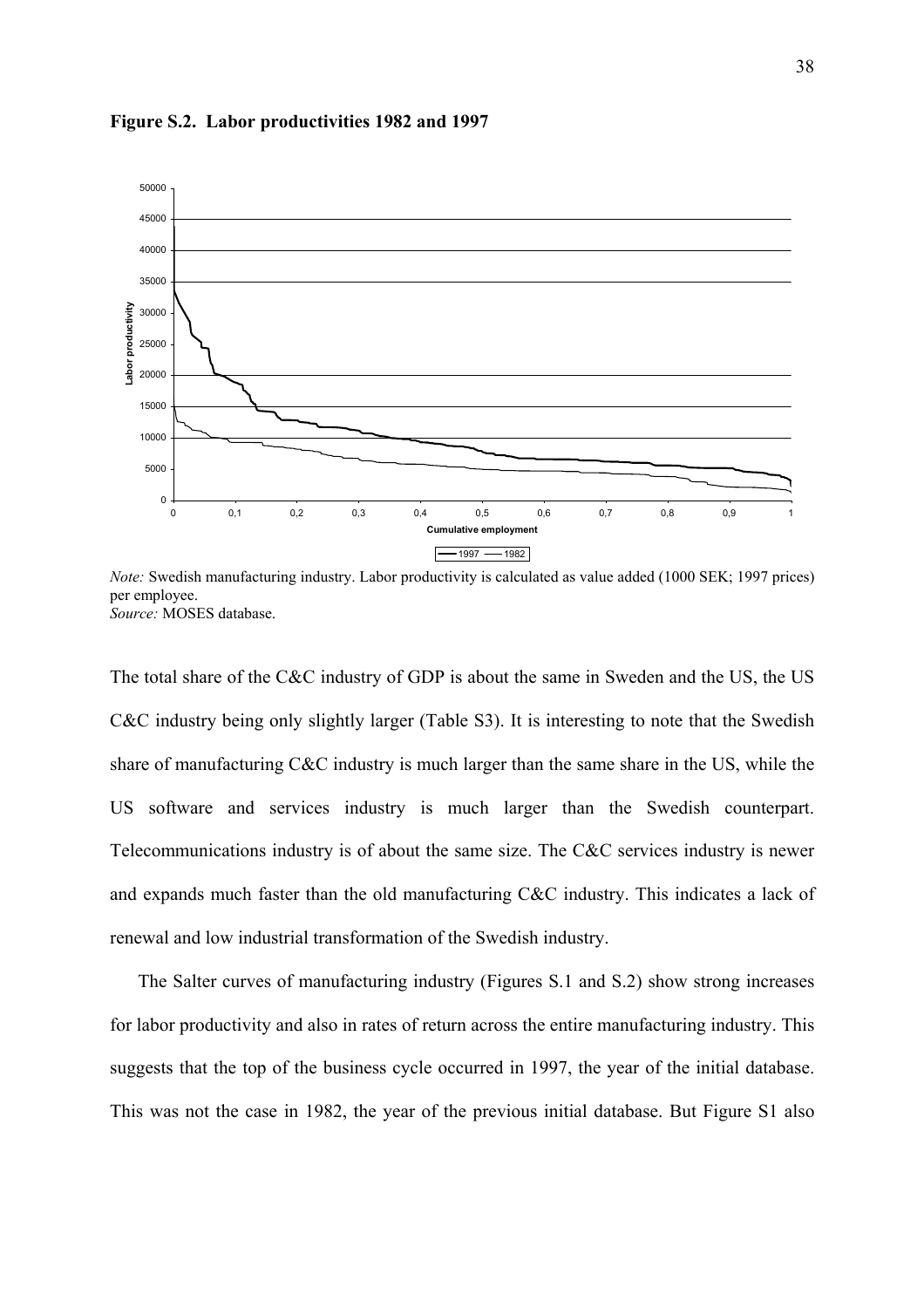reflects the fact that the same period has seen a return of manufacturing rates of return to more normal levels compared to the depressed level in the 1970s and early 1980s.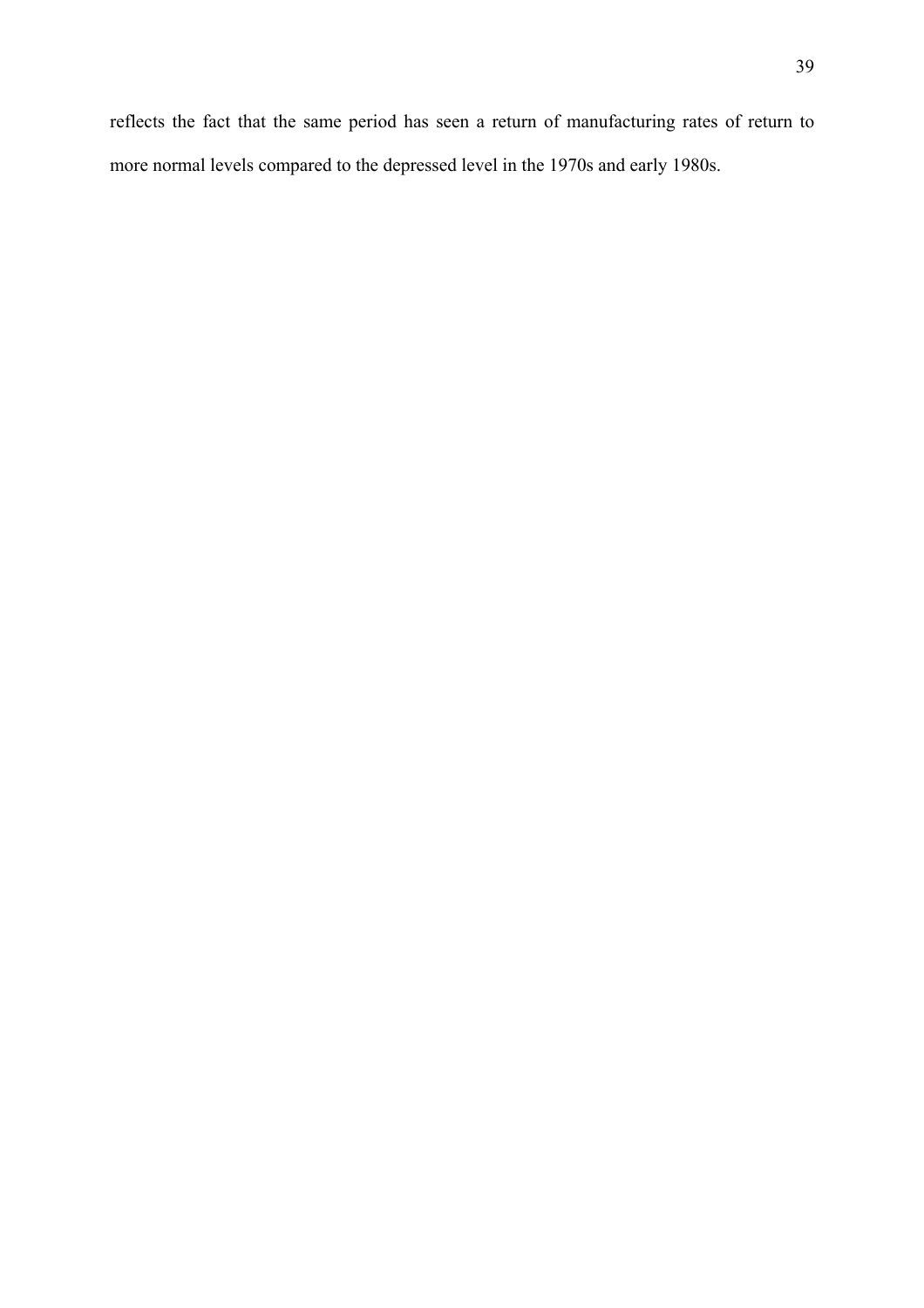### **References**

- Abramovitz, M., 1989. Thinking about Growth. In: Abramovitz, M. (Ed.), Thinking about Growth. Cambridge University Press, Cambridge, Massachusetts, pp. 3-79.
- Ahlström, L., 1978. The Market Oriented Inter-Industry Stock and Flow Data Aggregation Scheme used in the Swedish Model. In: Eliasson, G. (Ed.), A Micro-to-Macro Model of the Swedish Economy. IUI, Stockholm, pp. 165-173.
- Albrecht, J., 1992. Documentation of the Planning Survey Data: Cross Section and Panel. In: Albrecht, et al., MOSES Database, Research Report No. 40. IUI, Stockholm, pp. 181- 228.
- Albrecht, J., Bergholm, F., Eliasson, G., Hanson, K., Hartler, C., Heiman, M., Lindberg, T., Olavi, G., 1989. MOSES Code, Research Report No. 36. IUI, Stockholm.
- Albrecht, J., Eliasson, E., Nordström, T., Taymaz, E., 1992. MOSES Database, Research Report No. 40. IUI, Stockholm.
- Arthur, B., 1988. Competing Technologies: An Overview. In: Dosi, G., et al. (Eds.), Technical Change and Economic Theory. Pinter, London, pp. 590-607.
- Atkeson, A., Kehoe, P., 2001. The Transition to a New Economy after the Second Industrial Revolution, Working Paper No. 8676 (December), NBER Working Paper Series. Cambridge University Press, Cambridge, Massachusetts.
- Ballot, G., Taymaz, E., 1996. Firm Sponsored Training, Technological Change, and Aggregate Performance in a Micro-Macro Model. In: Harding, H. (Ed.), Microsimulation and Public Policy. North Holland*,* Amsterdam, pp. 421-451.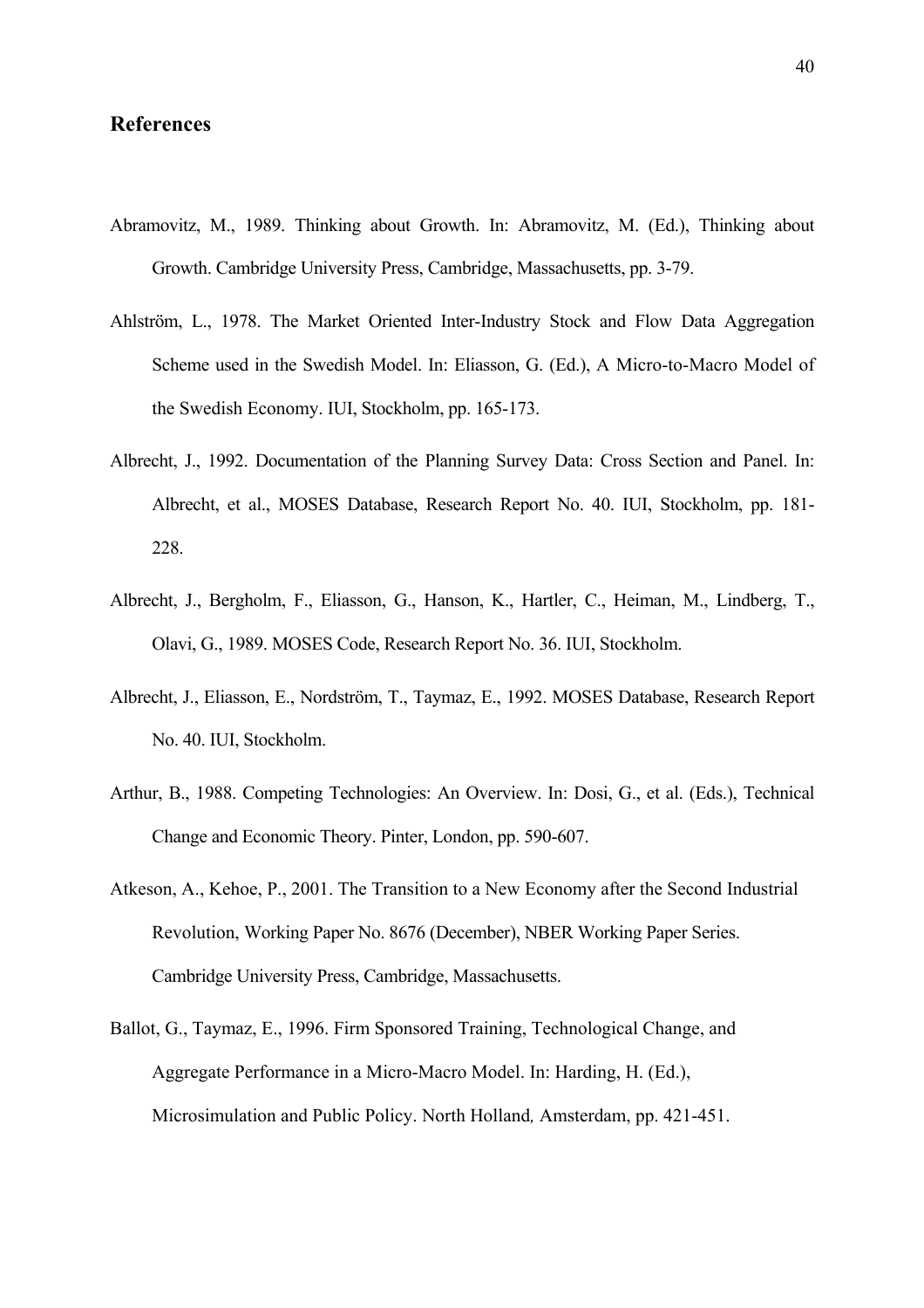- Ballot, G., Taymaz, E., 1998. Human Capital, Technological Lock-in and Evolutionary Dynamics. In: G. Eliasson, G., Green, C. (Eds.), Microfoundations of Economic Growth. Michigan University Press, Ann Arbor, pp. 301-330.
- Ballot, G., Fakhfakh, F., Taymaz, E., 2001. Firms' human capital, R&D and performance: A study on French and Swedish firms. Labour Economics 8, 443-462.
- Bergholm, F., 1989. MOSES Handbook: Research Report No. 35. IUI, Stockholm.
- Berndt, E., Malone, T., 1995. Information, Technology and the Productivity Paradox; Getting the Questions Right. Economic Innovations and New Technology 3, 177-182.
- Brynjolfsen, E., 1993. The Productivity Paradox of Information Technology. Communications of the ACM 36, 67-77.
- Cantner, U., Horst, H., Klepper, S. (Eds.), 2000. Economic Evolution, Learning and Complexity. Physica-Verlag, Heidelberg/New York.
- Carlsson, B, 1983. Industrial Subsidies in Sweden: Macro-Economic Effects and an International Comparison. Journal of Industrial Economics XXXII, 1-23.
- Carlsson, B. (Ed.), 2002. New Technological Systems in the Bio Industries. Kluwer Academic Publishers, Boston/Dordrecht/ London.
- Cohen, W., Levinthal, D., 1990. Absorptive Capacity: A New Perspective on Learning and Innovation. Administrative Science Quarterly 35, 128-152.
- Eliasson, G., 1976. Business Economic Planning Theory, Practice and Comparison. John Wiley & Sons, London.
- Eliasson, G., 1977. Competition and Market Processes in a Simulation Model of the Swedish Economy. American Economic Review 67, 277-281.

Eliasson, G., 1978. A Micro-to-Macro Model of the Swedish Economy. Conference Reports,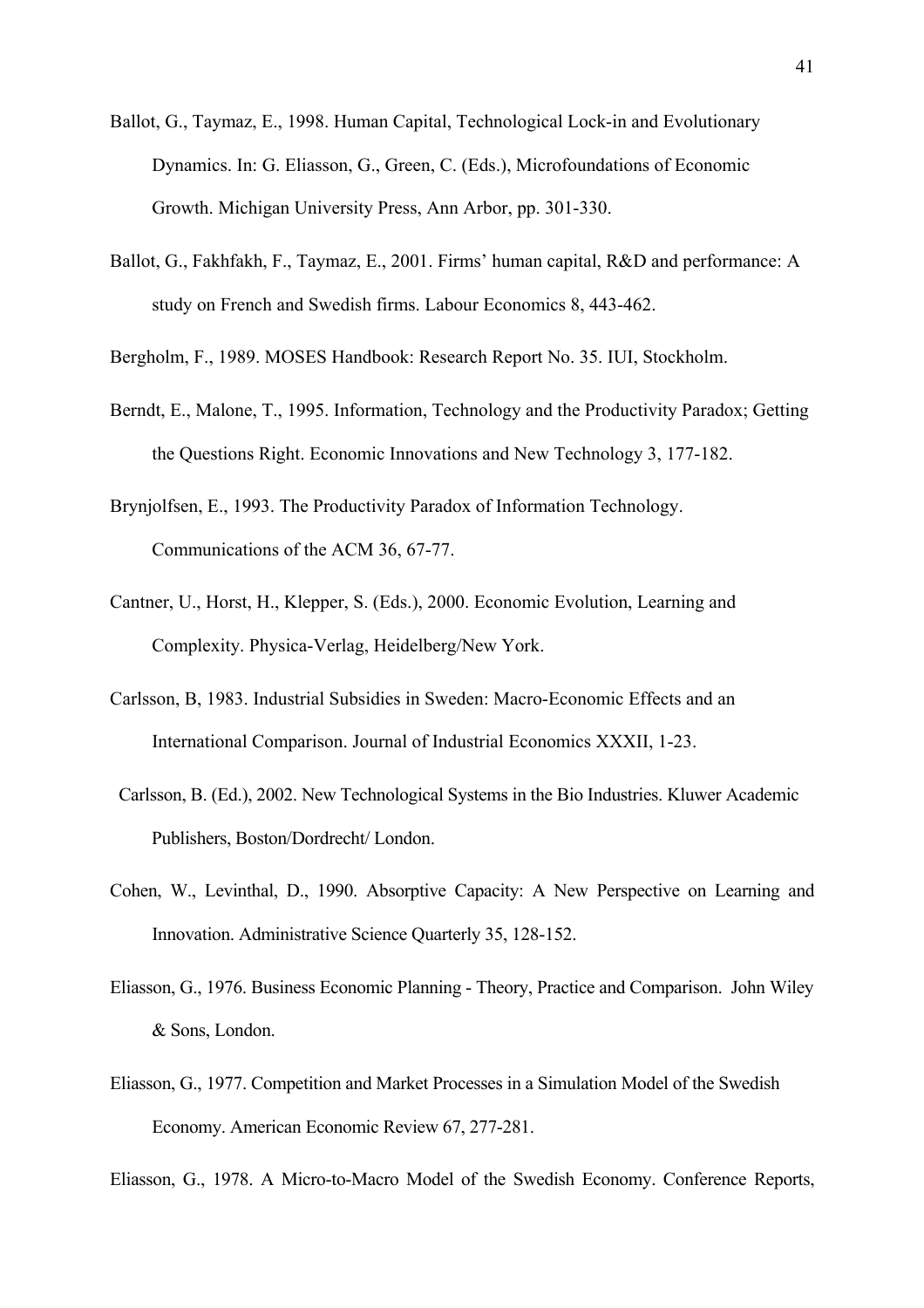- Eliasson, G., 1984. Micro Heterogeneity of Firms and the Stability of Industrial Growth. Journal of Economic Behavior and Organization 5, pp. 249-274.
- Eliasson, G., 1985. The Firm and Financial Markets in the Swedish Micro-to-Macro Model Theory, Model and Verification*.* IUI, Stockholm.
- Eliasson, G., 1986. Kunskap. Information och tjänster en studie av svenska industriföretag. IUI, Stockholm.
- Eliasson, G., 1987. Technological Competition and Trade in the Experimentally Organized Economy, Research Report No. 32. IUI, Stockholm.
- Eliasson, G., 1988. Schumpeterian Innovation, Market Structure, and the Stability of
- Industrial Development. In: Hanusch, H. (Ed.), Evolutionary Economics Applications of Schumpeter's Ideas. Cambridge University Press, Cambridge, pp. 151-199.
- Eliasson, G., 1990. The Firm as a Competent Team. Journal of Economic Behavior and Organization 13, 275-298.
- Eliasson, G., 1991a. Modeling the Experimentally Organized Economy Complex Dynamics in an Empirical Micro-Macro Model of Endogenous Economic Growth. Journal of Economic Behavior and Organization 16, 153-182.
- Eliasson, G., 1991b. Deregulation, Innovative Entry and Structural Diversity as a Source of Stable and Rapid Economic Growth. Journal of Evolutionary Economics 1, 49-63*.*
- Eliasson, G., 1992. Business Competence, Organizational Learning and Economic Growth Establishing the Smith-Schumpeter-Wicksell Connection. In: Scherer, M., Perlman, M. (Eds.), Entrepreneurship, Technological Innovation, and Economic Growth: Studies in the Schumpeterian Tradition. University of Michigan Press, Ann Arbor, pp. 251-277.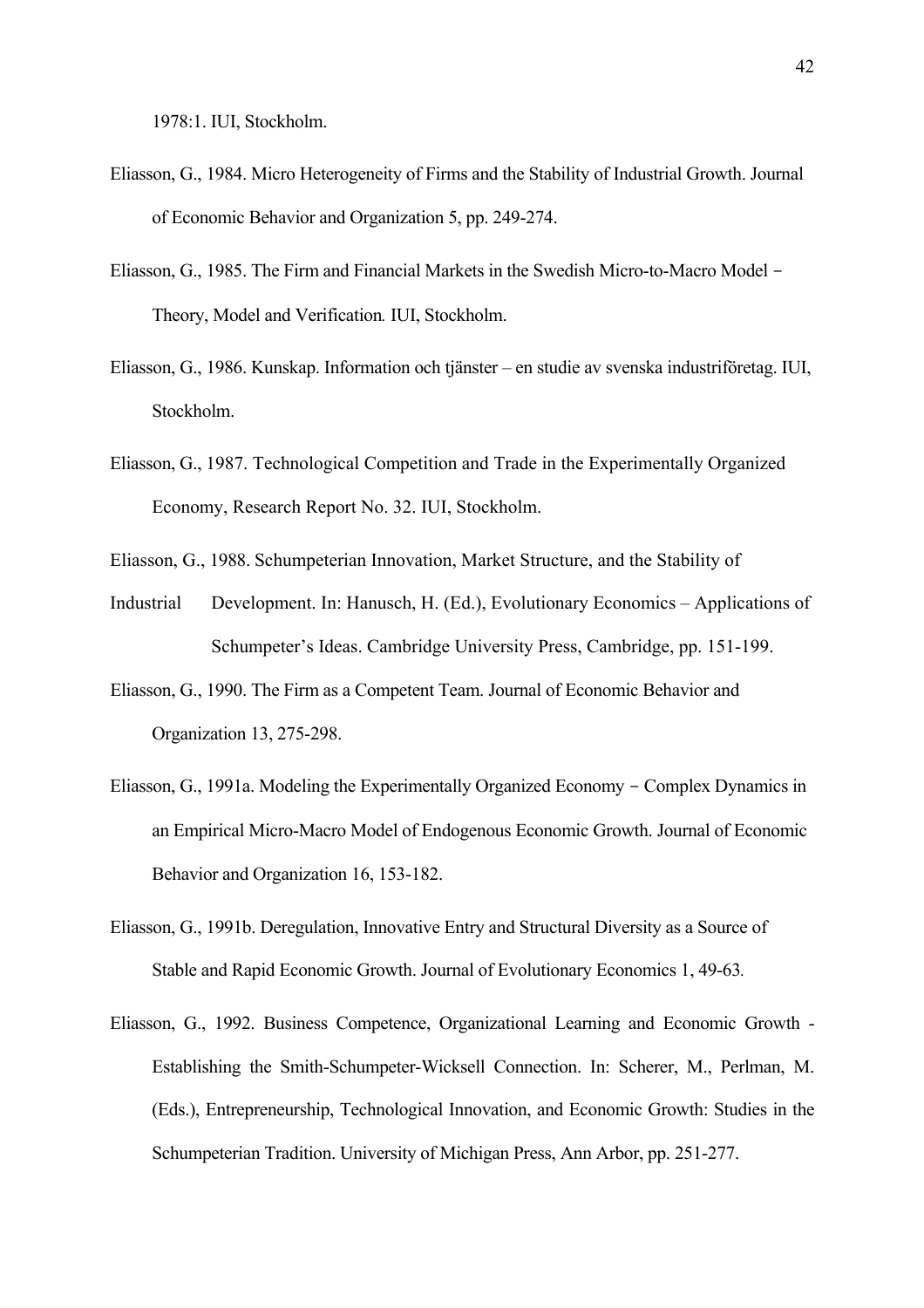- Eliasson, G., 1993. Företagens, institutionernas och marknadernas roll i Sverige. In: Lindbeck, A. (Ed.), Nya villkor för ekonomi och politik, SOU 1993:16, Appendix 6. Fritzes förlag, Stockholm.
- Eliasson, G., 1995. The Macroeconomic Effects of New Information Technology, with Special Emphasis on Telecommunications. In: Lamberton, D. (Ed.), Beyond Competition – The Future of Telecommunications. Elsevier Science Publishers B.V, Amsterdam, pp. 335-359.
- Eliasson, G., 1996. Firm Objectives, Controls and Organization. Kluwer Academic Publishers, Boston/Dordrecht/London.
- Eliasson, G., 1998a. Information Efficiency, Production Organization and Systems Productivity Quantifying the Systems Effects of EDI Investments. In: MacDonald, S., Madden, G. (Eds.), *Telecommunications and Socio-Economic Development.* North-Holland, Amsterdam, pp. 205-217.
- Eliasson, G., 1998b. The Macroeconomic Effects of Computing and Communications Technology, Kfb Meddelande 1998:1 (June). Also published in TRITA-IEO-R 1998:19, KTH, Stockholm.
- Eliasson, G., 1999. Communication, Information, Technology and Firm Performance. In: MacDonald, S., Nightingale, J. (Eds.), Information and Organization. North-Holland, Amsterdam, pp. 285-305.
- Eliasson, G., 2001a. The Role of Knowledge in Economic Growth. In: Helliwell, J. (Ed.), The Contribution of Human and Social Capital to Sustained Economic Growth and Wellbeing. HRDC, Canada.
- Eliasson, G., 2001b. Advanced Purchasing, Spillovers, Innovative Pricing and Serendipitous Discovery. KTH TRITA IEO-R 2001:13 , Stockholm.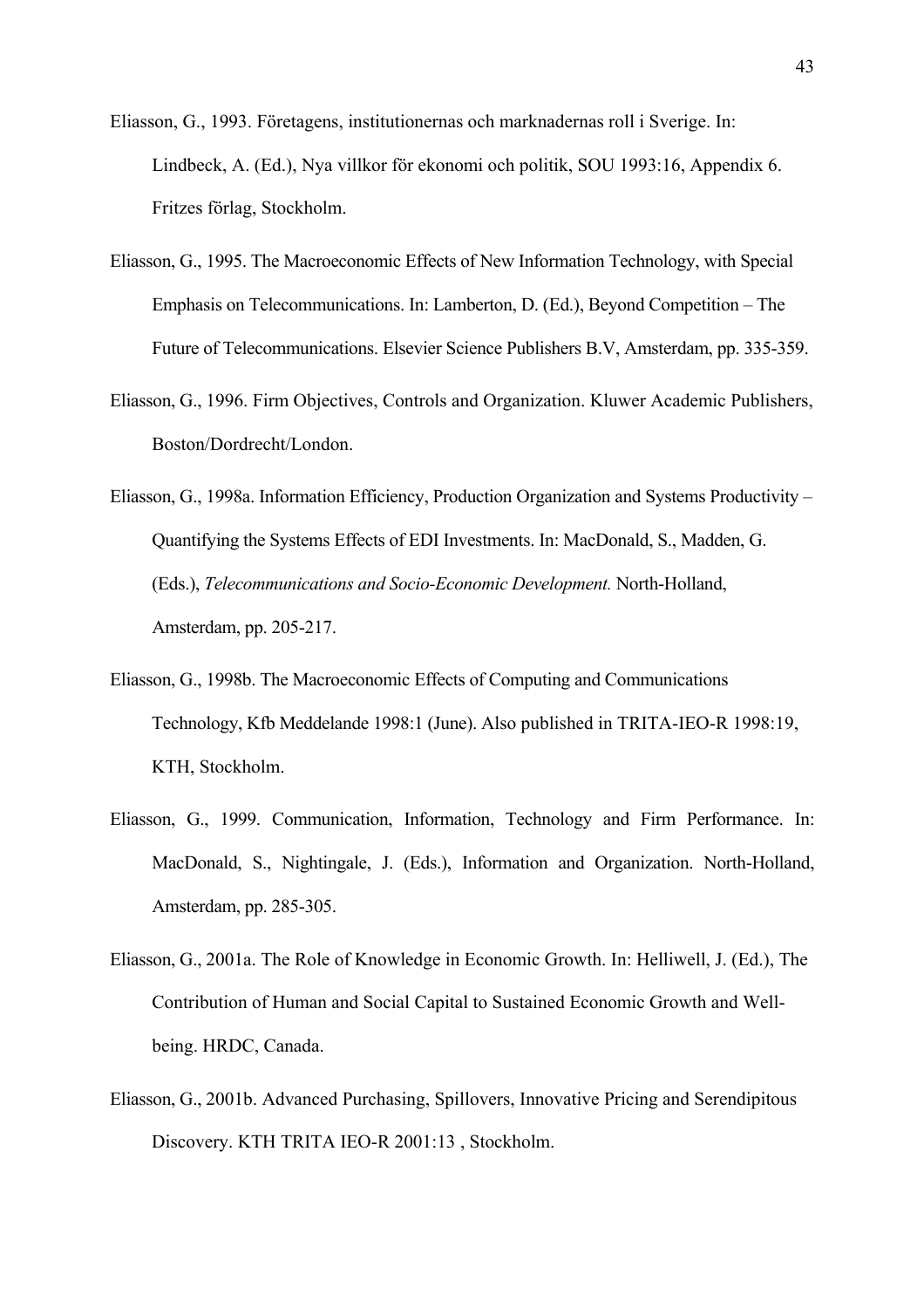- Eliasson, G., 2002a. Den Nya och Omedelbara Ekonomin ett Internet perspektiv. Vinnova *&*  Teldok, Stockholm*.*
- Eliasson, G., 2002b, The Macroeconomic Effects of Computer and Communications Technology- entering the New and Immediate economy. KTH TRITA-IEO-R 2002:17, Stockholm.
- Eliasson, G., 2003a. Global Economic Integration and Regional Attractors of Competence, Industry and Innovation 10, 75-102.
- Eliasson, G., 2003b. The venture capitalist as a competent outsider. In: Alho, K., Lassila, J., Ylä-Antilla, P. (Eds.), Economic Research and Decision Making- Essays on structural change, growth and economic polic*y.* ETLA Series A 36, Taloustieto Oy, Helsinki, pp. 111-142.
- Eliasson, G., Eliasson, Å., 1996. The Biotechnological Competence Bloc. Revue d'Economie Industrielle,  $78-4^0$ , Trimestre,  $7-26$ .
- Eliasson, G., Eliasson, Å., 2002a. Competence Blocks in the Experimentally Organized Economy. KTH mimeo, Stockholm.
- Eliasson, G., Eliasson, Å., 2002b. The Market for Strategic Acquisition. Paper presented to the International Joseph A. Schumpeter Society Conference in Gainesville, Florida, March 28-30, 2002.
- Eliasson, G., Green C., (Eds.), 1998. *The Micro Foundations of Economic Growth*. University of Michigan Press, Ann Arbor.
- Eliasson, G., Johansson, D., Taymaz, E., 2001. Firm Turnover and the Rate of Growth Simulating the Macroeconomic Effects of Schumpeterian Creative Destruction. Mimeo, KTH, Stockholm. A short version has been published in Johansson, 2001.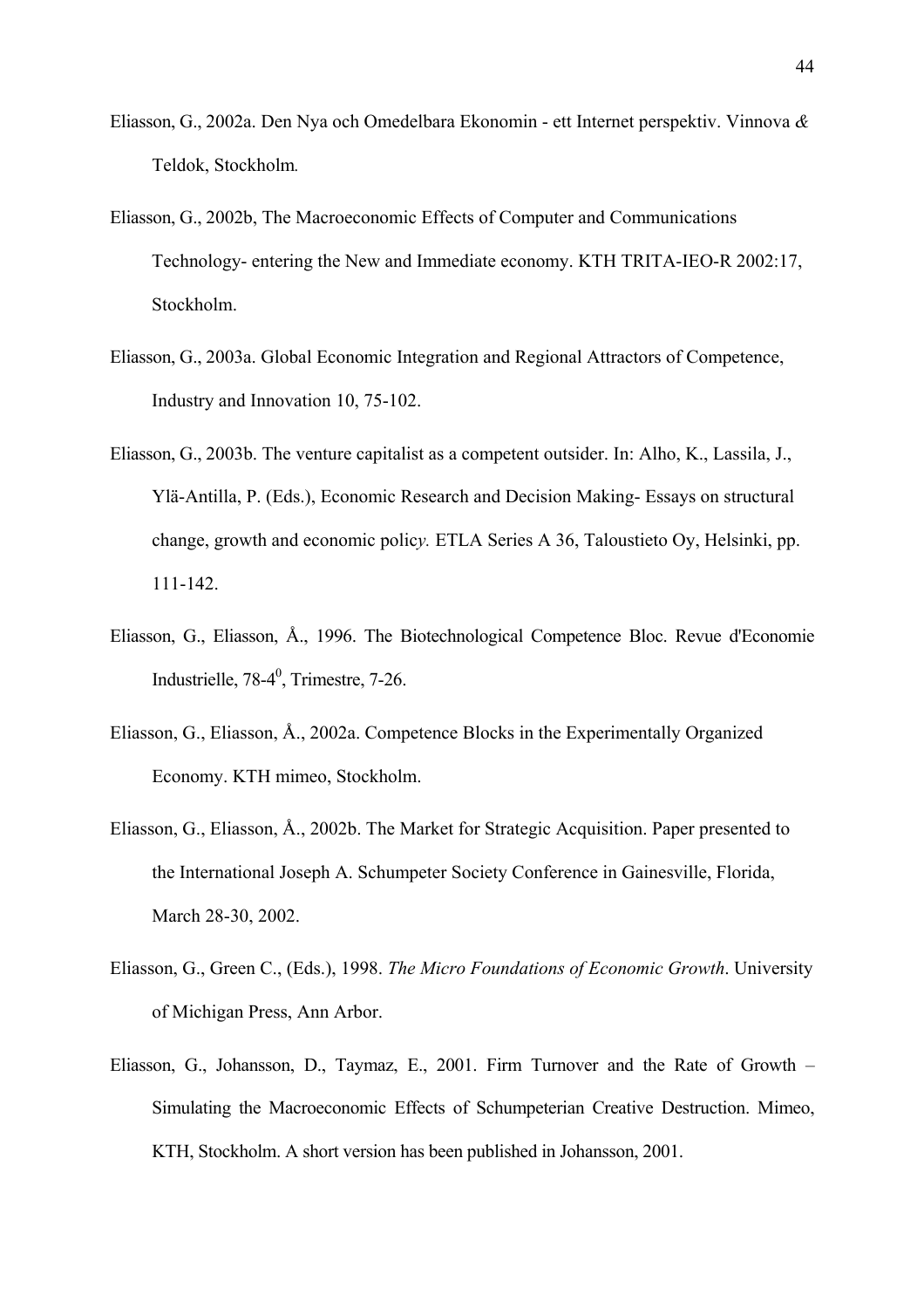- Eliasson, G., Lindberg, T., 1981. Allocation and growth effects of corporate income taxation. In: Eliasson, G., Södersten J. (Eds.), Business Taxation and Firm Behavior, Conference Reports 1981:1. IUI, Stockholm, pp. 381-435.
- Eliasson, G., Taymaz, G., 2000. Institutions, Entrepreneurship, Economic Flexibility and Growth – experiments on an evolutionary model. In: Cantner, U., Hanusch, H., Klepper, S. (Eds.), Economic evolution, learning and complexity. Physica Verlag, Heidelberg, pp 265-286.
- Eliasson, G., Taymaz, E., 2002. Modeling Derivatives in a Firm Based Evolutionary Macro Model (MOSES) - The integration of computing, communications and financial services. Mimeo, KTH, Stockholm.
- Eliasson, G., Wihlborg, C., 1998*.* Electronic Money; New Markets for Banks, Markets for New Banks, or Markets for Non-Banks. KTH TRITA IEO-R, 1998:07, Stockholm.
- Freeman C., Perez C., 1988. Structural Crises of Adjustment: Business Cycles and Investment Behaviour. In: Dosi, G., et al. (Eds.), Technical Change and Economic Theory. Pinter, London, pp. 38-66.
- Gordon, R., 2000a. Interpreting the 'One Big Wave' in U.S. Long-Term Productivity Growth. Working Paper No. 7752 (June), NBER Working Paper Series. Cambridge University Press, Cambridge, Massachusetts.
- Gordon, R., 2000b. Does the 'New Economy' Measure up to the Great Inventions of the Past? Working Paper No. 7833 (August), NBER Working Paper Series. Cambridge University Press, Cambridge, Massachusetts.
- Hanusch, H. (Ed.), 1988. Evolutionary Economics Applications of Schumpeter's Ideas. Cambridge University Press, Cambridge.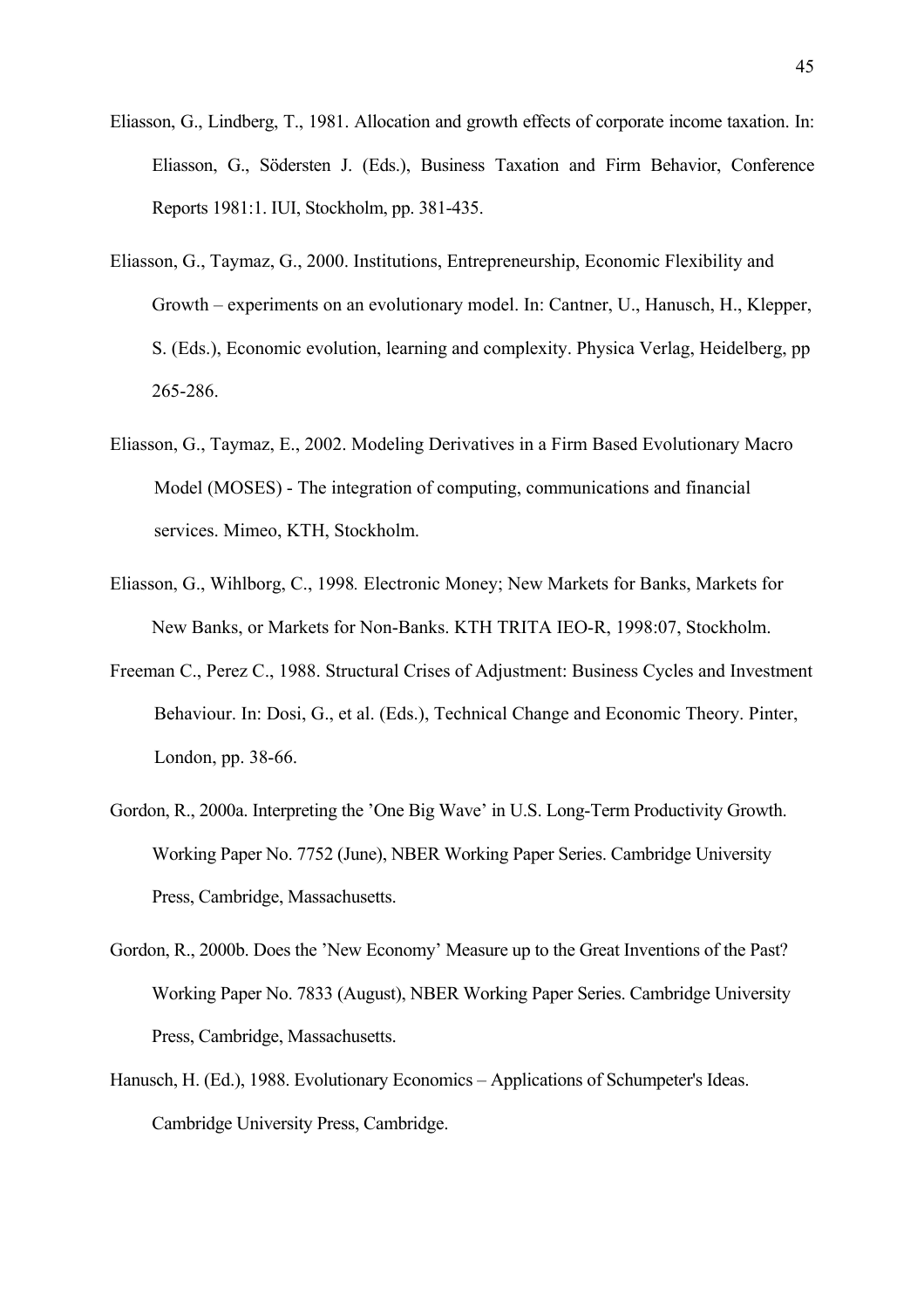- Helliwell, J. (Ed.), 2001. The Contribution of Human and Social Capital to Sustained Economic Growth and Well-being. HRDC, Canada.
- Johansson, D., 2001. The Dynamics of Firm and Industry Growth The Swedish computing and communications industry (supplement: MOSES 1997 Database). Doctorial Thesis, KTH, Stockholm.
- Johansson, D., 2003. Firm Turnover and Industry Growth. Small Business Economics, forthcoming.
- Jorgenson, D., 2001. Information Technology and the US Economy. American Economic Review 91, 1-32.
- Jorgenson, D., Wessner, W. (Eds.), 2002. Measuring and Sustaining the New Economy. Report of a Workshop. Board on Science, Technology, and Economic Policy. Policy and Global Affairs. National Research Council. National Academy Press, Washington, D.C.
- Kelly, K., 1998. New Rules for the new economy: 10 radical strategies for a connected world. Viking, New York.
- Lamberton, D., 1995. Beyond Competition The Future of Telecommunications. Elsevier Science Publishers B.V, Amsterdam.
- MacDonald, S., Madden, G., (Eds.), 1998. Telecommunications and Socio-Economic Development*.* North-Holland, Amsterdam.
- Macdonald, S., Nightingale, J., 1999. Information and Organization. North-Holland, Amsterdam.
- North, D., Thomas, R., 1973. The Rise of the Western World: A New Economic History. Cambridge University Press, Cambridge.
- Salter, W.E.G., 1960. Productivity and Technical Change. Cambridge University Press, Cambridge**.**